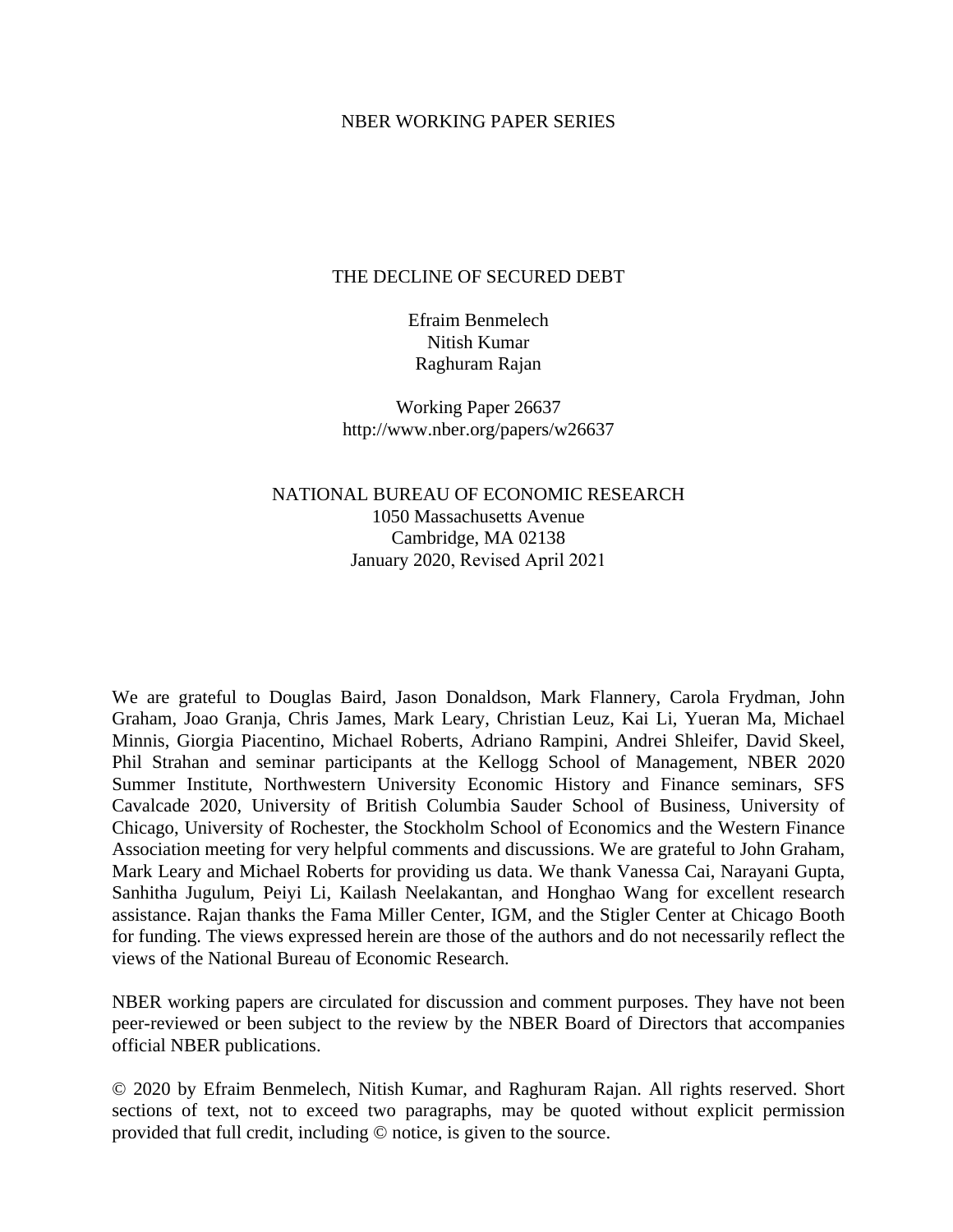The Decline of Secured Debt Efraim Benmelech, Nitish Kumar, and Raghuram Rajan NBER Working Paper No. 26637 January 2020, Revised April 2021 JEL No. G32,K22,N12

### **ABSTRACT**

The share of secured debt issued (as a fraction of total corporate debt) declined steadily in the United States over the twentieth century. This stems partly from financial development giving creditors greater confidence that high quality borrowers will respect their claims even if creditors do not obtain security up front. Consequently, such borrowers prefer retaining financial flexibility by not giving security up front. Instead, security is given contingently – when a firm approaches distress. This also explains why superimposed on the secular decline, the share of secured debt issued is countercyclical.

Efraim Benmelech Kellogg School of Management Northwestern University 2001 Sheridan Road Evanston, IL 60208 and NBER e-benmelech@kellogg.northwestern.edu

Nitish Kumar Warrington College of Business University of Florida PO Box 117168 Stuzin 312 Gainesville, Fl 32611 Nitish.Kumar@warrington.ufl.edu

Raghuram Rajan Booth School of Business University of Chicago 5807 South Woodlawn Avenue Chicago, IL 60637 and NBER raghuram.rajan@ChicagoBooth.edu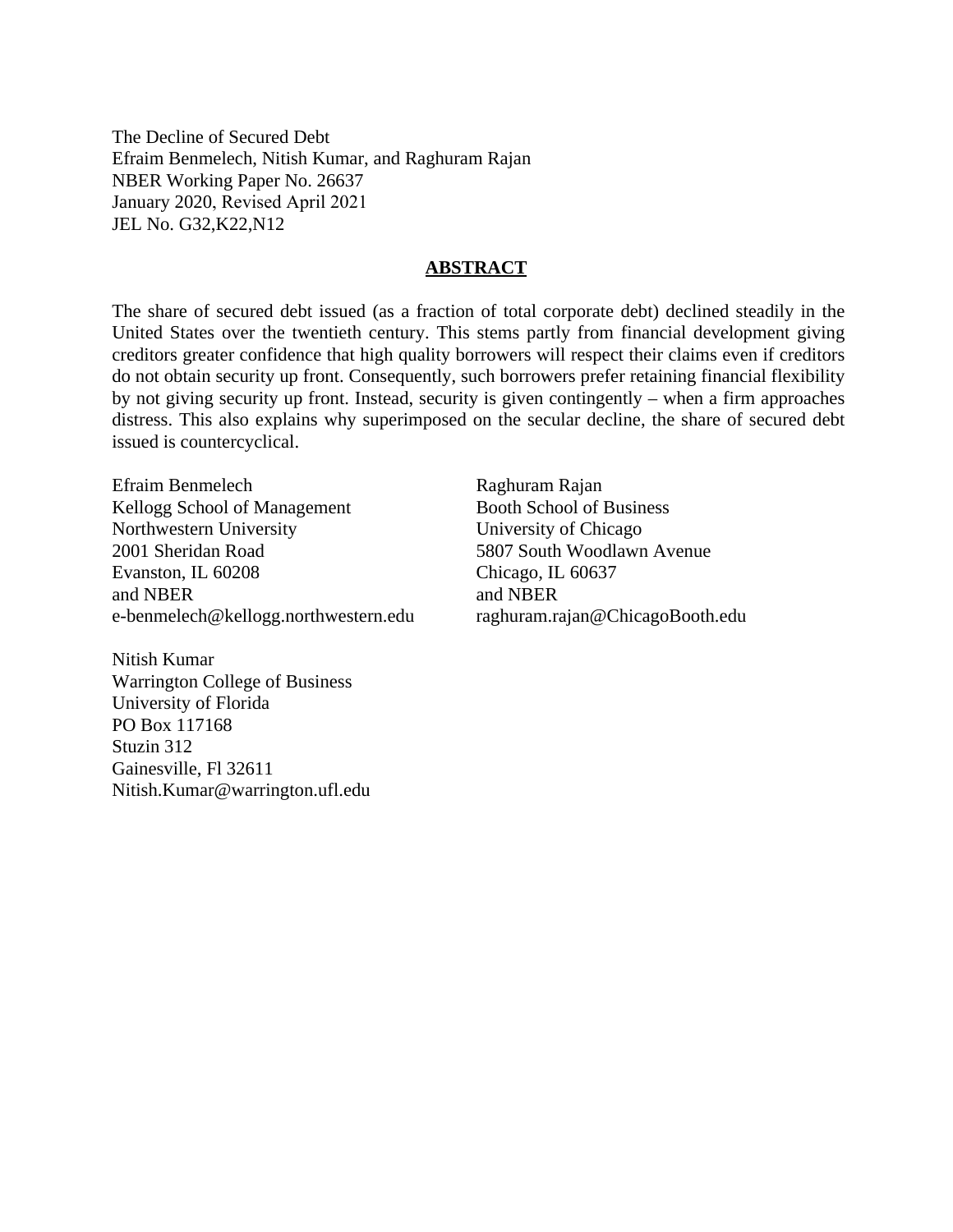We show that the issuance of secured debt by U.S. corporations declined dramatically over the twentieth century. Almost all debt issued in the early years was backed by collateral. For example, secured bonds accounted for 98.5% of total bond issuance in 1900. By 1943, the share of secured bonds had declined to 66.0%. The use of secured debt continued to decline, and in the 1970s only half of bonds issued were secured. In the early 2000s, secured bond issuances were below 5% of total bonds issued. In a similar vein, secured debt as a fraction of overall corporate debt (including bank loans) outstanding has also declined over the period we have data for. Superimposed on this trend, we find a strong countercyclical component to the issuance of secured debt, with corporations more willing or compelled to issue it in the trough rather than peak of a cycle. The issuance of secured debt has picked up a bit in recent years, but it is too early to tell how much of this is a reversal of the previous trend and how much of it is cyclical. In the first part of this paper, we will focus on documenting the facts. We turn to possible explanations in the second part.

What role does collateral play in corporate borrowing? At one level, the answer is straightforward. Security or collateral consists of hard assets, which are not subject to asymmetric valuations in markets, and which the borrower cannot alter easily. Lenders may have greater confidence in such assets than in uncertain, unverifiable, and mutable corporate cash flows. Moreover, the "perfection" of a security interest, whereby the link between a debt claim and a specific asset is formally registered, gives extra comfort to a lender. Even if she does little to monitor the borrower's activity, and even if a borrower's cash flows prove inadequate to service the debt, the lender's claim is protected by collateral value. In particular, the creditor's ability to seize collateral when a borrower defaults on a promised payment allows the lender to realize repayment, at least in part.

Also, debt secured by collateral has a clear priority with respect to both equity and other debt, which gives the lender a measure of bargaining power. Furthermore, the lender's confidence that their claim is protected allows them to act forcefully to deter strategic default by the borrower. Consequently, all else being equal, firms that pledge collateral find it easier to obtain credit and at a reduced interest rate.<sup>2</sup>

Of course, securing debt with collateral involves transaction costs, and may unduly limit the operational and financial flexibility of the borrower. While no single cause can account for the decline in

 $2$  See Benmelech and Bergman (2009). The prominent theories include Baird and Jackson (1984), Besanko and Thakor (1987), Bolton and Scharfstein (1996), Boot, Thakor, and Udell (1991), DeMarzo (2019), Donaldson, Gromb, and Piacentino (2019 a and b), Hart and Moore (1994, 1998), Jackson and Kronman (1979), Kiyotaki and Moore (1997), Shleifer and Vishny (1992), Stulz and Johnson (1985), Rampini and Viswanathan (2010), Schwarcz (1997), Schwartz (1997), and Williamson (1985).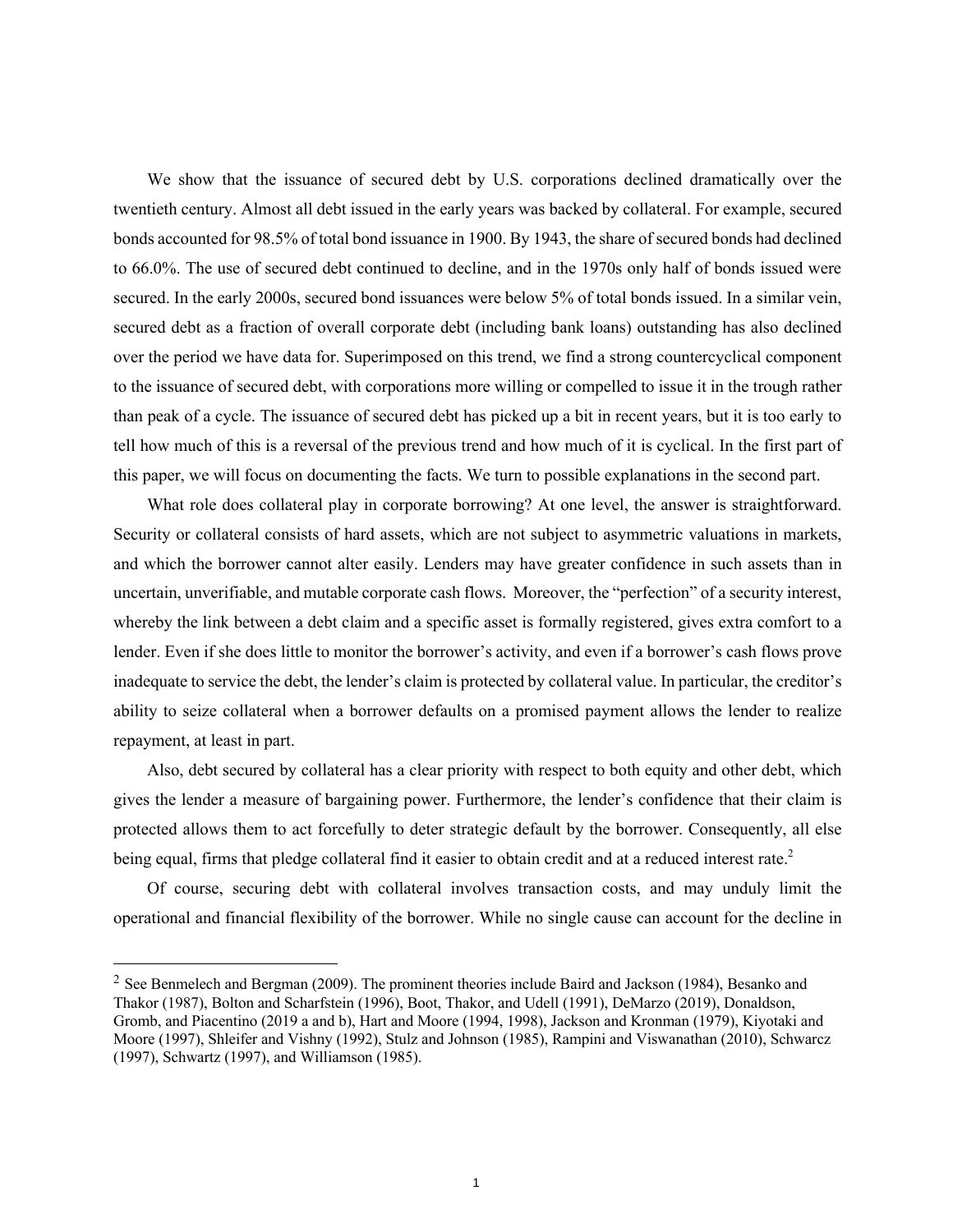secured debt over the entire century, we will argue that the evidence is broadly consistent with financial development reducing the benefits of collateralizing debt relative to the costs of doing so. As a result, higher credit quality corporations have moved away from providing collateral when borrowing in the normal course. Instead, they now conserve it for when it is truly needed to access financing.

Let us be more specific. In the early  $20<sup>th</sup>$  century, as industrialization expanded and corporations catered to nation-wide markets (see Chandler (1990)), even large firms were relatively young with large investments and modest and uncertain cash flows. Since corporate accounting as well as bankruptcy procedures were underdeveloped, lenders demanded collateral – this was to protect themselves against the risks that borrower actions such as tunneling out corporate cash flows or selling assets to related parties would leave them with little means of recovery if the borrower defaulted. Furthermore, even when corporate bankruptcy legislation was initially passed, the priority of unsecured debt vis a vis equity was not fully respected, which enhanced collateral's attractiveness to creditors.

As accounting improved and gave lenders more confidence in the reliability of reported cash flows, as stronger corporate governance protected firm cash flows and assets from being tunneled out to related parties, and as more effective bankruptcy legislation gave lenders confidence that the priority of debt versus equity would largely be respected, lenders were no longer so dependent on collateral to protect their claims against management or equity – the assets would be there in bankruptcy to support their claims, and they typically would have priority over those assets vis a vis equity holders even without being secured.

Financial development may therefore have reduced the need for lenders to take collateral in the normal course from established borrowers. Instead, borrower malfeasance would now be a more selective and contingent concern – with shaky firms and when a borrower neared distress and its franchise value collapsed. In such situations, collateral would also help prioritize the value of a lender's claims against other creditors in a possible bankruptcy.

Of course, creditors would not want to stay unsecured in normal times if they believe other creditors would take security ahead of them. Legal developments such as negative pledge covenants (whereby the borrower commits to a lender that it will not issue secured debt to any other lender, failing which the debt payment will be accelerated), coupled with better information about corporate borrowing, also gave creditors the confidence to stay unsecured until they sensed impending borrower distress.3

<sup>&</sup>lt;sup>3</sup> See, for example, Bjerre (1999), Donaldson, Gromb, and Piacentino (2019 a and b), Schwarcz (1997), and Schwartz (1997).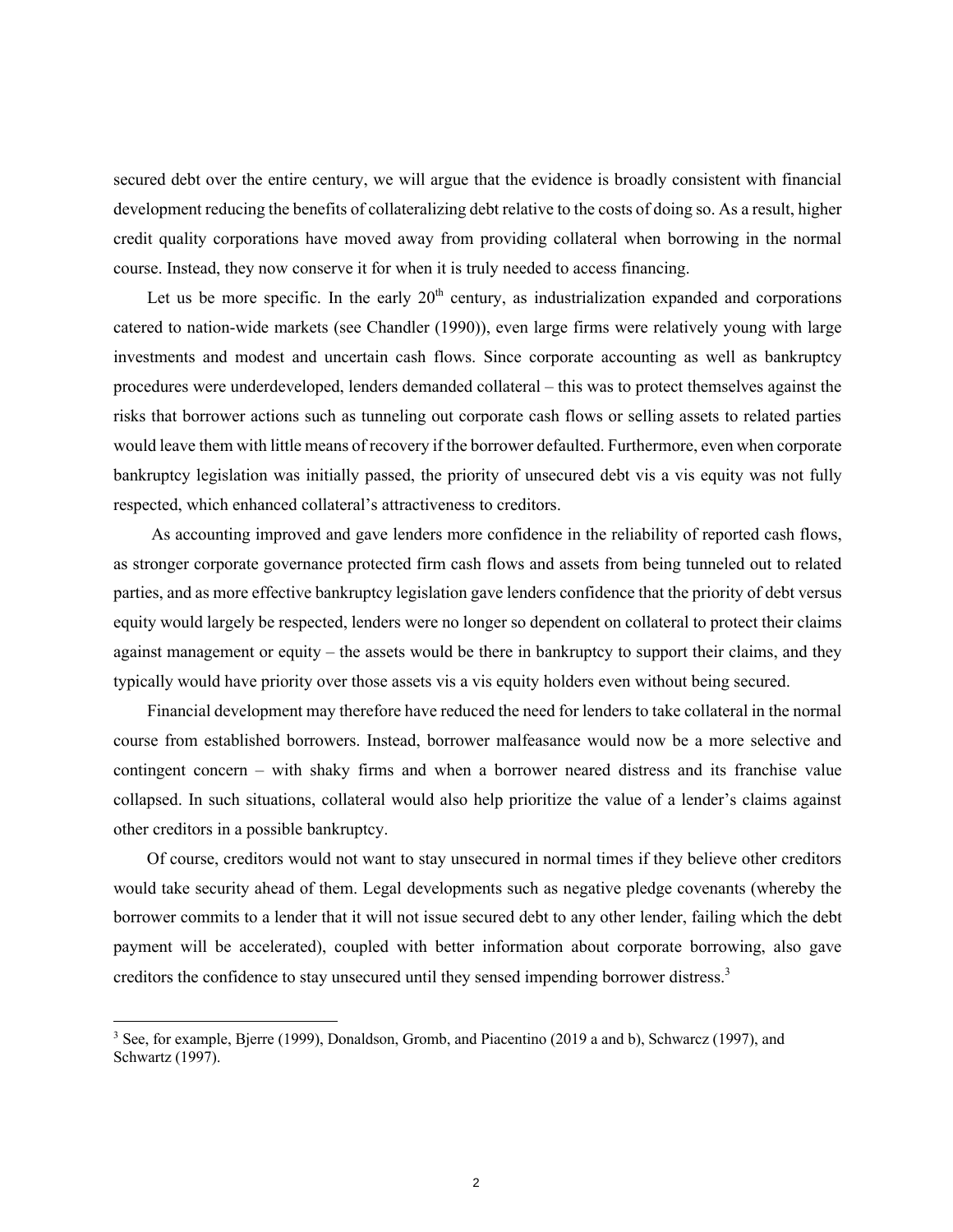Borrower side concerns also contributed to the decline in the use of secured financing. From the borrower's side, pledging assets up front is costly, both in terms of transactions costs and opportunity costs. Instead, borrowers may be interested in retaining *financial flexibility* by preserving collateral capacity. Unpledged collateral is a form of financial slack (as in Myers and Majluf (1984)) or insurance (as in Rampini and Viswanathan (2010)). Firms would prefer to pledge it only when it is absolutely necessary to raise funds to make high return investments (like staving off bankruptcy).

Firms might also want to avoid issuing secured debt to maintain *operational flexibility*. By pledging collateral, a firm limits its flexibility to sell or redeploy assets to craft a better business operation (see Mello and Ruckles (2017)). While presumably secured creditors might be willing to permit value-enhancing redeployment of their collateral, the necessary contractual modifications might take time, and creditors will want to be paid for agreeing to them. As a result, firms for which operational flexibility is important would prefer to borrow unsecured.

Finally, it is not just the business environment that has changed, firms have also changed. Assets traditionally used to collateralize debt such as property, plant, and equipment have declined as a fraction of the value of firm assets, while more "intangible" assets, normally thought of as hard to use as collateral, such as brand names and patents have increased. The decline in secured debt issuance in the second half of the last century is therefore also related to the decline in asset tangibility. Importantly, though, contractual innovations in this century now allow firms to secure a greater variety of assets, including intellectual property, more easily, and have reduced the transactions costs associated with pledging intangible assets. It is too early to tell whether secured debt is being resurrected with these new assets serving as collateral. Nevertheless, this paper should certainly not be construed as an obituary.

The rest of the paper is organized as follows. In Section I, we describe the secular decline in secured debt through the twentieth century, with some revival in this century. In Section II, we present evidence on the cyclicality of secured debt. We discuss theories in Section III. Potential explanations for the decline of secured debt are discussed next, with the focus on benefits of pledging collateral in Section IV and the costs of doing so in section V. We test some implications in Section VI and conclude in Section VII.

## **I. Trends in Secured Debt: A Long-Term Decline**

To construct our series of secured debt issuance over time, we use five main data sources: Hickman (1960), the *Commercial and Financial Chronicle (CFC)*, Mergent, Compustat, and Moodys Industrial Manual (starting in 1926). We draw on supplementary sources to complement our analysis.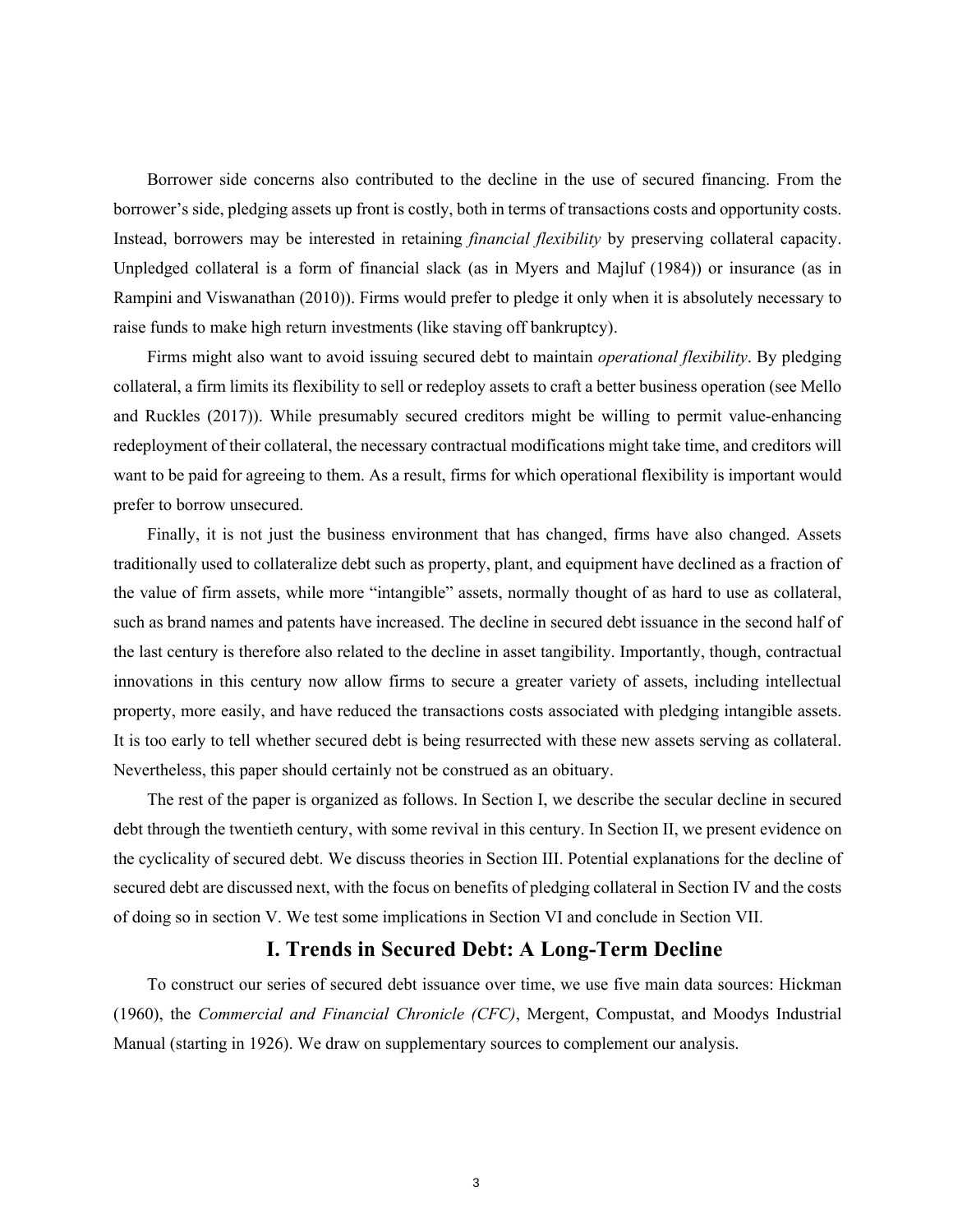### *A. Hickman Data*

Walter Braddock Hickman, the director of the Corporate Bond Research Project at the NBER, amassed a large amount of data on bond issuances in the first half of the twentieth century. Hickman (1960) classifies annual bond issuances from 1900 to 1944 into five categories based on security and seniority: (i) securedsenior, (ii) secured-intermediate, (iii) secured-junior, (iv) unsecured-senior, and (v) unsecured-junior.<sup>4</sup> We define the share of secured bonds in total bond issuance as the ratio of the amount of secured-senior, secured-intermediate, and secured-junior bond issuances to total issuances. In Figure 1, we plot the fraction of secured bond issuance by value from 1900 to 1943 using Hickman (1960), Table 85. In 1900—the first year for which Hickman collects bond issuance data—\$682.9 million in secured bonds were issued, accounting for 98.5% of total bond issuance that year. The share of secured bonds declined to 79.2% in 1904 and fluctuated between 73.0% and 85.5% from 1905 to 1914. The share of secured bonds to total bonds continued to decline gradually and averaged 67.6% during the 1920s, with a low of 40.5% in 1929. The share bounced back during the Depression to 78.7% in 1932 and 85% in 1935—reflecting the countercyclical nature of secured issuances that we will establish shortly in more detail (See Internet Appendix Figure A1 which plots the same data between 1928 and 1940 to make for easier viewing). By 1943—the last year in the Hickman (1960) sample—the share of secured bonds declined to 66.0%. We also estimate a linear trend model of the share of secured bonds on a time index variable (defined as *t*=years since 1900). The fitted linear trend model is given by:

$$
\frac{secured\ debt}{total\ debt} = 0.876 - 0.006 * t + \epsilon_t
$$
  
(0.023) (0.001)  

$$
R^2 = 0.404
$$

In words, the ratio of secured bonds to total bonds issuance declined at an annual rate of 0.6 percentage points from 1900 to 1943.

In Figure 2, we decompose the ratio of secured bonds to total bonds into (i) issuance of secured bonds and (ii) total bond issuance. As the figure illustrates, total bond issuance increased from \$693 million in 1900 to \$1,489 million in 1901 and remained above \$1 billion until 1918. During this period, secured bonds accounted on average for 83.7% of total bond issuance. Total bond issuance increased dramatically during the 1920s, peaking at \$3,856.8 million in 1927, and declined sharply during the Great Depression

<sup>&</sup>lt;sup>4</sup> A sixth category, "information lacking," applies only to a small fraction of the bonds.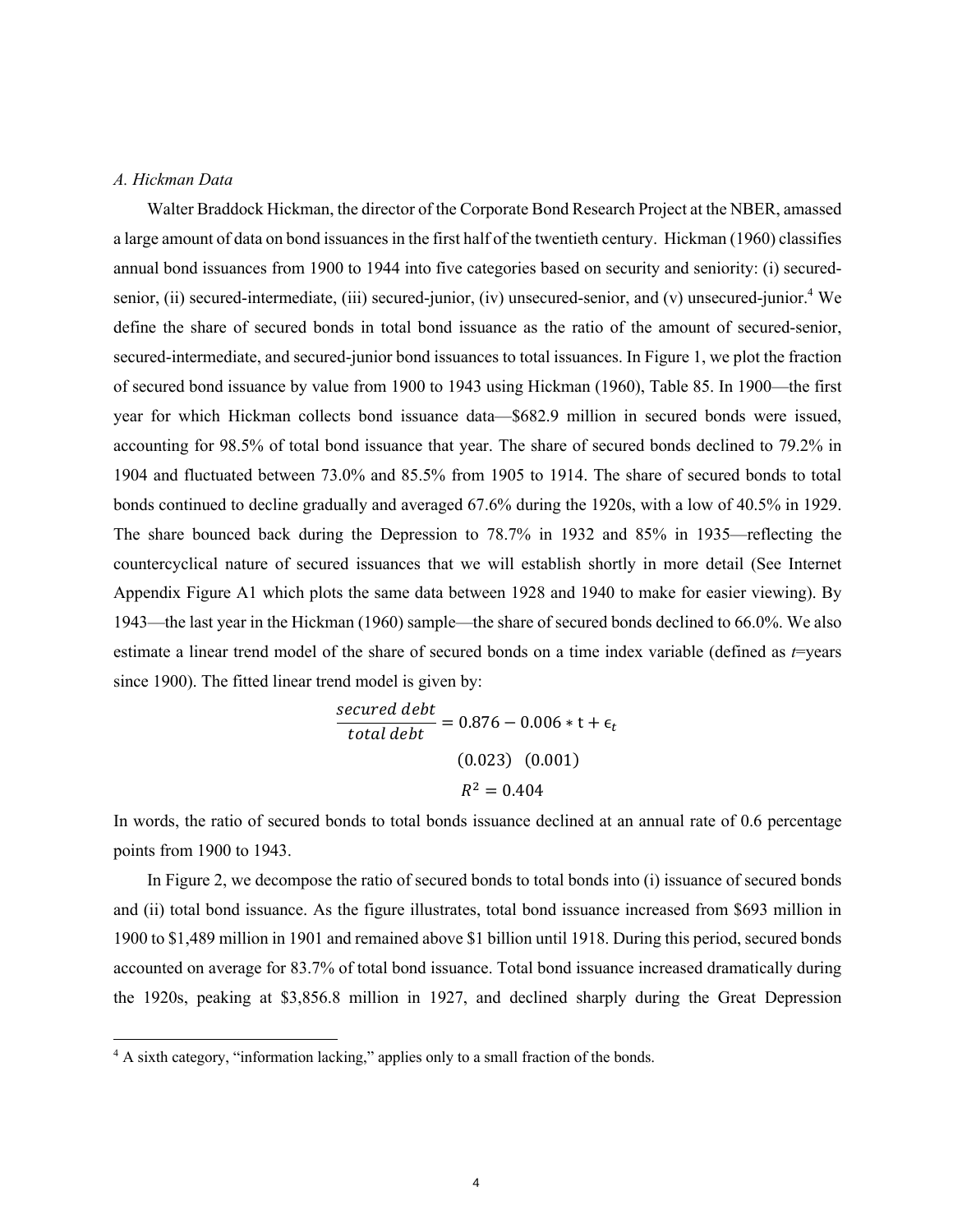(Benmelech and Bergman (2017)) – from \$2,978.3 million in 1930 to \$444.3 million in 1933 before recovering to \$3,666.1 million in 1936. Bond issuance declined again during the recession of 1937 to 1938 and gradually increased in 1939 and 1940 before decreasing again during World War II. The steady decline in secured issues over this period does not seem to be explained by changes in overall bond issue volume.

Next, we supplement the analysis with information on bond issues *outstanding* on January 1 of each calendar year.<sup>5</sup> Following Hickman, we also report the share of secured bonds in outstanding bonds at a quadrennial frequency from 1900 to 1944 in Appendix Figure A2. Similar to the pattern seen in Figure 1, the share of outstanding secured bonds (by value) declines steadily during this period. Because outstanding bonds include bonds issued in previous years, the decline in the share of secured bonds outstanding is not as sharp as that observed in the issuance data.

We next present secured bond issuance separately for the three major industries studied by Hickman: Utilities (Figure 3a), Railroads (Figure 3b), and Industrials (Figure 3c).<sup>6</sup> The trend decline in secured bond issuances is also observed, though more modestly, in utilities. The share of secured utility bonds fell, on average, at a statistically significant 0.5 percentage points a year.

By contrast, the overall trend in the share of secured bonds in the railroad sector is, if anything, mildly positive, and the data are noisier. The secured share of railroad bonds declined from 97% in 1900 to 61% in 1907, but then it rose to 99% in 1916 and remained between 85% and 96% until 1929, when it declined to 48%. During the late 1930s, the share of secured bonds in railroads bond issuance increased again, reaching almost 100% in 1943. The R-squared of a linear trend model of the share of secured bonds in railroads bonds is only 0.04, and the time trend is insignificantly different from zero. As we will see later, that the railroads were in distress through much of this period may account for this finding.

Finally, industrial firms experienced the largest decline in secured bond issuances among the three major sectors studied by Hickman (1960). Secured bonds accounted for all the bonds issued by industrial firms in 1900, was between 53% and 58% between 1911 and 1913, and averaged 49% during the 1920s. It was 13% in 1943. The share of secured bonds issued by industrials declined by an annual rate of 1.4 percentage points from 1900 to 1943, almost three times the rate of the decline for utilities. Indeed,

<sup>5</sup> The data used to construct Figures A2, A3, and 4 are based on Hickman (1960), Table 17.

<sup>6</sup> Railroads include passenger, freight, and service railroads. Utilities include electric, gas, communication, street railways, and miscellaneous utilities. Industrials include agriculture, construction, trade, services, and manufacturing companies.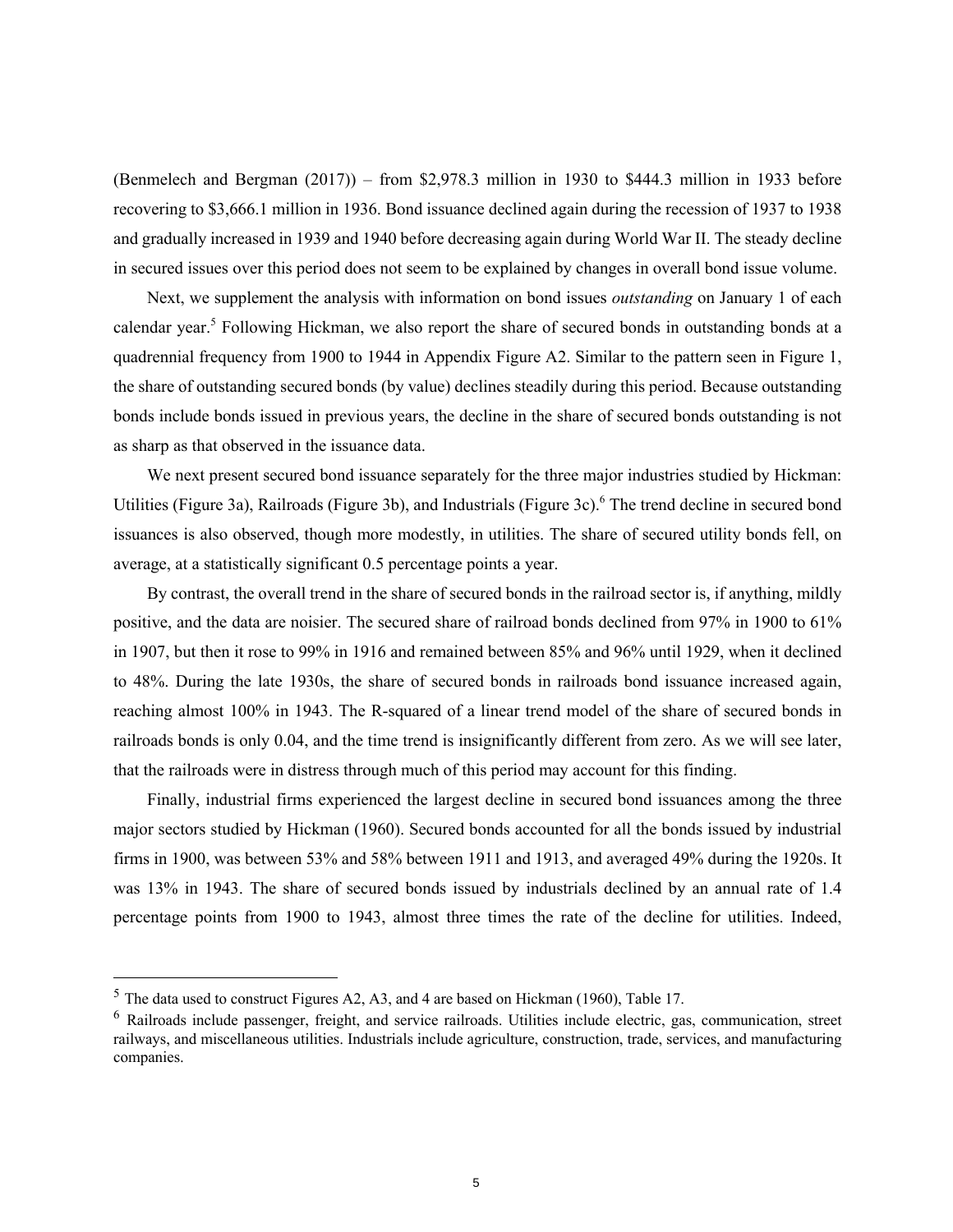according to Hickman (1960, p. 392): "Largely because of the growth of unsecured financing for industrial corporations during the period analyzed and the declining importance of the rails, there was a long-term downward drift in the proportion of secured offerings in the par-amount total of all offerings."

### *B. Commercial and Financial Chronicle Data*

Our second data source is the *Commercial and Financial Chronicle*, a financial newspaper published from 1865 to 1987. Our goal in collecting these data is to confirm the information in Hickman (1960) and to extend the data into the 1950s and 1960s. In March 1921, the *CFC* began publishing monthly compilations of new capital flotations in the United States (i.e., corporate, municipal, and government financing via new stock and bond issues). We collect the data at a semi-decadal frequency for the years 1922, 1927, 1932, and 1937 and then at a decadal frequency for the postwar years 1957 and 1967. We skip the year 1947 because it is too soon after the war for capital structures to have stabilized (though see later when we describe Moody's data).

We use the issue description provided in the *CFC* to identify secured bonds. We classify bonds as secured if the issue description suggests that the bond is backed by a mortgage (e.g., Hart Coal Corp. 1st Mtge.), backed by equipment (e.g., Baltimore & Ohio RR. Equipment Tr.), or contains text associated with a secured bond (e.g., Defiance Gas & Electric Co. 1st Lien & Ref.). Bonds with descriptions that do not contain text related to mortgage or equipment or that do not mention security (words like *Secured*, *1st Lien*, *1st Lien and coll. tr.*, etc.) are classified as unsecured (e.g., U. S. Hoffman Machinery Corp. Debenture).

In Figure 4, we chart the value of secured bond issues as a fraction of the total dollar value of bond issuance. The share of secured bonds out of the total value of bond issuance declined from 79% in 1922 to 32% in 1967. The share of secured bonds by value in the *CFC* data is largely similar to Hickman's calculations for the period they overlap. For example, according to both the *CFC* data and Hickman (1960), the share of secured bonds in 1922 was 79%. By 1937, the shares of secured bonds according to the *CFC* and Hickman (1960) were 63% and 65%, respectively. The *CFC* data suggest that the share of secured bonds continued to decline in the 1950s and 1960s. The share of secured bonds as a fraction of total value of bond issuance was 41% in 1957 and declined to 32% by 1967, a decrease of 66.5 percentage points from its level of 98.5% in 1900.

In Internet Appendix Figure A3, we plot the number of secured bond issues as a fraction of the total number of bond issues for each of the years 1922, 1927, 1932, 1937, 1957, and 1967. As the figure shows, the share of secured bond issues declined from 89% in 1922 to 35% by 1967.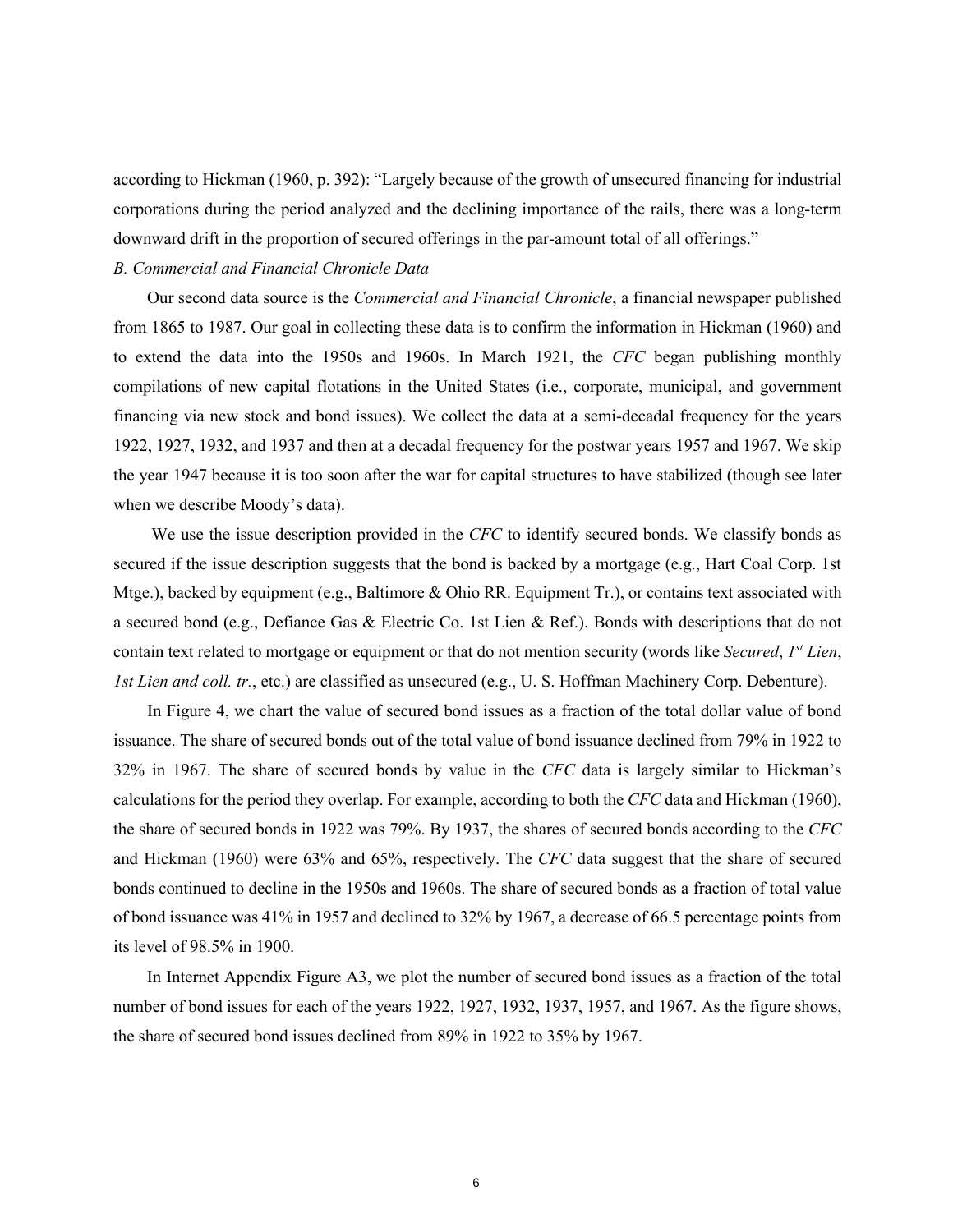#### *C. The Mergent Data*

We now turn to the Mergent Fixed Income Securities Database (FISD). It is a comprehensive database of publicly offered U.S. bonds, containing detailed information on more than 140,000 debt securities, with comprehensive coverage starting around 1960. Mergent uses seven broad categories to classify the security level of bonds: (i) junior, (ii) junior subordinate, (iii) senior, (iv) senior subordinate, (v) subordinate, (vi) senior secured, and (vii) none. We classify bonds as secured if Mergent assigns them to the senior secured category. We supplement Mergent's classification of secured bonds with a textual analysis of bond names, searching for the following strings: "EQUIP," "MTG," "BACKED," "COLL," and "1<sup>ST</sup>." We omit bonds issued by financial firms and government and municipal agencies and entities. This results in a sample of 54,714 individual bond offerings from 1960 to 2017—out of which 9,540 bonds are classified as secured, accounting for 17.4% of the sample.

In Figure 5, we plot the total number of bond issues and the number of secured bonds issued every year from 1960 to 2017. Bond issuance increased dramatically during the 1990s. Nevertheless, as Figure 5 shows, secured bonds accounted for a larger share of total bond issuance in the 1960s and 1970s. For example, of the 242 bonds issued in 1970, 136 (56.2%) were secured. By 1985, only 102 of the 505 (20.2%) bonds issued were secured. The year 1993 was the local peak of secured bond issuance (909 of 2,347, or 38.7%), but by 2000, only 114 bonds (7.5%) were secured. The fraction of secured bonds increased during the Global Financial Crisis from 10.6% in 2008 to 16.2% in 2010 and 16.7% in 2011. The fraction started dipping once again, and by 2017 secured bonds accounted for only 8.8% of the total bond issuance.

In Figure 6, we plot the share of the value of secured bond issuance from 1960 to 2017. This share also declines over time. In 1960, secured bonds represented 59.4% of the value of all bonds issued. By 2017, the share had declined to 6.0%. The linear trend at which the share of secured bonds (by value) declined from 1960 to 2017 (0.9 percentage points a year) was more rapid than the rate of decline between 1900 and 1944 (0.6 percentage points a year). In Figure 7, we combine the different datasets to show the dramatic decline of secured bond issuance from 1900 to 2017.

#### *D. Trends in Firm-Level Secured Debt: Moody's Manual*

Could the declines in secured bond issuances be explained by shifts in composition between bonds and loans issuance? After all, if loans (typically from banks) are more likely to be secured than bonds (see, for example, Park (2000) or Cerqueiro, Ongena, and Roszbach (2016)), then a shift in composition of debt issuance from bonds to loans may not result in a lower share of debt being secured, even if fewer secured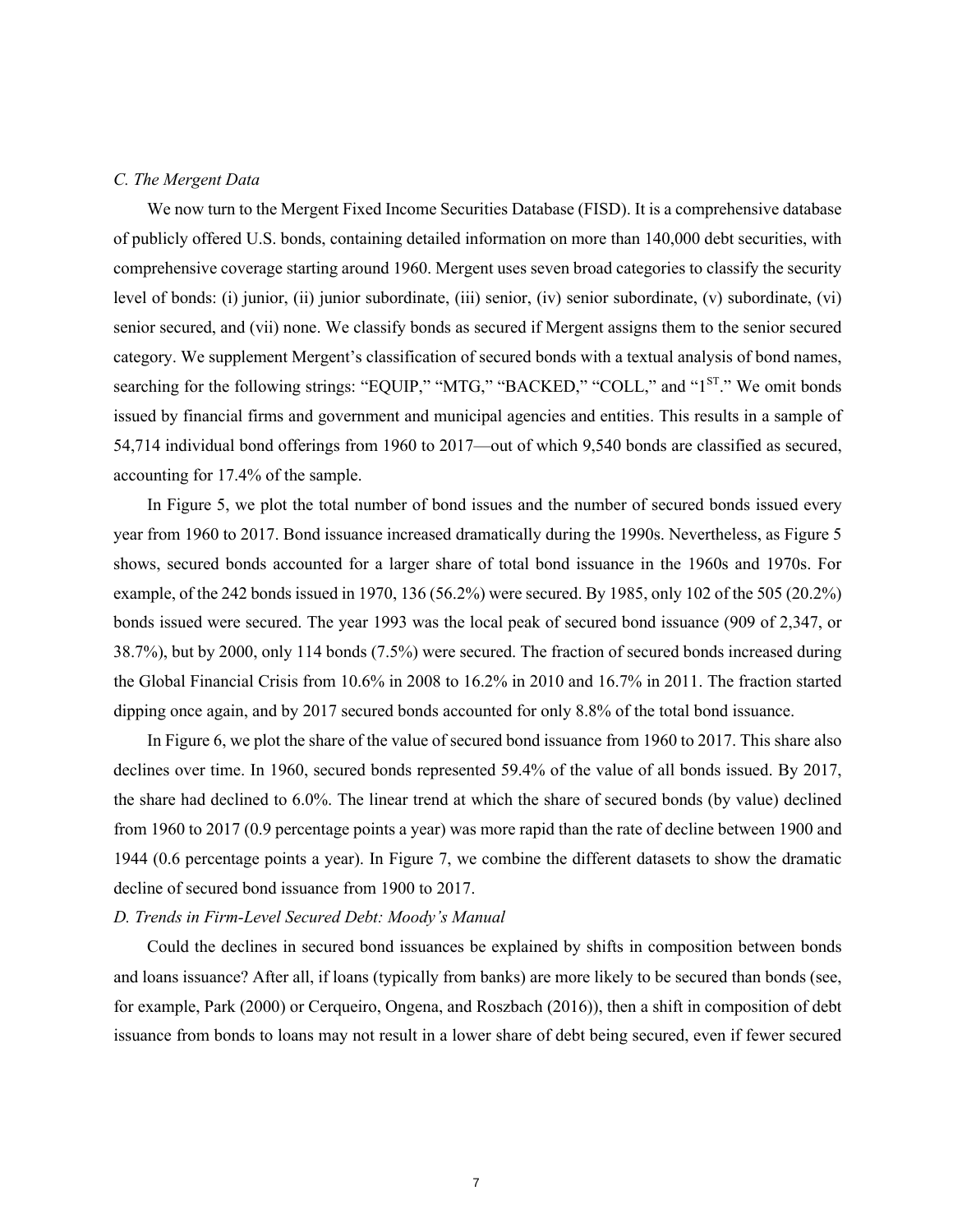bonds are being issued. Of course, recent studies suggest that bonds and loans are often used by different firms, and are not perfect substitutes (see Becker and Benmelech (2021), Berg, Saunders and Steffen (2020)). Nevertheless, we analyze the evolution of secured debt on firms' balance sheets.

Compustat reports total secured debt on firm balance sheets, including both bonds and loans, starting only since 1981. We therefore hand-collected firm-level accounting and financial data from the Moody's Industrial Manuals for the earlier period. Our sample consists of 100 randomly selected industrial firms (SIC code 2000-5999) for each of the years 1926, 1936, 1946, 1956, 1966, and 1976. To ensure uniform sampling across firm sizes, we manually match firm names from the Moody's manuals to names in the Center for Research in Security Prices (CRSP) monthly stock files.<sup>7</sup> For each year, we divide this merged list of firms into ten deciles based on firm market capitalization. We then randomly pick ten firms from each of the ten deciles and repeat this procedure for each of the six years in our sample. This process gives us a total of 600 firm-year observations, and 509 unique firms.

For each firm in our sample, we collect income statement and balance sheet information. The Moody's Manuals also contain a detailed description of each debt contract issued by the firm. This information, however, is variable in its coverage—while it offers a comprehensive picture of each public bond, the quality of disclosure regarding privately placed debt, notes and mortgages held by banks and other institutions, and credit lines ranges from quite detailed to non-existent. Whenever disclosed, we note down the amount outstanding, the interest rate, whether the debt was secured, as well as its seniority and maturity. Consequently, while we have detailed information on each publicly traded bond issued by firms in our sample, our ability to classify the remaining debt on a firm's balance sheet into bank debt vs nonbank debt, as well as secured vs unsecured is limited.

We begin by analyzing the aggregate share of loans in total borrowings by our sample of firms. There is heterogeneity in loan types (credit lines, notes, private placements) as well as source (banks, insurance companies, and other institutions). Given the lack of consistent detail, we classify all non-public debt as loans. As reported in column (1) of Table I, the loan share of debt (all values aggregated across firms) increased from 10.0% in 1926 to 60.1% in 1966 before falling to 47.3% in 1976. This increase in share of loans was accompanied by a corresponding decrease in the share of loans that were secured. While

<sup>&</sup>lt;sup>7</sup> While the Moody's Industrial Manuals are available as early as 1920, we use CRSP to randomly select firms. Since CRSP is available from 1926 we start our data collection in 1926.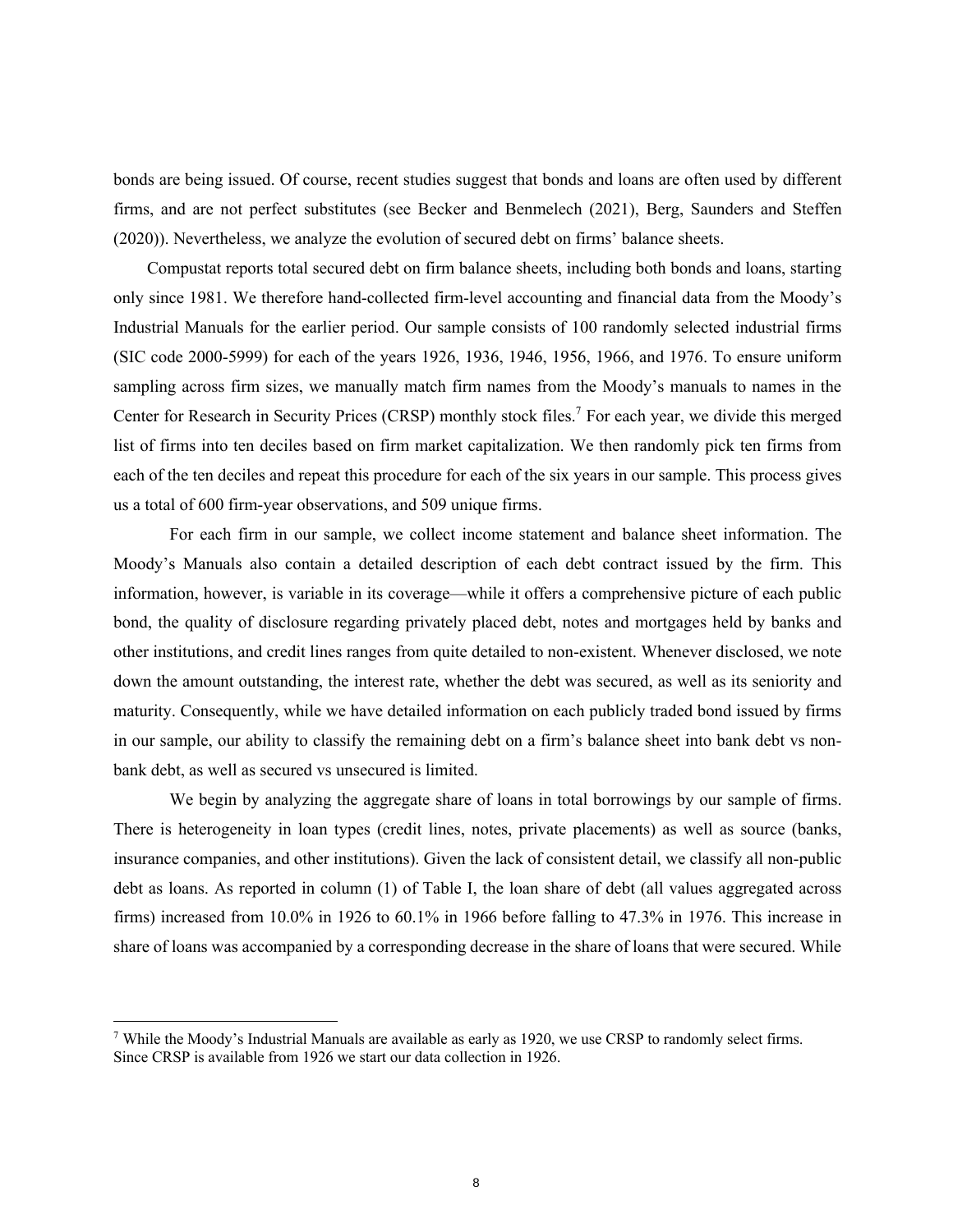100% of loans in 1926 were secured, it fell to 34.5% in 1966 and 34.7% in 1976.<sup>8</sup> We report these shares in column (2).

We then examine the aggregate share of secured debt as a percentage of total debt outstanding. The usage of secured debt shows a monotonic decline from 80% in 1926 to 6.7% in 1976, as reported in column (3). To calculate these secured debt shares, we dropped borrowings where the firm did not disclose the debt's secured status. This naturally introduces noise in our measurement process, since bonds are more likely to report secured status. We impose bounds on our estimates of secured debt shares by considering two binary scenarios: (i) that all loans with missing information about security are unsecured (column (4)); or alternatively, (ii) all such loans with missing information about security are secured (column (5)). Mechanically, compared to the numbers in column (3), the secured share of aggregate debt will be smaller in column (4) and greater in column (5). Irrespective of the assumptions made, the overall trend for secured debt is one of decline between 1926 and 1976; secured share in column (4) falls from 73.2% in 1926 to 4.2% in 1976 whereas in column (5) the share falls from 81.7% in 1926 to 40.9% in 1976. The bottom line is that the secured share of overall debt fell in the pre-Compustat period, much as we have already shown the secured share of bonds fell.

#### *E. Trends in Firm-Level Secured Debt: Compustat*

Compustat reports the item "debt mortgages and other secured debt" for publicly traded U.S. firms starting in 1981. We define the share of secured debt in an individual firm as secured debt divided by total debt (see also Azariadis, Kaas, and Wen (2016) and Giambona, Golec, and Lopez-de-Silanes (2021)).<sup>9</sup> We focus on industrial firms with SIC codes between 2000 and 5999. We require that firms have information on assets, profitability, and share prices. We winsorize the data at the 1 and 99 percentiles. There are 988 firms with non-missing information on secured debt in 1981, 1,616 in 2000, and 1,083 in 2015. Table II presents summary statistics of different measures of secured debt. Mean secured debt divided by total debt is 0.334, with a median of 0.150. As the table shows, secured debt accounts, on average, for 10% of firms' total assets.

<sup>&</sup>lt;sup>8</sup> We could calculate secured share from a subset of loans for which we know the secured status of the loans. Secured status is known for 14.2%, 70.5%, 29.6%, 4.4%, 7.1%, and 22.4% of aggregate loans outstanding for the years 1926, 1936, 1946, 1956, 1966, and 1976, respectively.

 $\frac{3}{9}$  The secured debt ratio is defined using the following Compustat items: DM/(DLC+DLTT). DM is "debt mortgages and other secured debt," DLC is "debt in current liabilities," and DLTT is "long-term debt."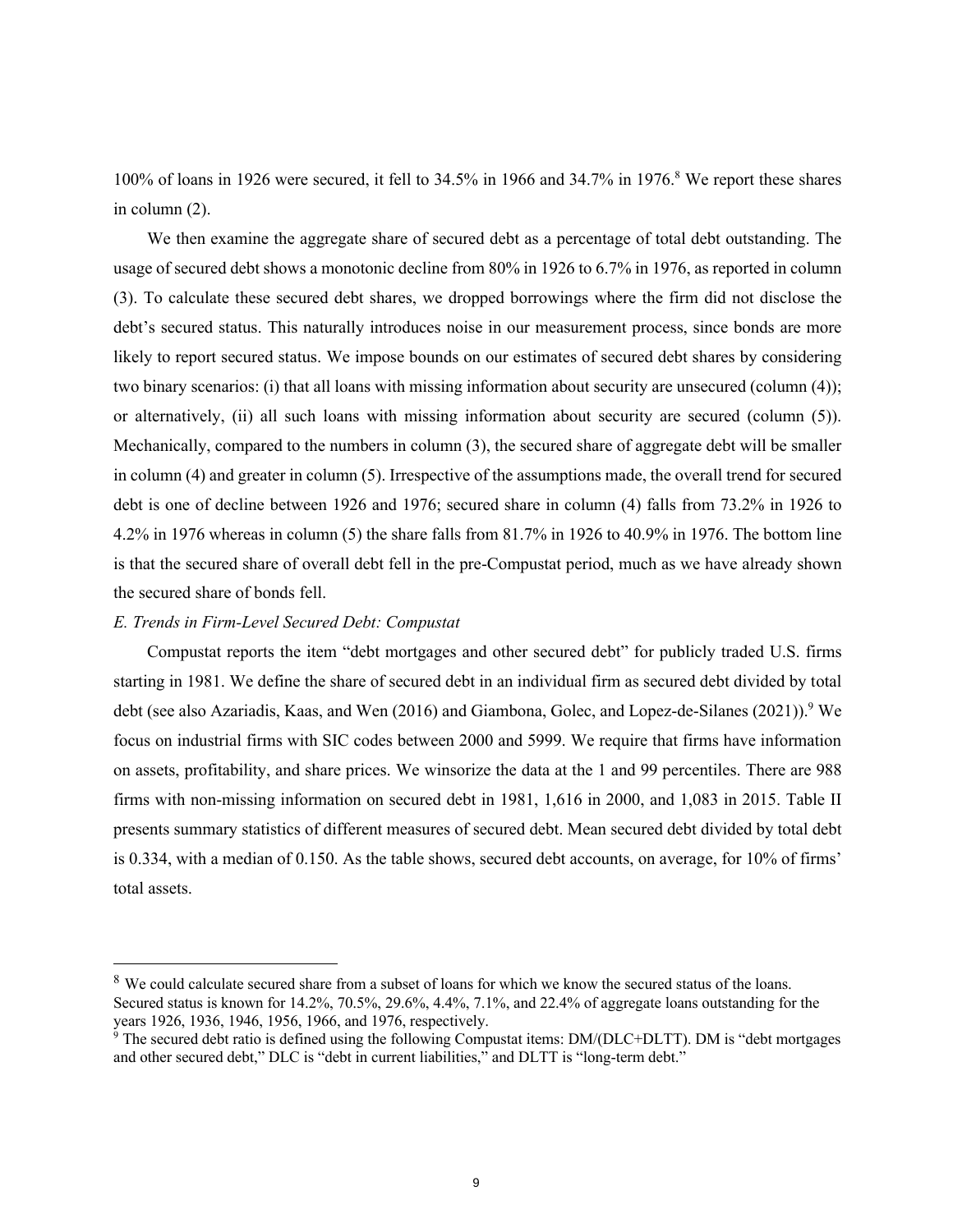Figure 8a depicts the share of secured debt (aggregated over firms) to total debt outstanding (aggregated over firms) of non-financial Compustat firms.<sup>10</sup> As the figure shows, secured debt, as a fraction of total debt, declined from around 20% in the early 1980s to 12.7% in 1995. The secured debt ratio hovered between 13% and 15% until 2004 and rose considerably around the Global Financial Crisis. Most of the increase in secured debt in the post-GFC years is driven by increased leverage and borrowing of noninvestment grade firms (see also Figure 14).

In Figure 8b, we plot median firm-level outstanding secured debt as a fraction of total outstanding debt from 1981 to 2017. Secured debt accounted for 24.7% of the total debt of the median firm in 1981, declined to around 10% in 2000, and started rising again around the Global Financial Crisis to 19.2% in 2017.<sup>11</sup> Once again, therefore, we see a steady decline in the share of the stock of secured debt till the last years of the  $20<sup>th</sup>$  century, and then a pickup in recent years.

#### *F. Collateral and Small Businesses Finance*

Finally, small firms rely on loans, in particular secured loans, rather than bonds (see, for example, Berger and Udell (1998)). They too experienced an overall decline in secured borrowing, albeit from a high level. To ascertain the overall use of secured debt by small businesses, we use data from the Survey of Small Business Finances (SSBF) conducted by the Federal Reserve Board.

We use SSBF surveys for the years 1987, 1993, 1998, and 2003 (the survey was discontinued after 2003). The SSBF collected information on small businesses (fewer than 500 employees). Small businesses report their balances in six debt categories: credit cards, lines of credit, mortgages, motor vehicle loans, equipment loans, and other loans. These calculations are based on many firms, ranging in number from 3,062,592 in 1987 to 4,998,358 in 2003, and are reported in Table III. We first calculate each debt category's share in total debt outstanding at the firm level and then report the mean shares across firms for each survey year. As Table III shows, lines of credit and motor vehicle loans are the primary sources of debt for small business, followed by mortgages. Interestingly, unsecured credit card debt, which seemed to be negligible

<sup>&</sup>lt;sup>10</sup> We include firms with SIC codes between 2000 and 5999.

<sup>&</sup>lt;sup>11</sup> Compustat's item "debt mortgages and other secured debt" includes capital leases. Leases are super-secure claims and hence should be included in the calculations of the amount of secured debt that firms are using (see Eisfeldt and Rampini (2009) or Rampini and Viswanathan (2013)). Additionally, we verify that operating leases did not go up during the time period when secured debt declined, and that capitalizing operating leases does not change the basic pattern of decline in secured debt documented here (results available from the authors).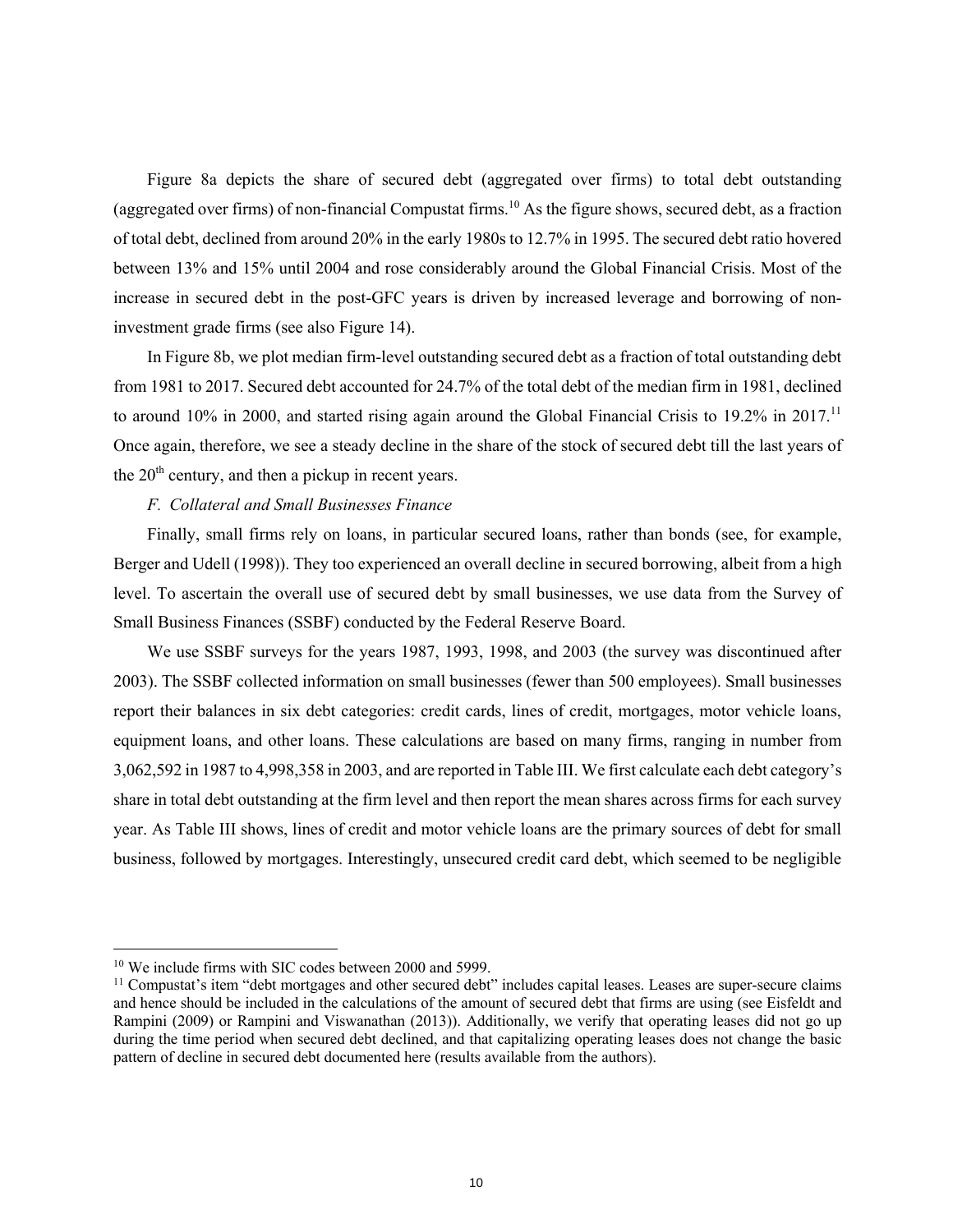in the 1987 survey, grew substantially to about 17% of a firm's total outstanding loan in the 2003 survey, whereas equipment loans and mortgages (typically collateralized) shrank in share from 14% to 8% of loans.

For each loan on their balance sheet, the surveys report whether collateral is or is not required. Although credit card loans are always marked as unsecured, loans in the other categories could be reported as secured or unsecured. For each category of loan outstanding at firm level, we calculate the share of secured loans (by value). For each loan category, we then calculate the mean share of secured loans across firms for each survey year. For instance, 57% of lines of credit were reported as secured in the first survey in 1987, but only 46% in 2003. Because the reporting is uneven across surveys, we report the secured debt share in Table III assuming that all mortgages, motor vehicle loans, and equipment loans are secured. As the table illustrates, the share of secured debt has decreased steadily over time—from 81% in 1987 to 65% in 2003.

In sum, then, for a group of businesses that rely almost entirely on loans rather than bonds, we again see that the share of secured debt has fallen steadily, and this is both because of composition effects (loans that are traditionally secured have fallen in share or remained about the same, while loans that are traditionally unsecured have increased in share) and because loans that might be of either type are more likely to remain unsecured in recent surveys (e.g., lines of credit). This suggests that the phenomenon we see with bonds carries over to loans, certainly over the period for which we have data.

## **II. Cyclicality in Issuance of Secured Debt**

Along with a secular decline in issuance of secured debt, we find a countercyclical pattern in the share of secured debt issuance (also see the recent evidence in Bradley and Roberts (2015) where they make the point that bond covenants follow such a pattern more generally). For example, we noted that the secured bond share showed a perceptible rise during the Great Depression of 1929 to 1933 (Figure 1). Similarly, there is a perceptible increase in the share of secured bond issuance during the past two recessions of 2001 to 2002 and 2007 to 2009 (Figure 6). In this section, we examine empirically whether the share of secured bond issuance exhibits a distinct countercyclical pattern over the period 1900 to 2017.<sup>12</sup> It does!<sup>13</sup>

 $12$  We do not have reliable data on the share of secured debt in loans, or when that debt was issued, hence this part of the analysis will focus on bonds.

 $<sup>13</sup>$  External financing ought to be procyclical: as output expands, firms need more financing to support increased</sup> production and investment (the demand channel). However, both debt and equity issuance need not be procyclical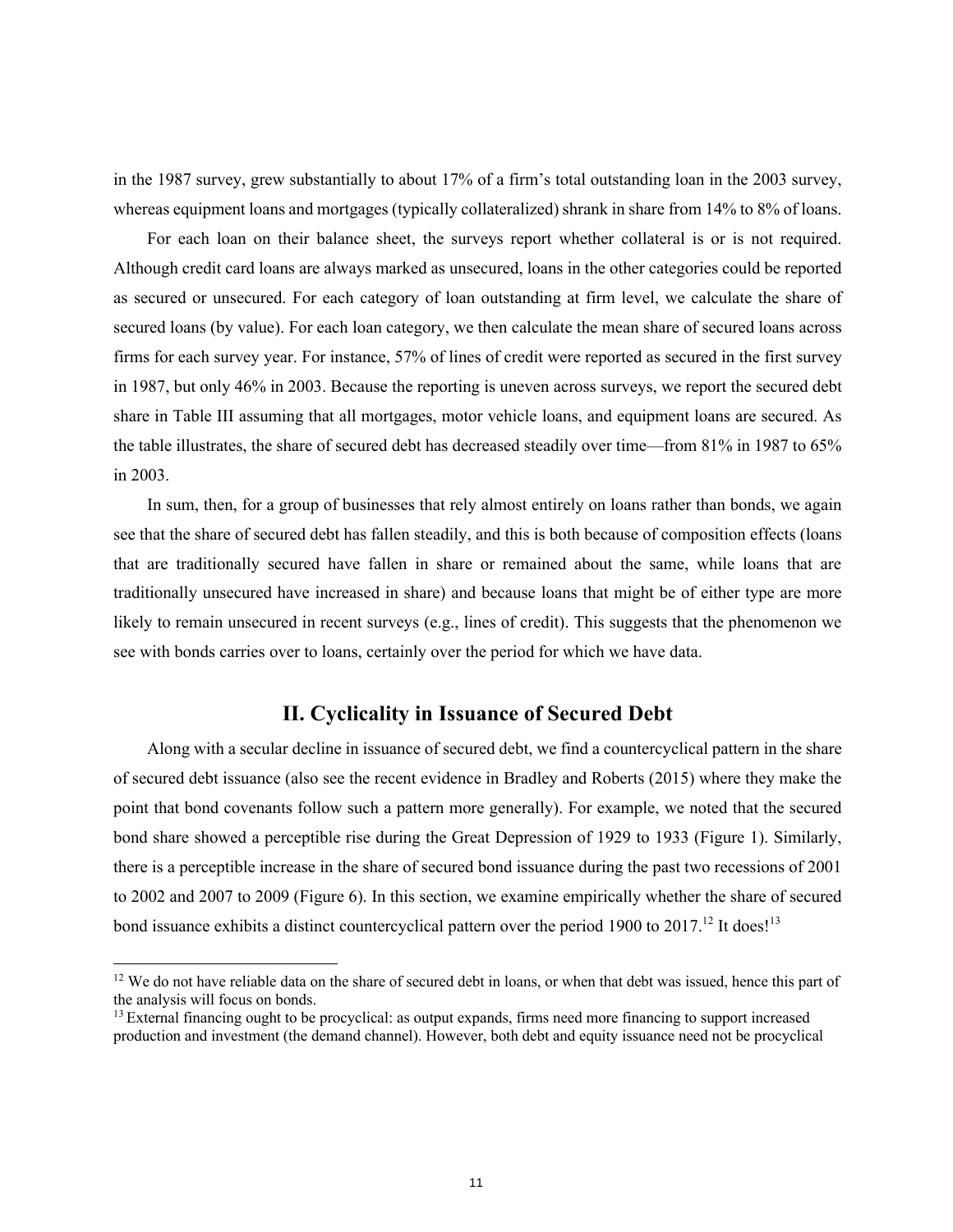We begin by examining secured bond issuance for the period 1960 to 2017 using Mergent's data at the quarterly frequency. We estimate the following regression specification:

$$
secured bond is suance_t = \alpha + \beta Z_t + \varepsilon_t,
$$
\n<sup>(1)</sup>

where secured bond issuance<sub>t</sub> measures the cyclical component of the dollar share of secured debt in total debt issuance at the quarterly frequency and  $Z_t$  represents a business cycle proxy. To ensure that the results are not driven by trends in secured bond issuance and economic activity, we detrend both variables using a Hodrick-Prescott (HP) filter. Specifically, we first adjust the quarterly secured bond issuance share for seasonality and then compute the detrended share, secured bond issuance<sub>t</sub>, using an HP filter (i.e., we extract the residuals from the HP filter).<sup>14</sup> We use three measures for the cycle: the Baa–Aaa credit spread – a commonly used measure of financial conditions, real gross domestic product (GDP) and recession indicator dummies based on data from the NBER's Business Cycle Dating Committee. We use the detrended measures (residuals from the HP filter) for the credit spread and GDP growth variable.

We report the results of this analysis in Table IV, regressing the secured share in year *t+1* against the business cycle proxy in year *t* (i.e., a lag of four quarters). Results are equally strong for a lag of three quarters but become weaker for fewer or no lags—consistent with the view that lenders may not react immediately because covenants take time to trip, old unsecured loans take time to mature and new secured loans take time to arrange, and it takes time to see that the business environment has clearly deteriorated.

Panel A, columns (1)–(2) use Baa–Aaa credit spread as a measure of conditions in credit markets, columns (3)–(4) use log real GDP and column 5 uses the NBER recession dummy. Specifically, ΔBaa-Aaa spread is the deviation of Baa–Aaa credit spread from its Hodrick-Prescott trend line. Similarly, ΔGDP growth is the deviation of logarithm of real GDP from its Hodrick-Prescott trend line. The regression coefficients suggest a strong countercyclical pattern in the share of secured bond issuance. The coefficients in all the columns are statistically significant. In terms of economic magnitude, the coefficient estimate in

because of substitution between these two forms of financing. Covas and Haan (2011) find that both debt and equity issuance are procyclical. Korajczyk and Levy (2003) find that target leverage is countercyclical for unconstrained firms but procyclical for financially constrained firms. Credit supply can independently explain cyclicality in firm leverage (see, e.g., Bernanke and Gertler (1989), Holmstrom and Tirole (1997), and Kiyotaki and Moore (1997)). Kashyap, Stein, and Wilcox (1993) find that tighter monetary policy leads to shift in firms' mix of debt financing: commercial paper issuance rises while bank loans fall. Overall, while the literature agrees on procyclicality of firm financing, it is not obvious how each component of the mix (equity, secured bonds, unsecured bonds, bank debt, etc.) varies over the business cycle.

 $14$  As is standard in the macro literature, we use a smoothing coefficient of 1600 for quarterly data and 100 for annual data.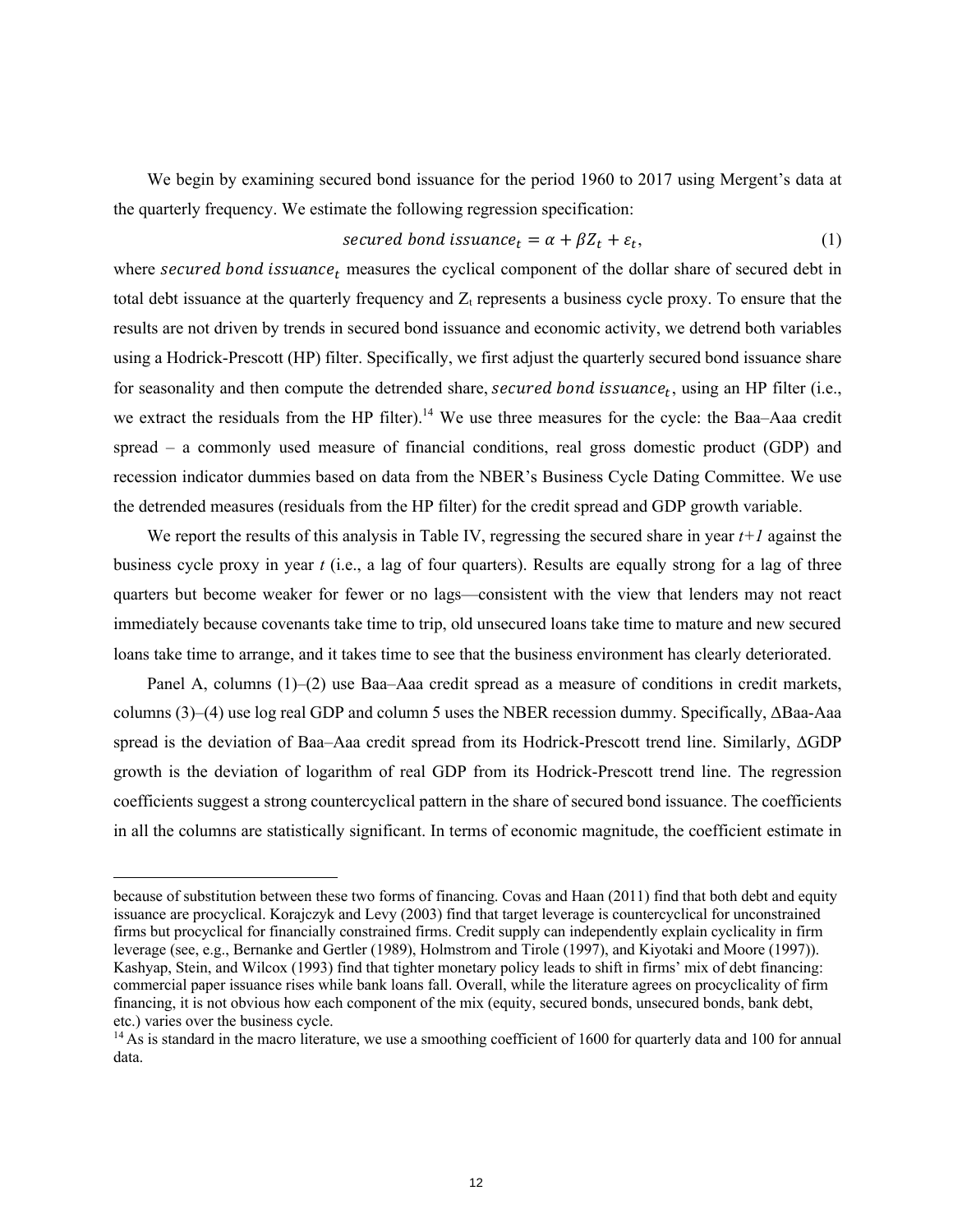column (1) suggests that a one standard deviation increase in Baa–Aaa spread increases the share of secured bond issuance by 2.2 percentage points. Similarly, the coefficient estimate in column (2) suggests that the share of secured bond issuance is approximately 5 percentage points higher when the detrended credit spread is positive. Moving on to the deviation in real log GDP as a measure of the business cycle, the point estimate in column (3) suggests that a one standard deviation fall in real log GDP increases the share of secured bond issuance by 1.8 percentage points. Similarly, the coefficient estimate in column (4) suggests that the share of secured bond issuance is approximately 3 percentage points higher when detrended real log GDP is negative. Finally, the share of secured bond issuance is 3 percentage points higher during recessions. Overall, our analysis suggests that secured bond issuance was countercyclical during the last 58 years. In column (6) we run a "horse-race" between the three variables and find that the credit spread is the only explanatory variable that remains statistically significant in this multivariate test.

Next, we examine whether a similar countercyclical pattern existed during the earlier period 1900 to 1943 using Hickman (1960) data. We obtain annual GDP data for the years 1898 to 1945 from *Historical Statistics of the United States Millennial Edition Online* (see http://hsus.cambridge.org/). Data on Baa–Aaa credit spread exists from 1919 onward. We perform an analysis similar to the one in Panel A using secured bond issuance share (by value) at the annual frequency and report the results in Panel B of Table IV. Specifically, we regress the secured share in year *t+1* against the business cycle proxy in year *t* (i.e., a lag of one year). While our analysis using GDP covers the entire 1900 to 1943 time period, the analysis using credit spread is restricted to the years 1919 to 1943. Again, the coefficients are all statistically significant at 5% level or better, and support the hypothesis that the share of secured bond issuance follows a countercyclical pattern. The coefficient estimate in column (1) suggests that a one standard deviation increase in detrended credit spread leads to an increase in secured bond issuance of 5 percentage points, whereas the coefficient estimate in column (4) suggests that one standard deviation fall in detrended real log GDP leads to a 4.1 percentage point increase in the share of secured bond issuance. Overall, our analysis of bond issuance over the past century strongly supports the notion that the share of secured bond issuance follows a countercyclical pattern, with more security demanded as credit markets tighten.

We are certainly not the first to note a possible countercyclical component to secured debt. Although they do not focus on countercyclicality, Nini, Smith, and Sufi (2012) show that lenders demand collateral when a debtor violates covenants, and to the extent that covenants violations are countercyclical, this would create countercyclicality in the level of outstanding secured debt (as well as issuances if new secured debt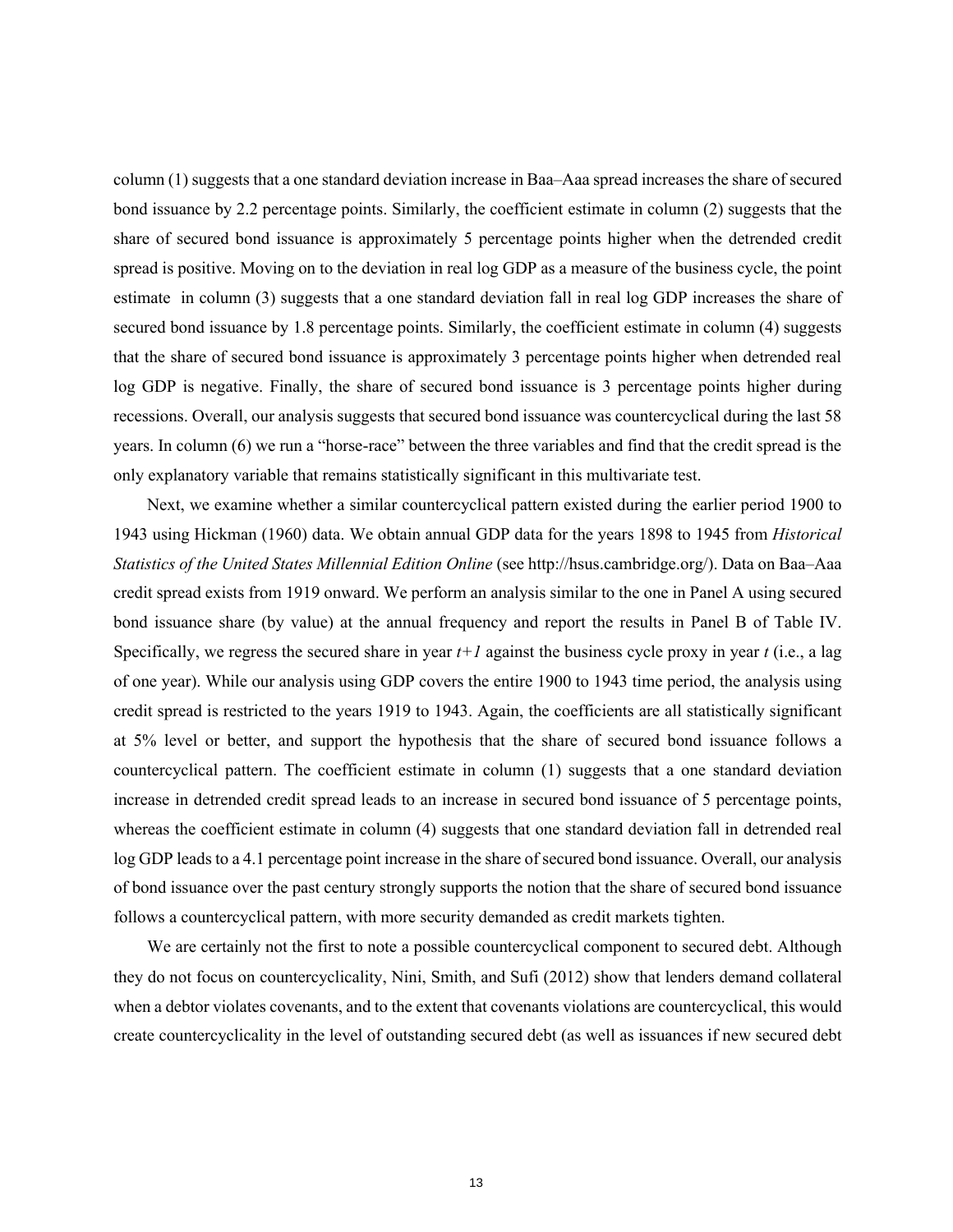is issued to replace the old unsecured debt). Luk and Zheng (2018) develop a macroeconomic model with debt heterogeneity that generates procyclical unsecured debt. Using firm-level data from Compustat for the period 1981 to 2017, they find that the amount of unsecured debt on a firm's balance sheet is positively correlated with GDP growth. Azariadis, Kaas, and Wen (2016) obtain similar results for the period 1981 to 2012 using the same dataset, as do Bradley and Roberts (2015) using loan data from Dealscan. In contrast to these studies, we use *bond issuance* data over a longer time period that covers the first half of the 20<sup>th</sup> century and includes the Great Depression to examine whether the share of secured bond issuance follows a countercyclical pattern.

In sum, then, we have two broad sets of facts to explain. Our main fact is that the share of secured debt has declined steadily. Second, we also show that secured bond issuance shows a strong countercyclical component over time. Ideally, there will be some common explanations of these facts. Moreover, there will be other implications of the explanations that we can also check.

## **III. Theories of Secured Debt Usage**

We outline the main theories of secured debt that may have bearing on our results. This is not a survey, of course, and we cannot include all material contributions. This section benefited greatly from discussions with Douglas Baird.

#### *A. Assets vs Cash flows*

Collateralizable assets are typically distinct assets, are easily valued, retain their value over time, and are easy to transfer or alienate. Their distinctiveness (for example, a demarcated plot of land or the serial number on a motor vehicle or a piece of machinery) makes them easy to track in case the borrower tries to sell them surreptitiously. Their liquid market makes them easy to value, and they will hold their value even if the borrower's business acumen is modest, he is untrustworthy, or he neglects maintenance. Therefore, they require little monitoring (see Jackson and Kronman (1979)).

Contrast this with a firm's cash flows, the primary source of debt repayment in the normal course, which may be uncertain, unverifiable, and mutable, especially in the case of young or risky firms. Clearly, cash flows will be affected by environmental, technological, and firm-specific shocks. The borrower, being closer to the action, may know far more about the firm's specific situation than the lender, creating a situation of information asymmetry. In contrast, a fungible asset's value embeds the values of cash flows over time, and across alternative production technologies and possible alternative users. It will arguably be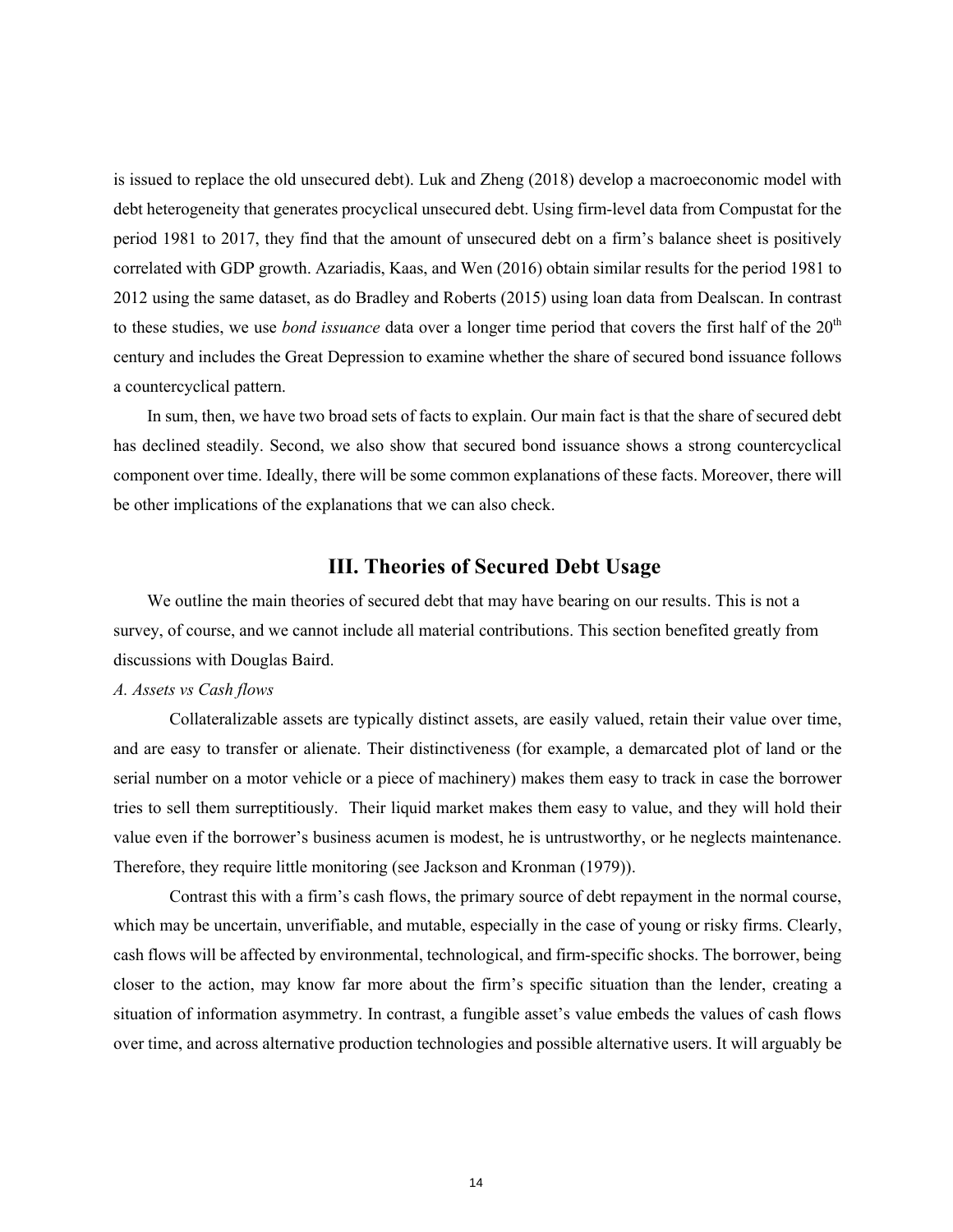less prone to valuation uncertainty, value fluctuation, or loss than the cash flow generated in the specific borrower's specific usage of the asset.

Also, firm-generated cash is very liquid, and easily hidden or tunneled out of the firm. Strong accounting and control systems are needed to make cash verifiable, and such systems may be inadequate to the task in some countries and within some firms. Assets, in contrast, being distinctive, may be hard to tunnel out even with accounting and control systems of very modest quality (see Myers and Rajan (1998)).

Finally, borrowers can affect cash flows, or threaten to affect them – in Hart and Moore (1994, 1998) simply by threatening to walk away from the enterprise (or, more generally, by shirking, underinvesting, or risk-shifting). The lender's ability to seize hard assets in case of default allows them to make credible threats that enable her to extract repayment even when cash flows are not verifiable.

The need for valuable assets to support borrowing is central to a large number of papers in the macro-finance literature, including Geanakoplos (2010), Kehoe and Levine (1993), and Kiyotaki and Moore (1997). While debt is primarily repaid out of cash flows, corporate assets support borrowing in at least two ways. First, their value offers a source of repayment to lenders in case cash flows prove inadequate. Second, their value offers a source of protection to lenders in case the borrower tries to default strategically. Importantly, for a large firm with an established franchise, the going-concern value of the firm may be what the lender can realize (through a sale in Chapter XI) if the borrower defaults. It is also the value that is jeopardized if the borrower threatens a strategic default. In contrast, for small young firms with unproven business models, the liquidation value (the Chapter VII value) of assets may be more relevant. In this sense, all debt repayment is made out of current or prospective cash flows enforced by asset values, but whether it is the going-concern asset value or the piece-meal liquidation value that matters for borrowing depends on the firm's situation. Lian and Ma (2021) find that borrowing is more tied to liquidation values for small firms, and to going-concern values and thus cash flows for large firms.

#### *B. The Benefits of Securing Debt*

That a firm's borrowing is supported by the value of its assets does not necessarily mean its debt has to be secured by the assets – in a sense, all debt is implicitly secured by the assets. For the debt to be explicitly secured, its security interest has to be "perfected" or registered in a public collateral registry. So long as a single lender faces the borrower, the lender's right to seize assets just requires the enforcement of absolute priority. In the macro-finance literature, so long as the assets stay within the firm, it is as if the debt issued by the firm is fully secured by the assets, without an explicit process of registering the security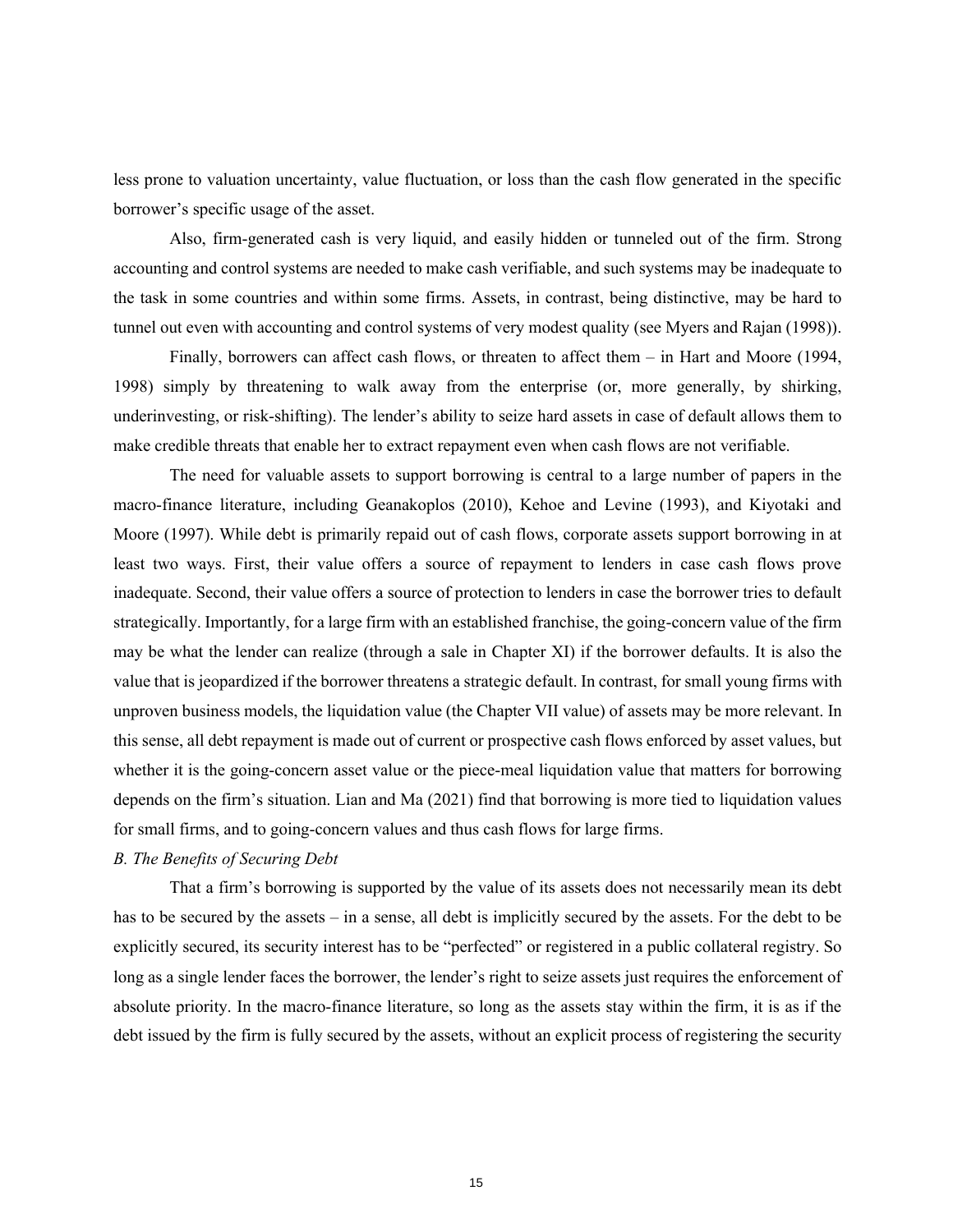interest. So macro-finance theories have little to say on why debt is secured in the legal sense. To explain secured debt, we have to delve deeper. We now elaborate.

#### *B1. Preserving Assets*

If a specific asset is not registered as collateral, it can be sold for cash and the cash spirited out of the firm through transfer pricing to related parties, expense padding, or plain theft. So unless the lender has an explicit claim against the asset, she will have little control over its disposal. When debt is secured by specific assets, however, the creditor effectively has some say over whether the assets can be sold, and she has the legal ability to reach the assets if they are sold (her state-law "priority right").

#### *B2. Protecting Lender Priority Against the Debtor*

If the bankruptcy process is slow and unpredictable, the creditor does not have to go to court to reach the asset if she can take possession of it (her "repossessory right") without a breach of the peace or if she has ownership (as with a lease). The ability to secure a loan and improve recovery can be a reward to creditors that monitor (see Rajan and Winton (1995)). Finally, creditors that are secured, knowing they will maintain priority in a bankruptcy vis a vis the borrower, may be more confident of making credible threats that convince the borrower to repay (see Park (2000), Diamond, Hu, and Rajan (forthcoming)). Thus the ability to secure even a portion of the debt can have positive spillover effects for all creditors, and more generally, enhance the firm's ability to borrow.

### *B3. Establishing Priority Between Creditors*

When a firm has multiple creditors, with different maturities, seniority, and monitoring capabilities complicating relative priority, debt secured with specific collateral has higher priority relative to other creditors. Jackson and Kronman (1979) argue that this may be efficient if lenders with a high cost of monitoring obtain a security interest. Protected by collateral, they will not need to monitor frequently or carefully, while unsecured creditors will take on the burden of monitoring, and will get compensated for it (the perceptive reader will see some differences between these views and previously mentioned theories). 15 Bolton and Scharfstein (1996) go further in arguing that a borrower may want to differentiate among exante similar creditors by securing some and not others. Essentially, the optimal priority structure will make it costly for the borrower to threaten strategic default while keeping the expected costs of bankruptcy low. In Bolton and Scharfstein, firms that have a large distance to default should have diverse creditors with a

 $15$  Welch (1997) reaches a somewhat different conclusion – to reduce dissipative conflict, he shows the most deeppocketed and capable creditors should have seniority/collateral.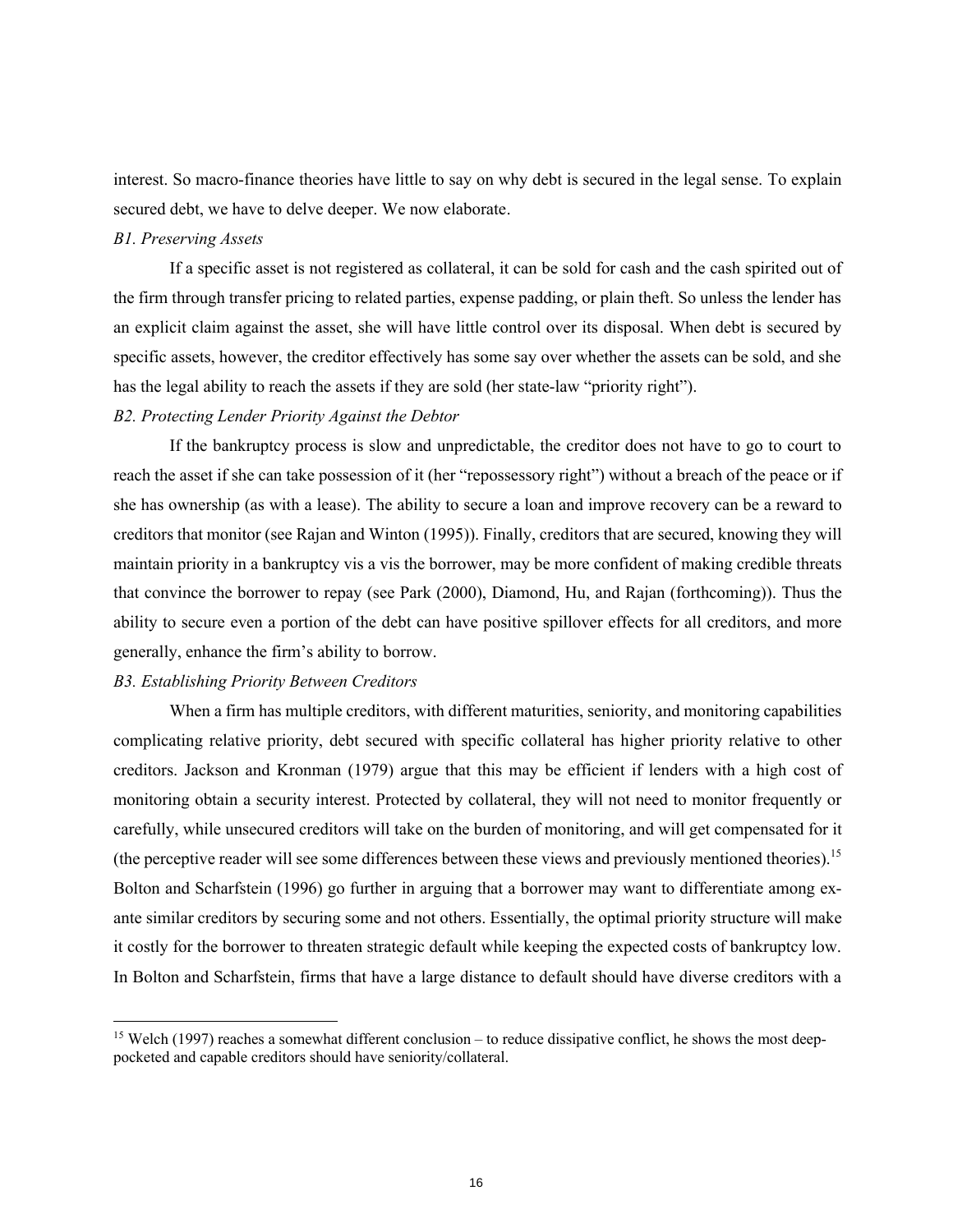variety of priorities, while firms that have a higher probability of default should have few, and more similar creditors, with little distinction in priority.

### *B4. Summing Up*

In sum, the ability to secure debt adds an additional facet to contractibility, which should increase the availability of debt. This raises an immediate question. What are the offsetting costs that explain why debt might remain unsecured, despite the availability of underlying collateralizable assets?

#### *C. The Costs of Securing Debt*

Costly contracting models (e.g., Williamson (1985)) focus on the varying costs of different forms of contract that might offset their benefits in curbing opportunism and problems associated with information asymmetries. The optimal choice of contract reflects this trade-off. At a high level, the content in such a theory is only that decisions are based on rationally assessing trade-offs. It is only when costs pertaining to a specific contract and its alternatives are clearly specified that such a theory has explanatory bite.

There are clearly transaction costs for secured debt (of registering or perfecting the security at the collateral registry). These are sizeable if the debt is small, but other costs may loom larger for large firms.

### *C1. The Loss of Financial Flexibility*

If the ability to secure debt allows the borrower to create a safe, senior claim, then the borrower may want to use this ability judiciously. Myers and Majluf (1984) argue that in financing investments, firms should first use internally generated cash, then issue claims that are not subject to asymmetric information such as senior secured debt, and then, after exhausting such claims, issue more junior claims like subordinate debt and equity. In other words, firms will tend to use up their cheapest sources of financing, that is, financial slack, first. Rampini and Viswanathan (2010) note that such a pecking order depends on the productivity of investments the firm has access to, both currently and over time, as well as its access to funds. A firm with very productive current investment opportunities, little expectation they will get much better, and facing tight funds constraints, will tend to use up all its financial slack. It will issue secured debt to obtain maximum financing for its projects.

However, firms that have easier access currently to financing, current projects with lower productivity, and some prospect that the productivity of projects will improve (or that some calamity will require an infusion of funds to stave off much worse outcomes as in Holmstrom and Tirole (1997)) will preserve the ability to issue secured debt for a rainy day. Unpledged collateral (or cash) then is a form of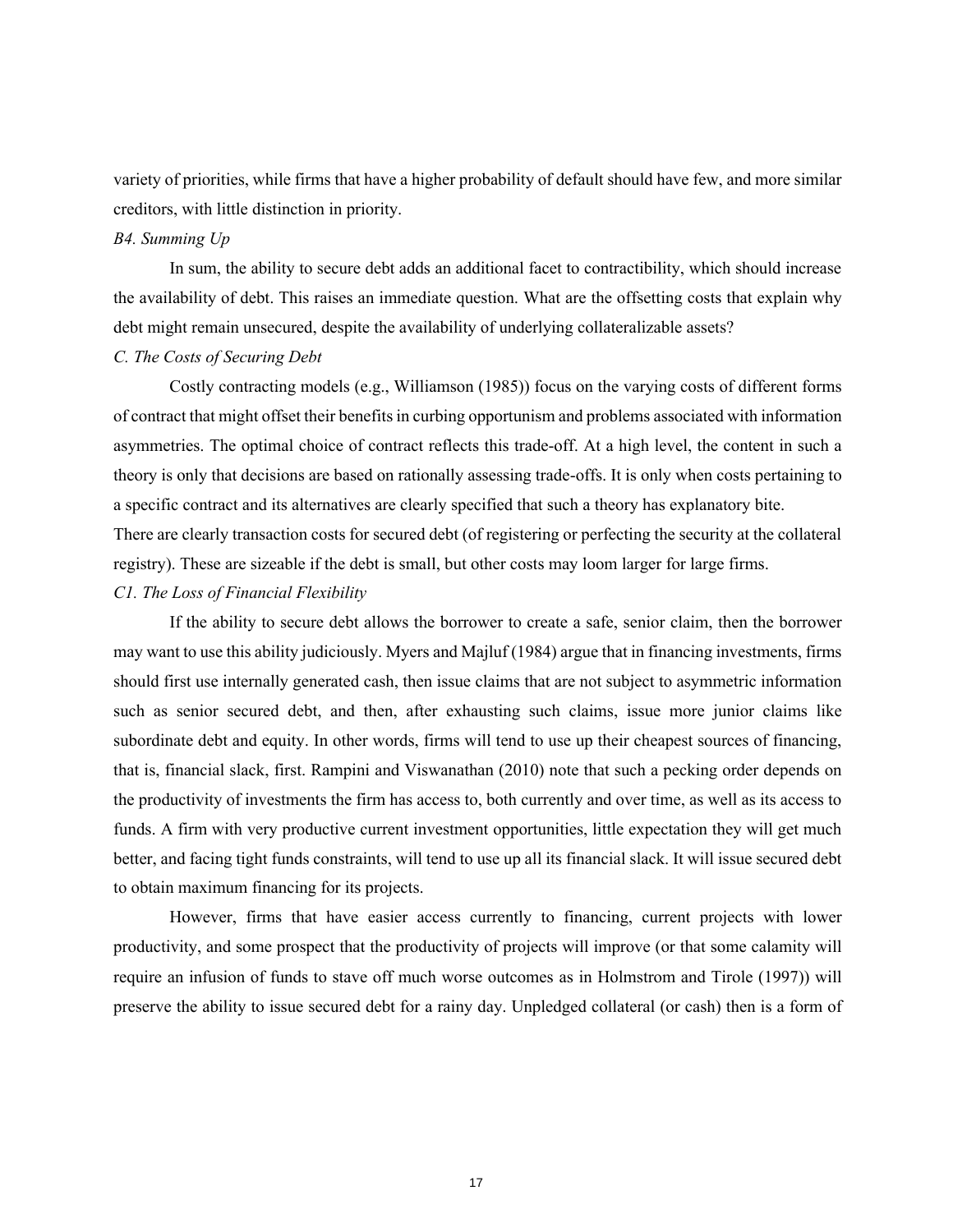financial slack or insurance that can be used in a state-contingent way, preserving borrowing capacity for states where it is truly needed rather than giving it up ex ante.

Other papers that see super-senior claims such as cash or secured debt as a form of insurance, to be conserved and used in times of need, include Acharya, Almeida, and Campello (2007), Bjerre (1999), Li, Whited, and Wu (2016), and Schwarcz (1997). In a related vein, Stulz and Johnson (1985) point to secured debt's beneficial role in resolving equity's reluctance to invest when facing high debt (as in Myers (1977)), precisely because secured debt has priority over unsecured claims and thus leads to less of the NPV of new investments being shared with existing claims.

#### *C2. Operational Flexibility and Creditor Bargaining Power*

The costs of lost real flexibility as the firm gives up its ability to restructure or dispose of assets freely may also be important. The borrower has to ask the secured creditor's permission whenever such disposal is necessary for its business strategy (see, for example, Mello and Ruckes (2017)). While the creditor has no reason to refuse if the action enhances firm value, she could extract a rent for agreeing to waive her rights in the security.

More generally, a default could allow the secured lender to extract substantial rents—for instance, having acquired all the collateral, the lender may control the debtor firm's access to debtor-in-possession (DIP) financing. Since that financing is critical for the borrower to survive, the secured lender essentially has the firm by its proverbial jugular (see Baird and Jackson (1984), Baird and Rasmussen (2002, 2010), Jackson and Kronman (1979), Mann (1997), Skeel (2003)).

The clear alternative to secured debt is to issue debt with covenants (see Schwartz (1997) and Smith and Warner (1979)). For instance, securing debt is an effective way of protecting the creditor against subsequent dilution by the debtor (see, e.g., DeMarzo (2019), Donaldson, Gromb, and Piacentino (2019 a and b)). However, rather than issuing secured debt and giving up both financial and real flexibility, the borrower could issue debt with a negative pledge clause (NPC). These assure unsecured creditors that other creditors will not be offered the security that they themselves have not taken (a worry that Bebchuk and Fried (1996) emphasize).

Of course, as Ayotte and Bolton (2011) argue, the creditor who is protected by a secured claim has a property right which allows him to proceed not just against the borrower but also against any other lender who infringes on his claim. With a covenant, however, he only has a contractual claim, which gives him the right to proceed only against the borrower. Schwartz (1997) argues that more reputable established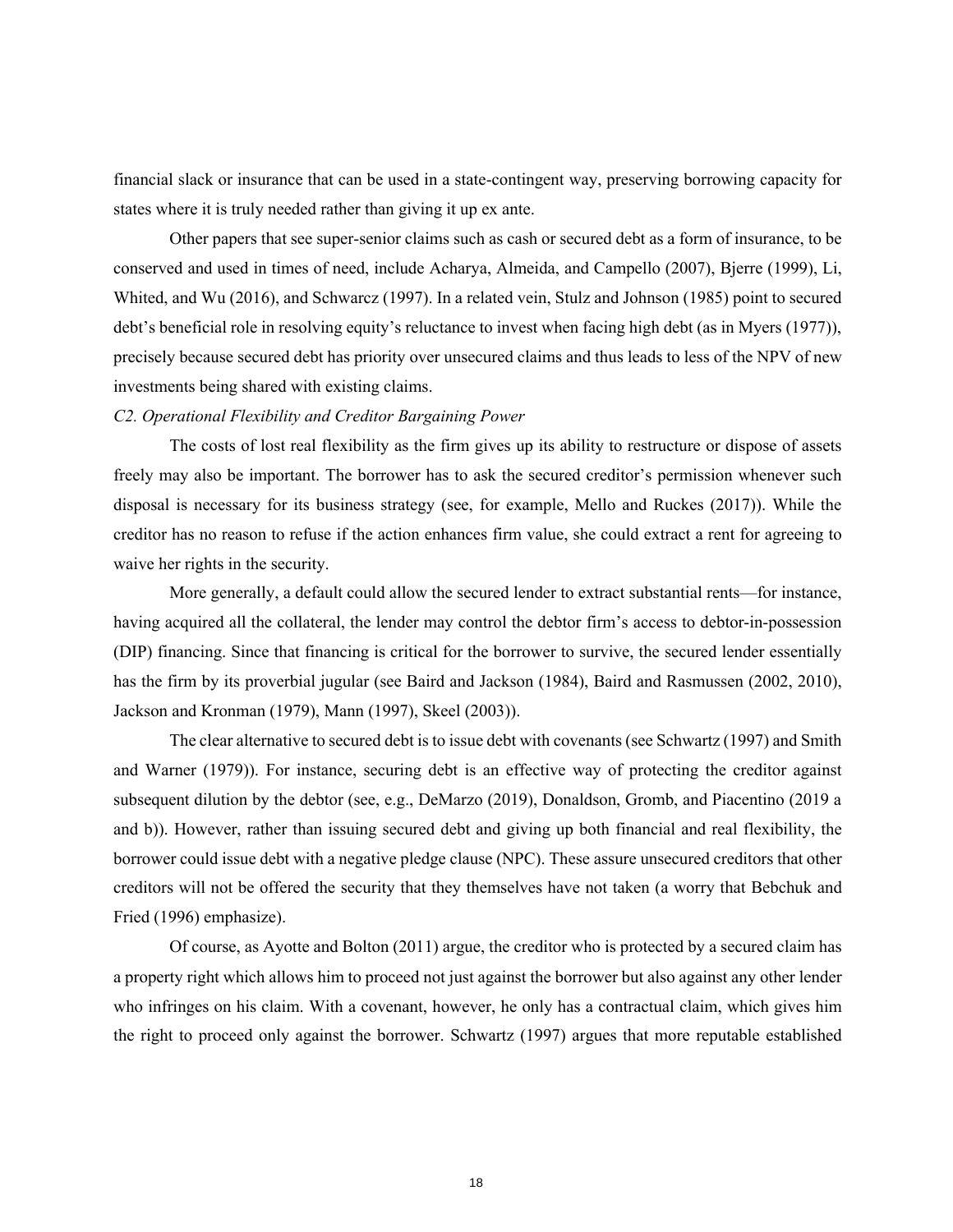borrowers will prefer the contractual route because they can be trusted to not take advantage of the creditor, while new, less established borrowers or borrowers close to bankruptcy will have to offer security to bind themselves firmly against misbehavior.<sup>16</sup>

### *D. Making Sense of the Data*

In what follows, we will attempt to use theory to make sense of the patterns in the data. A reasonable hypothesis is that the benefits of secured debt have come down in the United States over the twentieth century, especially for large, established, creditworthy firms. We will focus on the greater contractibility of cash flows and the better enforcement of priority in unsecured debt contracts as the primary reasons.

In parallel, the nature of firms has also changed, with firms using proportionately fewer tangible assets in recent years. Intangible assets were harder to use as security in the past, at least given the legacy structures for establishing and perfecting collateral. So as the benefits of securing debt fell relative to the costs, especially for mature creditworthy firms, firms may have preferred issuing unsecured debt, using covenants and corporate structure to substantially effect what was previously achieved by security, such as a clear priority for secured debt among creditors.

The secular downtrend in the use of security also allows more room for countercyclical surges. If established creditworthy firms lose creditworthiness in a downturn, they have a strong incentive to use the collateral slack they have built up to borrow. As their creditworthiness improves in the recovery, borrowing once again shifts toward being more unsecured, building up collateral slack.

It would be too much to say we are testing the theories in what follows. There are many moving parts over a century that could collectively explain the phenomenon. Instead, we attempt to create a metanarrative. We will follow this up in section VI with a more pointed examination of the data supporting specifics of the narrative, ending with a broad-brush attempt to verify the determinants across the century.

## **IV. What Led to the Decline of Secured Debt: The Benefits**

We now examine evidence suggesting the benefits of securing debt may have fallen over the twentieth century, primarily as a result of improvements in cash flow and debt contractibility. We start in this section

<sup>&</sup>lt;sup>16</sup> A lot, however, depends on what the specific costs are. For instance, in costly signaling models like Besanko and Thakor (1987), borrowers who issue secured debt lose substantially from the lender's augmented claims in bankruptcy. So borrowers who know they are healthy will signal they are so by offering secured claims, knowing they have a low probability of paying the cost.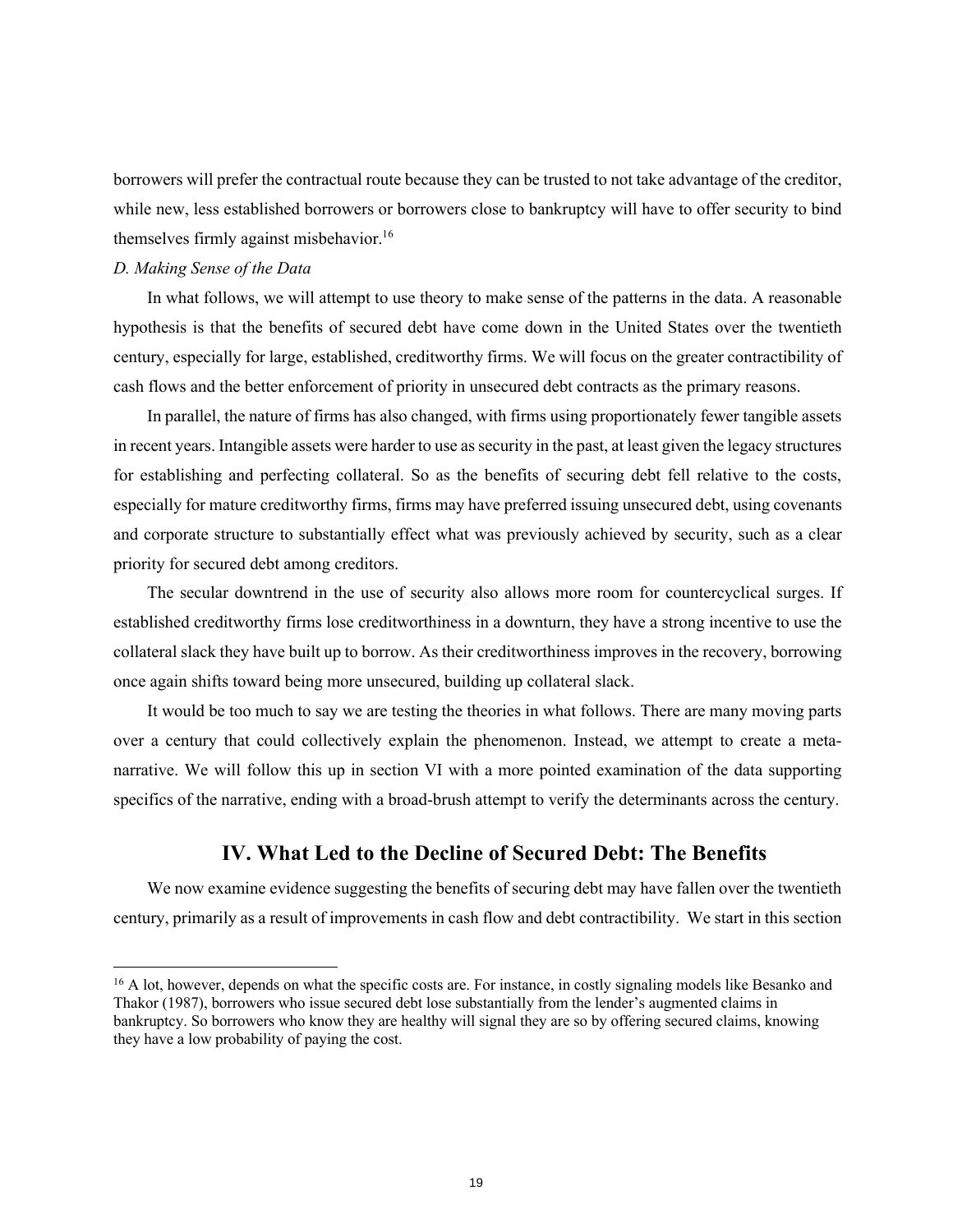by examining improvements in accounting. We then turn to changes in bankruptcy law. Next we examine how the nature of firms has changed, starting with cash flows relative to leverage and then asset tangibility. This discussion, followed by an examination of the costs of securing debt in the next section, will allow us to formulate hypotheses about the more detailed patterns we should see in the data.

#### *A. Better Accounting Quality*

Developments in accounting and reporting have made corporate financial reports more transparent and informative. As financial reporting became more reliable and cash flows effectively verifiable, lenders may have become more willing to lend on the strength of cash flows and less reliant on assets.

Wootton and Wolk (1992) point to four major developments that led to a more careful accounting for, and disclosure of, firm operations. First, in 1909, Congress passed a franchise tax—essentially an income tax—on corporations. To know how much they had to pay, corporations had to set up more careful accounting systems to determine revenues and expenses. Second, an "Excess Profit Tax" on business passed in 1917 during World War I, necessitated yet more careful accounting, including for capital invested and capital charges incurred. Third, as accounting practices grew, the courts became more active in the 1920s in finding accounting firms liable for gross negligence vis-à-vis third parties who relied on their services. Finally, a flurry of legislation during the Depression, including the Securities Act of 1933 and the Securities Exchange Act of 1934, required audits for listing companies and imposed auditor liability for omissions or misstatements in the prospectus and filing statements. These changes may have improved both the quality and the reliability of disclosure.<sup>17</sup>

Consistent with the notion that financial reporting improved during the first half of the twentieth century, Hickman (1960) reports the proportion of firms (in four-year intervals) for which data on both earnings and fixed interest charges were available between 1900 and 1943. He finds a steady increase in the proportion of firms with sufficient data to calculate interest coverage ratios. As Figure 9 shows, from 1900 to 1903 only 10.8% of the firms had sufficient information to calculate a coverage ratio, but the proportion of firms with sufficient information increased to 45.1% by 1912 to 1915, and reached 86.1% and 89.6% in 1936 to 1939 and 1940 to 1943, respectively. According to Hickman (1960, pp. 394, 398): "By all odds the most popular measure of earnings coverage is the time-charges-earned ratio, or the number of times that interest charges were earned by the obligor over some specified period preceding the offering.

<sup>&</sup>lt;sup>17</sup> But see Leuz and Wysocki (2016) for a detailed and insightful survey on the difficulty of drawing strong conclusions on the impact of legislative changes on the usefulness of accounting disclosures to outsiders.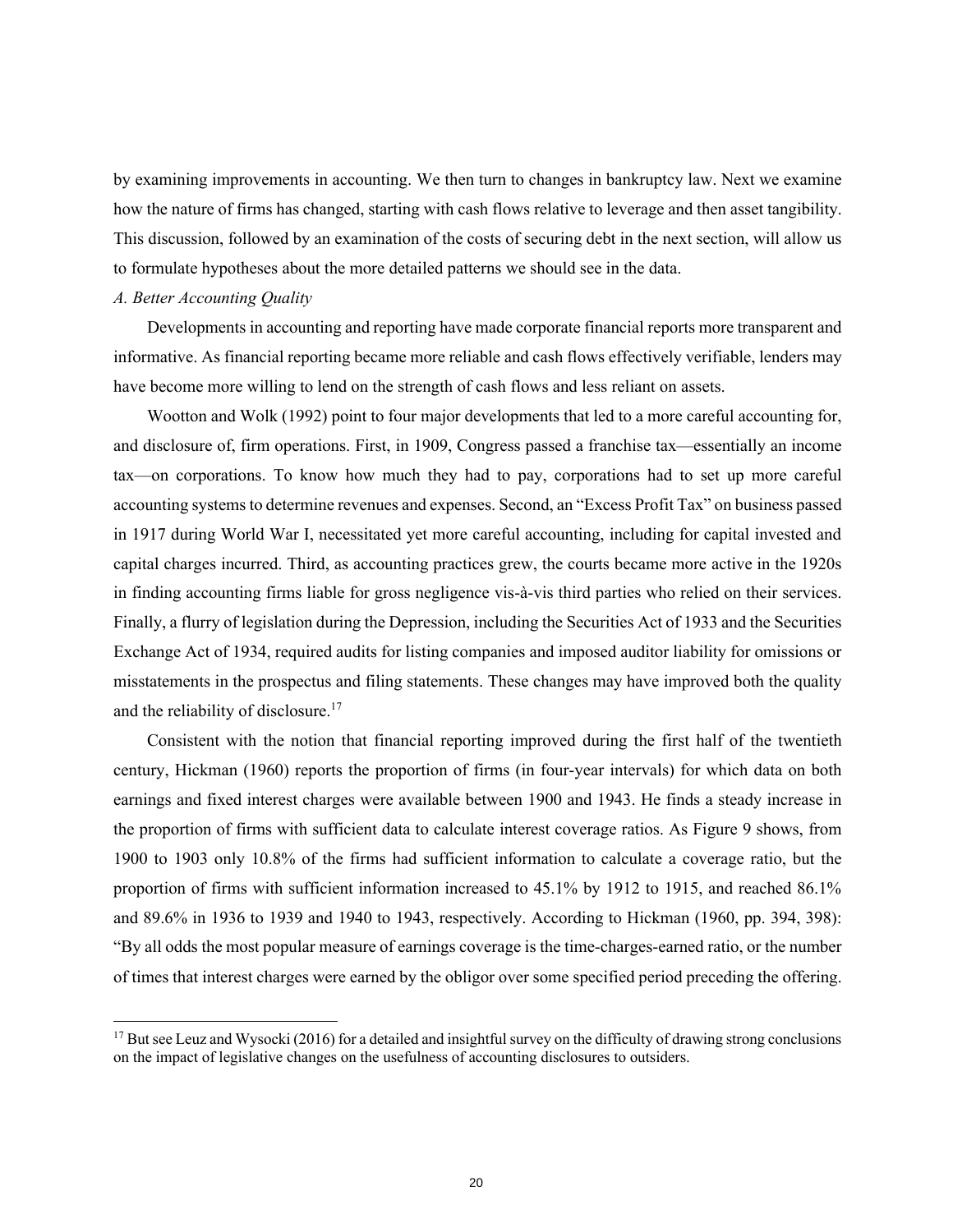. . . A pronounced improvement in coverage between 1900 and 1943 is evident, reflecting the larger volume of reliable financial information available for the latter part of the period."

To bridge the gap between when Hickman ends and Compustat coverage begins, we use the data from Moody's Industrials. The share of firms with non-missing information to calculate interest coverage ratio was 0.63, 0.87, 0.93, 0.87, 0.91, and 0.91, respectively, for the years 1926, 1936, 1946, 1956, 1966, and 1976. Finally, we calculate the data for Compustat firms starting in 1970. From 1970 to 2017 more than 90% of firms had sufficient information to calculate an interest coverage ratio (typically, interest expense is missing for the rest), and there is little variation in this ratio over time (see Appendix Figure A4). Therefore, taking our various datasets together, they suggest that by the early 1940s, most public firms disclosed key variables like earnings and interest expenses.

While clearly the volume of data disclosed continues to grow—major changes in legislation governing accounting include the 1964 Securities Act Amendments, the 2000 Regulation FD, and the 2002 Sarbanes Oxley Act—it is less clear that accounting disclosures have become more informative about broader firm health in recent decades (see, e.g., Dichev and Tang (2008) and Leuz and Wysocki (2016)). The accounting literature in fact finds earnings quality has declined over the past 40 years or so (for instance, see Collins et al. (1997)). Some argue that this has less to do with a deterioration in the quality of accounting than with the entry of new firms that invest more in intangibles (which have less predictable cash-flow streams) and that have higher earnings volatility (see, e.g., Srivastava (2014)).

At the same time, however, the information and communications technology revolution has made it much more feasible for investors to gather information from other sources and process it quickly and cheaply. Assets that would otherwise be registered and perfected as collateral can be monitored in real time. Firm revenues can be predicted using customer credit card purchases. It may be that in the last few decades, these sources of information on assets and cash flows, rather than more transparent accounting, have made lending safer and easier. Indeed, Petersen and Rajan (2002) and Granja, Leuz, and Rajan (2019) document that the average distance between small firm borrowers and their banks has increased steadily over recent decades, which is consistent with lenders getting more reliable corporate information at arm's length, even for firms that are not generally required to make stringent public disclosures.

In summary, cash flows became significantly more contractible, especially in the first half of the twentieth century with the substantial improvements in accounting and corporate governance. This likely played an important role in the early decline in lenders demanding security.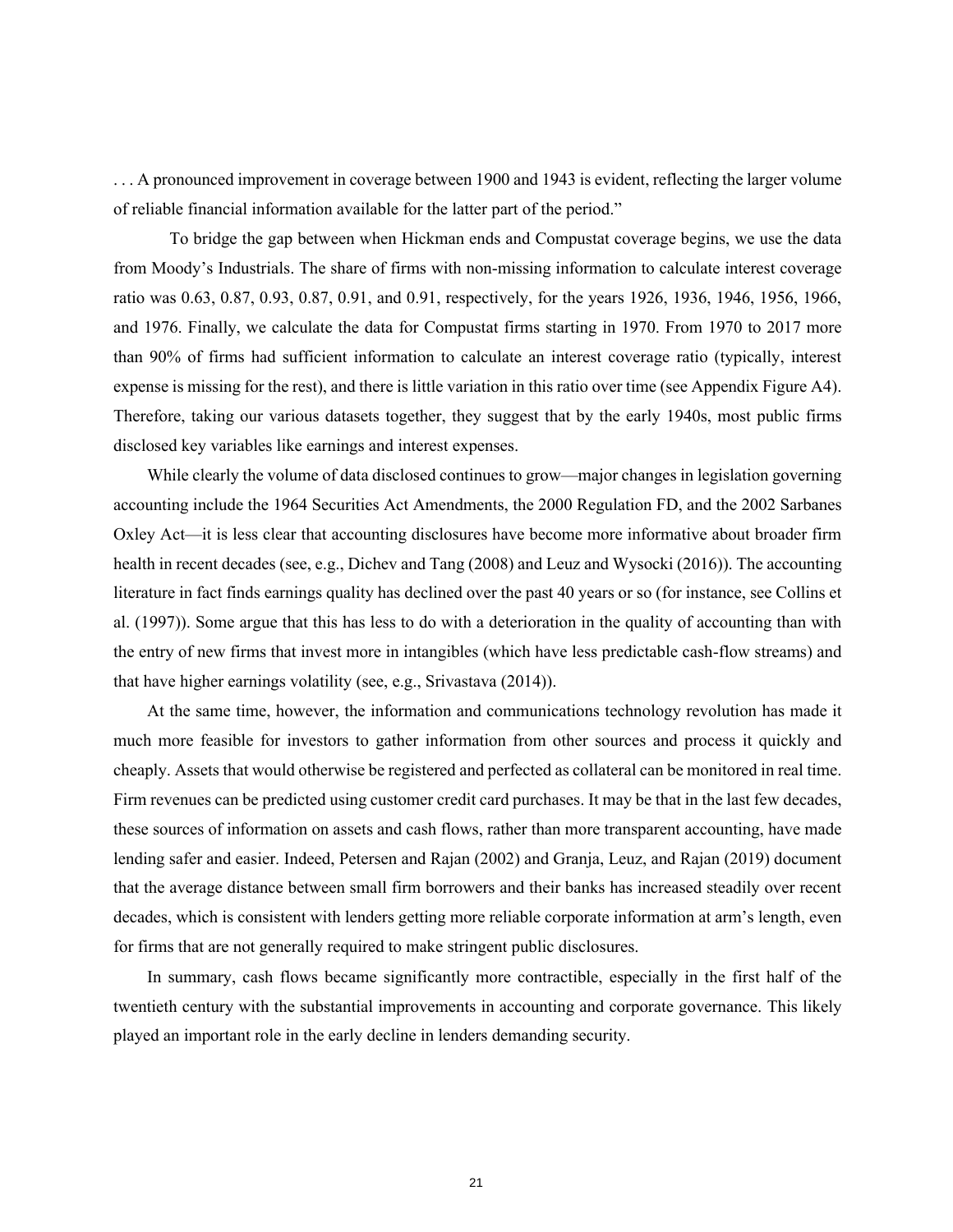#### *B. Fairer, Predictable Bankruptcy*

An important aspect of financial development is improvements in corporate bankruptcy. Developments in bankruptcy law, a more effective functioning of the bankruptcy court, and greater clarity about priority structure could have given unsecured creditors greater confidence that they would not be unfairly pushed back in line, making them more willing to eschew security.

Late in the nineteenth century, corporate bankruptcy focused primarily on liquidating assets. Clearly, in such an environment, security protected the value of the creditor's claim against other unsecured claimants, and may have been a carry-over from mortgage lending. Furthermore, a lien holder may have been more able to buy the assets being liquidated if she could "credit bid" – that is, pay by partly offsetting her existing claim against the bid price. However, as corporations became larger, piecemeal liquidation was increasingly seen as inefficient: How would a large railroad, where different creditors had claims to different stretches of the rail lines, be sold piecemeal? Since the capital markets in the late nineteenth and early twentieth centuries were not deep enough to absorb the sale of such an entity (a sale would have allowed existing capital holders to be paid off and a new capital structure to be put in place), it made much more sense to reorganize the distressed railroad as a going concern (see Baird and Rasmussen (2002)). Indeed, railroad equity receiverships developed many of the elements of corporate reorganization before their formalization in the bankruptcy legislation of the 1930s (Skeel (2001)).

Equity receiverships were essentially reorganizations effected by investment banks and their lawyers for firms whose securities they had underwritten. Initially, the reorganizations favored secured bond holders and equity, excluding unsecured debt holders. In *Boyd v. Northern Pacific* in 1913, the Supreme Court ruled that reorganizations could not ignore unsecured creditors while giving equity holders value—essentially pushing for a recognition of the absolute priority rule. According to Skeel (2001), *Boyd* "seriously complicated corporate reorganization" because more than two parties now had to be satisfied. Nevertheless, it also started establishing the priority of debt claims over equity, even if the former were unsecured. Unsecured debt claims benefited from this clarification of their value, which probably made them more useful as a means of raising funds.

The next landmark in legislation governing corporate bankruptcy was the Bankruptcy Act of 1938 (also called the Chandler Act), which introduced Chapter X dealing with corporate reorganizations. According to Skeel (2001, pp. 119–120), "Unlike the world the reorganizers had known, where firms' existing managers had continued to run the business while their bankers ran the reorganization, the Chandler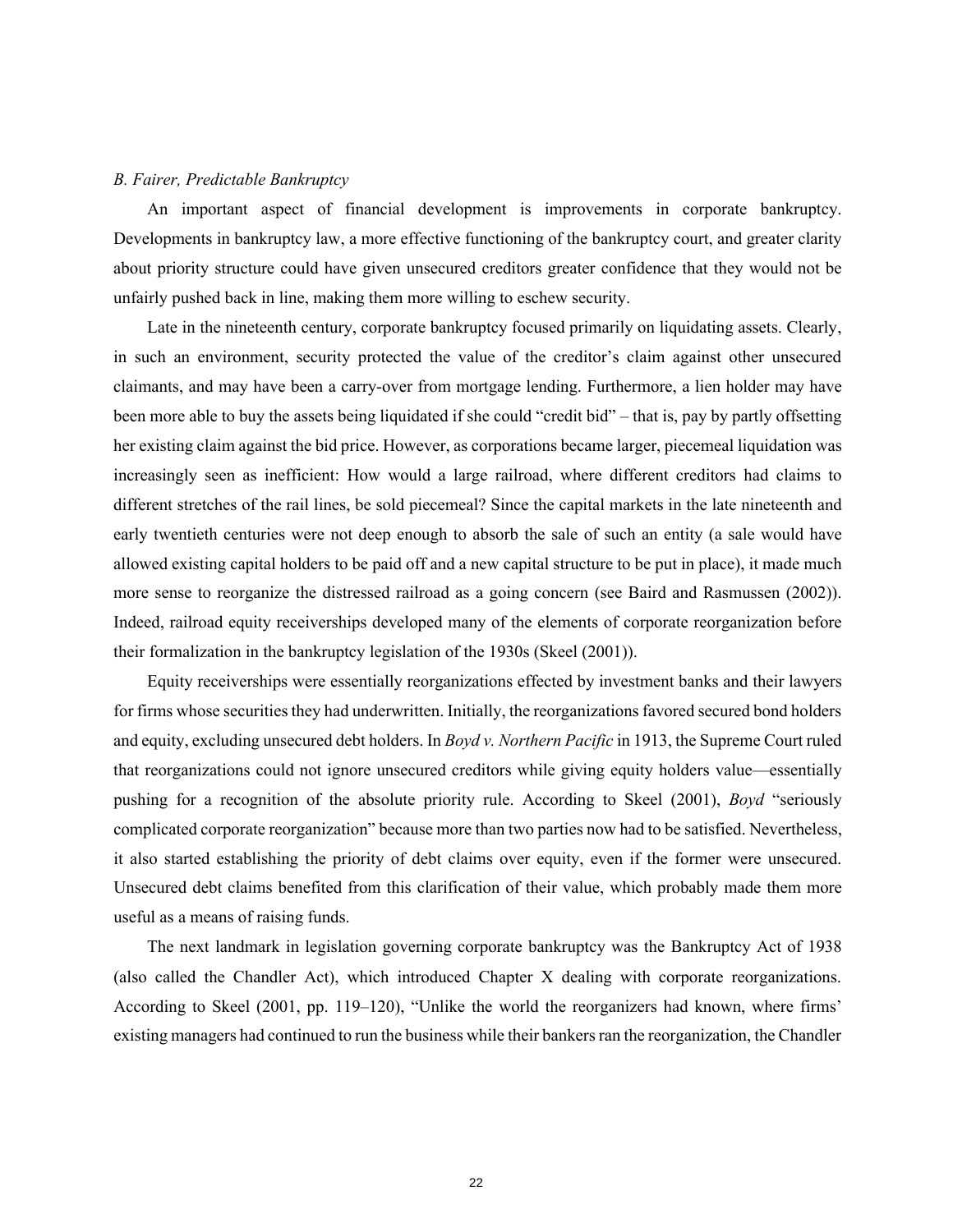Act turned both of these responsibilities over to the trustee. The act gave the trustee explicit authority to take over the business activities of the bankrupt firm; and the new law took the power to formulate a reorganization plan out of the hands of the creditors and vested it in the trustee. Creditors and other parties could, in theory, make suggestions to the trustee; but the trustee, and the trustee alone, was the one who would develop the terms of any reorganization."

The act strengthened the rights of secured creditors, including allowing them to push the debtor into involuntary bankruptcy (Gerdes (1938)). The Supreme Court, through *Los Angeles Lumber Products* and *Consolidated Rock Products* also reaffirmed a strict priority rule, so that no junior creditors could be paid until senior creditor claims had been fully satisfied (Columbia Law Review Association (1952)). However, because debtors lost control in bankruptcy, the number of reorganizations fell dramatically (Skeel (2001)). It is hard, however, to see any change in the pattern of the secular decline of the share of secured debt around the Act (see Figure 1). It is also hard to see any immediate change in corporate leverage as a result of the Act—the debt to capital ratio for US corporations, as tracked in Graham, Leary, and Roberts (2015), remained fairly steady from the Act until the end of World War II, though this may have been a consequence of the war. After the war, Graham et al. document a steady rise in measures of corporate leverage for unregulated firms till the early 1970s.

Interestingly, the Bankruptcy Act of 1978 went in the opposite direction but had similar effects on leverage. The Act put the distressed firm's managers back in control during reorganizations, doing away with the trustee except in special circumstances. Furthermore, it relaxed the strict interpretation of absolute priority that courts had espoused by allowing classes of impaired creditors to vote for the reorganization plan and impose it on all creditors in that class if a majority agreed. Franks and Torous (1989) and Weiss (1990) document significant departures from absolute priority in the 1980s, primarily with unsecured creditors not being paid in full before equity got paid (but far fewer violations of the priority of secured creditors). The Act also strengthened the automatic stay on creditors. Essentially, the Act moved in a debtorfriendly direction, reducing the costs of an inflexible capital structure. However, this was followed once again by a rise in corporate debt in the 1980s till the mid-1990s. Once again, it is not clear that it had any effect on the secular decline in the proportion of secured debt (see Figure 6).

Finally, in this century, bankruptcy practice may have moved to becoming creditor friendly again, with senior secured creditors exercising virtually full control over the debtor's access to new cash (see Baird and Rasmussen (2002)). As a result, bankruptcy may have become simply a process led by secured creditors to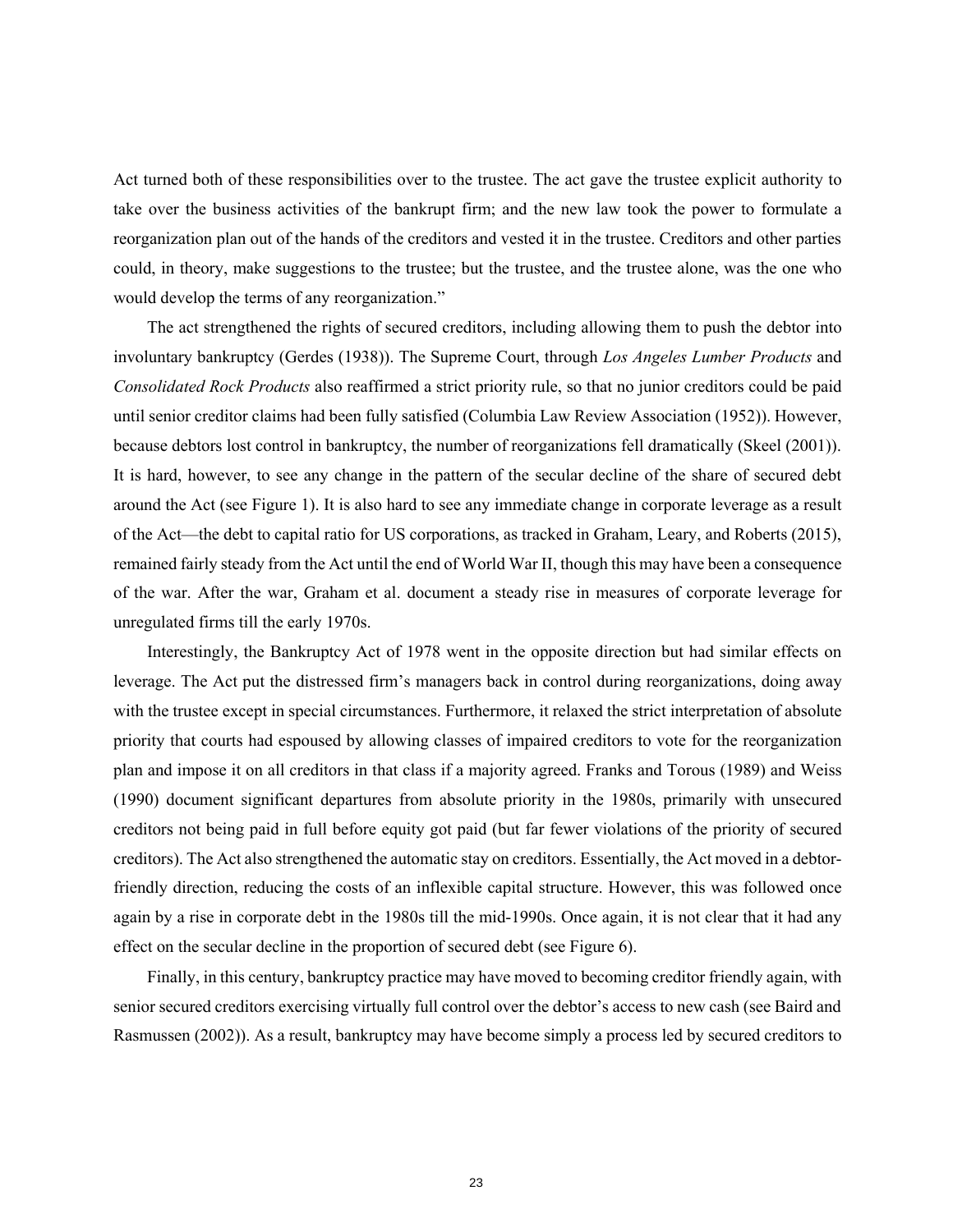sell the firm, repay claimants, and refresh its capital structure, unlike the extended negotiations between management and creditors of the past. Bharath, Panchapagesan, and Werner (2014) suggest that innovations in the bankruptcy process, including the reliance on debtor-in-possession financing and the adoption of key employee retention plans that give management an incentive to speed bankruptcy, have made Chapter 11 outcomes more creditor friendly in recent years. Violations of absolute priority have come down significantly from the 1990s onwards.

Before concluding this sub-section, we should note that federal bankruptcy legislation is augmented by additional legislation. The nature of the collateral that can be secured, the details of how security is perfected, and the relative priority of the claims of secured creditors are specified in Article 9 of the Uniform Commercial Code (UCC), which is enacted with minor modifications into state law. The UCC was first promulgated in 1952, and its Article 9 was updated significantly in 2001 so as to (i) better deal with security interests in the growing volume of intangible assets (see later); (ii) use new technology to simplify the process for a secured creditor to register a security interest and specify where such an interest ought to be registered to simplify search by creditors; and (iii) ease the way for secured creditors to foreclose on the underlying property in case of default (also termed non-judicial foreclosure). Mann (2018) further points to a series of federal court decisions between 2002 and 2009 that clarified the applicability of federal and state laws (stemming from Article 9) on patents and thereby enhanced the use of patents and other intellectual property as collateral. The updated UCC also expanded the use of such innovative structures as patent collateral pools.

Arguably, the reform of the UCC in 2001, enacted into state law on July 1, 2002, enhanced the range of available security to firms, lowered the transaction costs of securing loans, and eased the enforcement of security interest. It had benefits for both debtors and creditors in securing debt and should have resulted in a greater use of secured debt. Indeed, as Figure 7 and Figure 8 show, the secular decline in both secured bond issuances as a fraction of total bonds and secured debt issuance as fraction of total debt over the twentieth century seemed to stabilize and reverse itself in the early years of the twenty-first century.

This historical excursus suggests that changes in bankruptcy law that clarified the priority of unsecured debt over equity, or more recently, that made it easier to register and enforce security interests, were associated with changes in the use of secured debt. At the same time, important reforms like the Bankruptcy Acts of 1938 and 1978 are not associated with significant changes in the trend, even though the first was ostensibly more creditor friendly and the second more debtor friendly. More research is clearly needed here.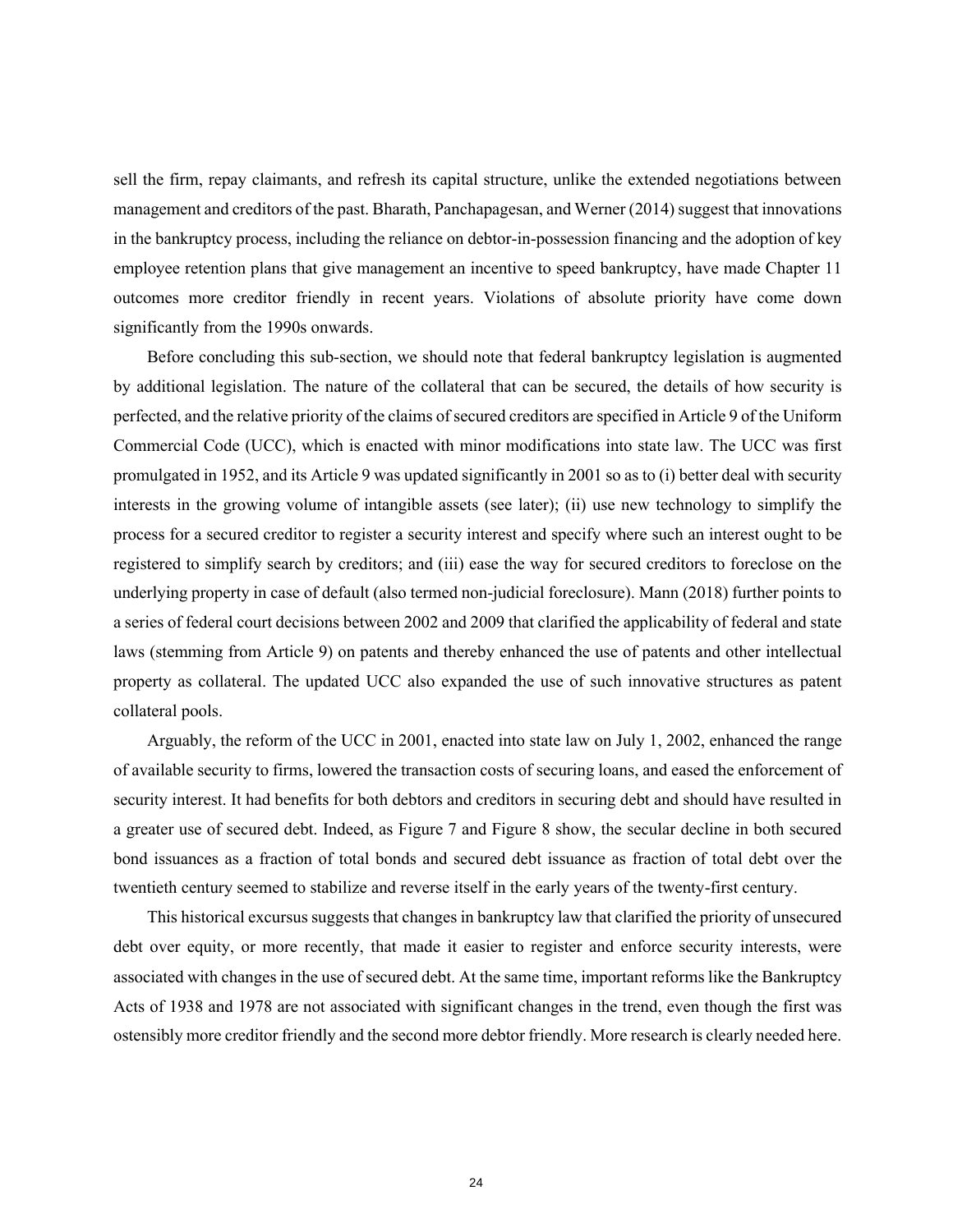### *C. Changes in the Nature of the Firm*

#### *C.1 Greater Borrower Ability to Pay*

The early 1900s was a period when the United States was industrializing rapidly. The early years of economic development may also have resulted in many more mature firms with stable businesses. It is possible that creditors required less security over the twentieth century because borrowers became healthier and more profitable, at least relative to the leverage they took on. Once again, this has more explanatory power in the first half of the twentieth century.

Figures 10a and 10b report corporate interest coverage over time, using information from Hickman (1960). As Figure 10a shows, the proportion of firms with interest coverage ratio of less than one declined from 31.3% from 1900 to 1903 to 14.8% from 1924 to 1927 and eventually to 3.6% from 1940 to 1943. In Figure 10b, the proportion of firms with a coverage ratio of more than three—the highest category reported by Hickman (1960)—increased dramatically from 1.3% in 1900 to 1903 to 20.8% in 1924 to 1927 and 50.2% in 1940 to 1943. Thus, in the early years of the twentieth century, not only does accounting seem to have become more informative but firms themselves seemed to be more able to handle debt repayment. This may explain the decline in secured debt issuances in those first few decades.

Once again, the evidence is less clear in recent data. Using Compustat data, we show in Figure 10c that the proportion of firms with an interest coverage ratio of less than one fluctuated between 2.0% and 8.1% during the 1970s. However, it increased gradually during the 1980s and 1990s. The proportion of firms with interest coverage ratio of less than one peaked in 2002, increased again during the Great Recession and fell after it, but has increased again recently. More generally, the proportion of firms that could have difficulty repaying interest has climbed since the early 1980s, in part because leverage has increased (see Graham, Leary, and Roberts (2015)). Likewise, by the early 1970s, the proportion of firms with a coverage ratio of more than three increased to more than 85%. Since then, there has been a decline in the share of firms with high coverage, with a sharp dip from 1999 to 2002 and a flattening thereafter (see Figure 10d). Interestingly, though, the share of firms with interest coverage over 3 in the period 1970-2017 has almost always been higher than the highest such share in the period 1900-1943 (Figure 10b).

Interest coverage is, of course, a crude measure of a firm's ability to service its debt. Perhaps more useful than coverage is to measure a firm's default probability directly using the Merton distance to default model (see Vassalou and Xing (2004) for a detailed description of the methodology); this default probability reflects both the volatility of a firm's underlying cash flows as well as the level of its debt. Using Compustat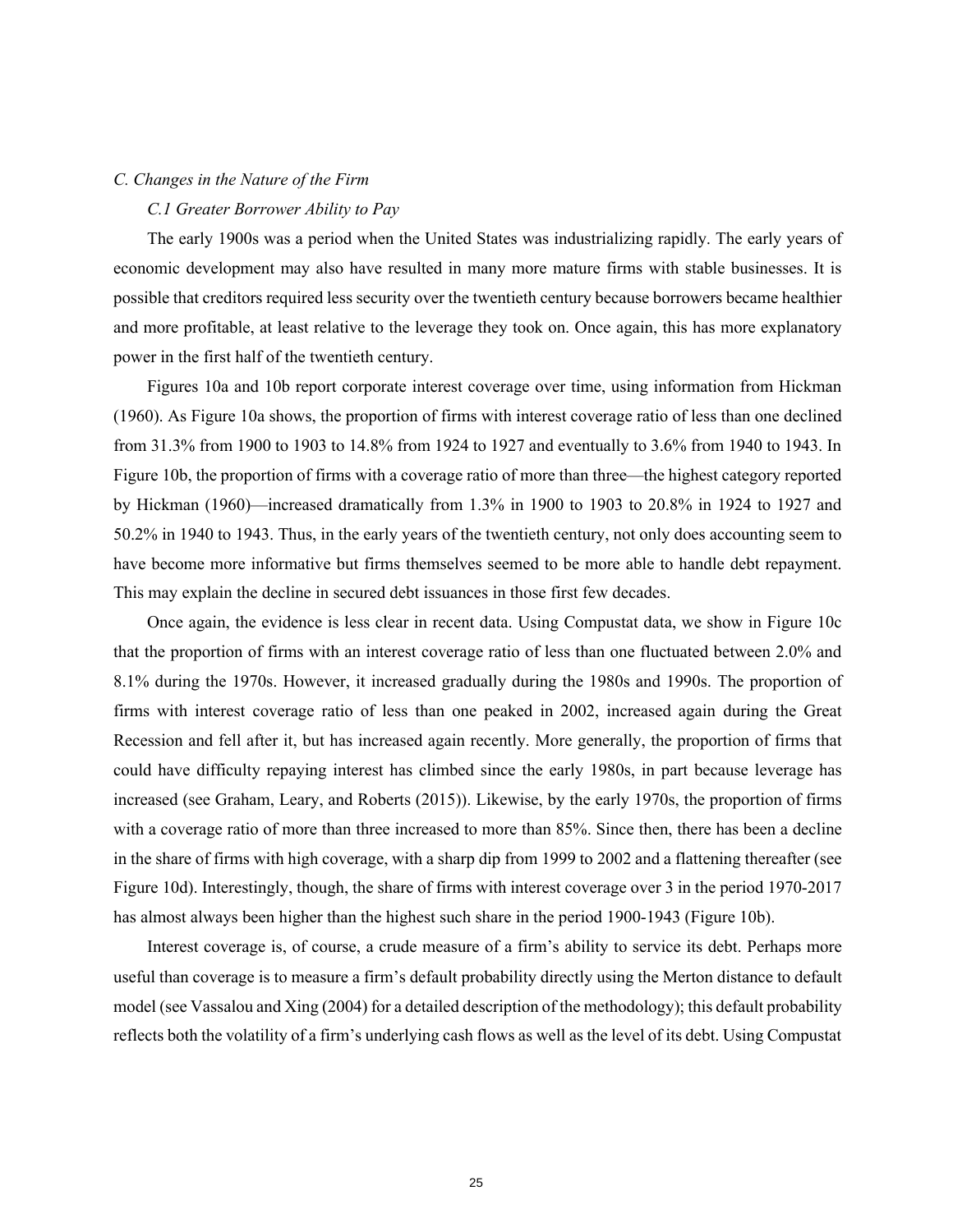data, in Figure 11 we plot the share of firms with one-year default probabilities greater than 75%, and in Appendix Figure A5 we plot default probabilities for firms at the 85th percentile of the distance to default (higher percentiles are closer to default). Both plots suggest that default probabilities peak during recessions (except, curiously, during the double-dip recession in the early 1980s, when perhaps high inflation eroded debt value). In more normal times, probabilities increased steadily between the early 1970s and the early 2000.

In sum, although the initial decades of the twentieth century were characterized by a rising level of cash flows relative to interest due, the reverse has been true more recently, especially since the 1970s. We cannot therefore argue that the continuing decline in secured debt from the 1970s until the early part of this century is because firms moved further from distress over the period.

### *C.2 Asset Tangibility*

The share of the value of tangible assets such as property, plant, and equipment as a fraction of firm value has been trending down, thus reducing the availability of traditional hard collateral (Crouzet and Eberly (2018)). For example, according to Kahle and Stulz (2017), when compared to similar firms during the 1970s, 1980s, and 1990s, the twenty-first-century U.S. public corporation invests more in R&D than in capital expenditure. According to Falato, Kadyrzhanova, and Sim (2013), intangible capital accounted on average for 10% of net assets in 1970 and increased to over 50% by 2010.

In Figure 12, we plot the evolution of aggregate asset tangibility—the proportion of net property, plant, and equipment to total assets using data from Graham, Leary and Roberts (2015)—from 1925 to 2017. The figure shows that aggregate tangibility declined steadily from 49% in 1957 to 31% by 2017. Asset tangibility has not declined steadily, with a sharp decline in tangibility during the Second World War followed by a rapid recovery. The reason is interesting: firm balance sheets were inflated during and in the immediate aftermath of the war due to a large amount of war related short term assets -- receivables and cash from government -- which artificially and temporarily lowered tangibility. However, after recovering, tangibility resumed its steady decline. We will shortly explore some further implications.

#### *D. Summary*

Taken together, these explanations suggest that through the early years of the twentieth century, cash flows became more verifiable because of better accounting, and the priority of unsecured debt became clearer through developments in bankruptcy law and practice. Moreover, despite increases in leverage, interest coverage ratios improved, certainly in the first half of the twentieth century. At the same time,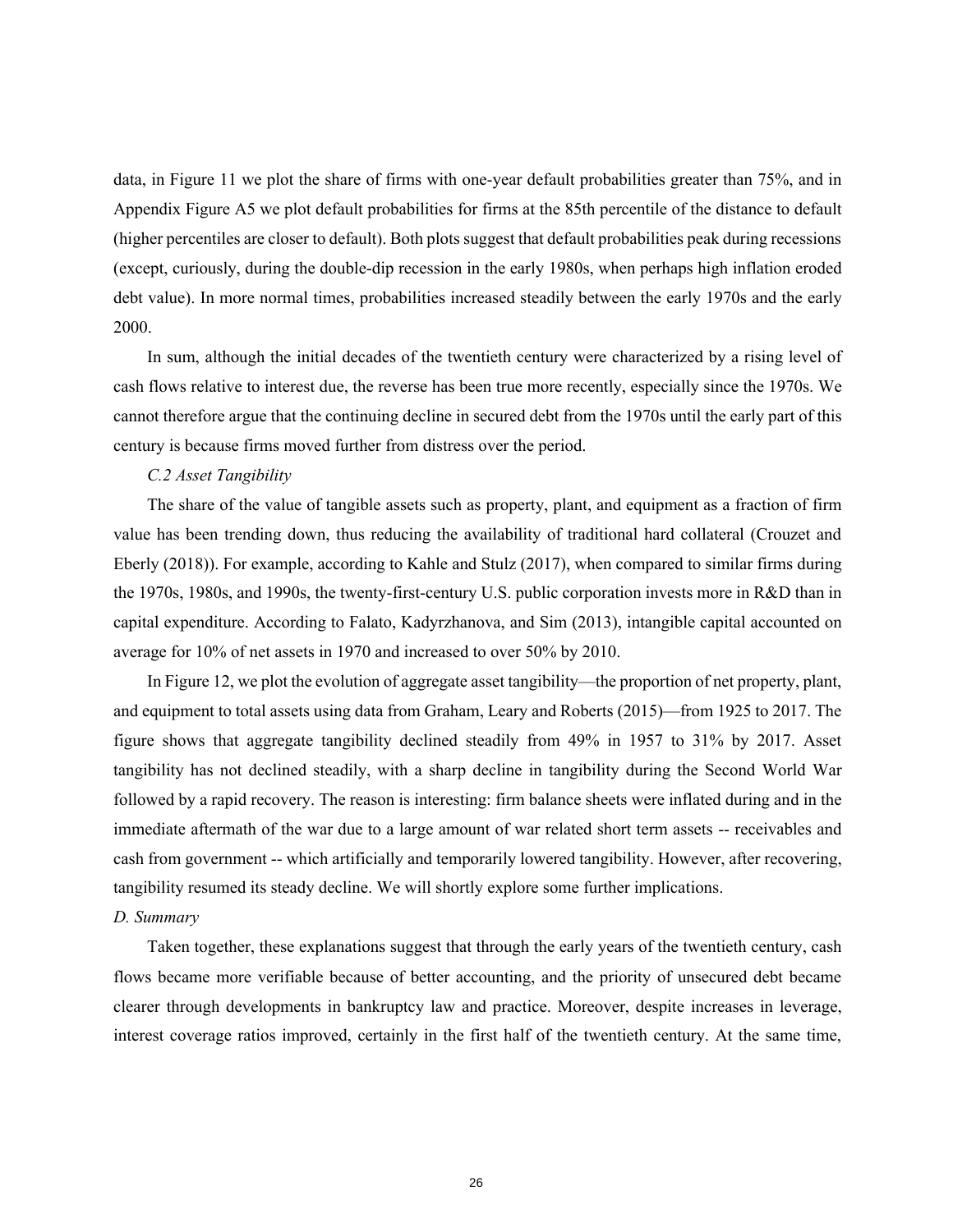tangible assets – assets that were traditionally the basis for collateral – fell, especially sharply in the last quarter of the century. While not all these developments continued through the century, they suggest that cumulatively the benefits associated with secured debt – in supporting borrowing with pledged hard assets when cash flows are uncertain, relatively low, and hard to contract on – likely fell over this period.

### **V. What Led to the Decline of Secured Debt: The Costs**

Why might borrowers wish to leave their debt unsecured up front – would they not want to lower interest rates up front by offering lenders all the security they have?

### *A. Loss of Financial Flexibility*

Unpledged collateral is most likely to be useful when a firm has positive net present value (NPV) uses of funds in bad times—either new investment projects or, more likely, the desire to avoid a negative NPV bankruptcy or liquidation. Indeed, Ford Motor's decision to pledge most of its assets as collateral for its secured credit line in 2006 – which we will examine in greater detail shortly – aimed "to address near- and medium-term negative operating-related cash flow, to fund its restructuring, and to provide added liquidity to protect against a recession or other unanticipated events." <sup>18</sup> Thus the availability of unpledged collateral allowed Ford to escape the fate of the other two auto majors, who had to be rescued by the government.

The notion that untapped collateral provides firms with financial flexibility is an important factor in some credit rating models. For example, according to Moody's (2018.p 14): "The amount of a commercial real estate firm's unencumbered assets relative to gross assets is important because properties that are free and clear of mortgages are sources of alternative liquidity via the issuance of property-specific mortgage debt, or even sales. The larger the ratio of unencumbered assets to gross assets, the more flexibility a given commercial real estate firm generally has in repaying its unsecured debt at maturity, and the more likely that a higher recovery can be realized in the event of default."

In addition, as part of its analysis of leverage, Moody's assigns a lower credit score to firms with higher ratios of secured debt to gross assets (see Moodys (2018, p 16): "The ratio of secured debt to gross assets is an important indicator of financial flexibility. Companies with low levels of secured debt typically have

<sup>&</sup>lt;sup>18</sup> "Ford Pledges Major Assets in Financing." Indeed, highlighting the value of preserving financial flexibility, the highly indebted retailer J. Crew tunneled some assets out of the firm into a Cayman Islands entity, beyond the reach of its secured creditors. It then borrowed against those assets to make needed investments. Interestingly, the value of its outstanding secured bonds, which now had fewer assets backing them, rose, because J. Crew's going-concern value had been enhanced.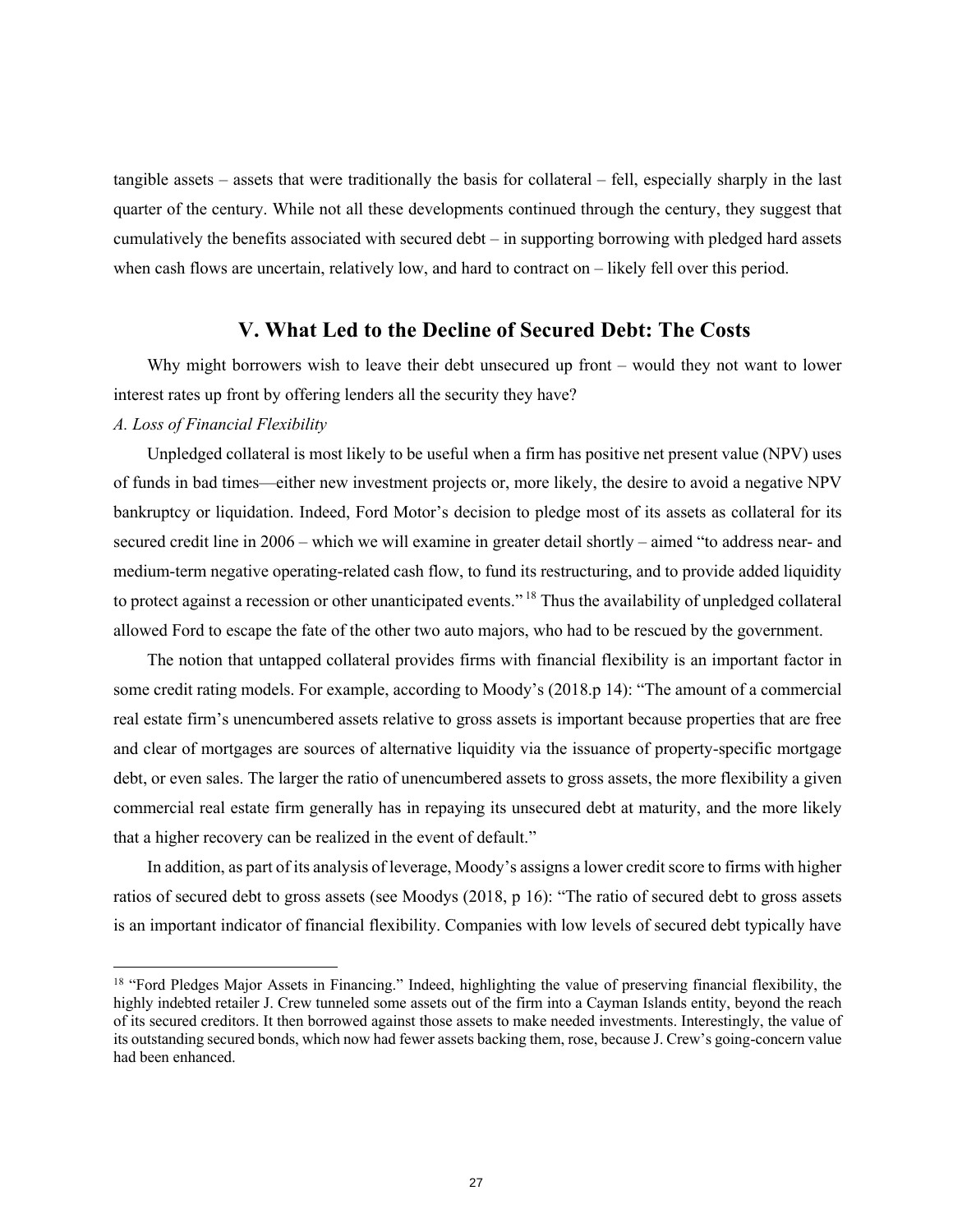greater financial flexibility. In periods of stress, the existence of a pool of unencumbered assets (particularly a pool of larger, more diverse and higher-quality assets) can help maintain market access, because the commercial real estate firm may be able to issue secured debt even if market conditions preclude the issuance of unsecured debt." We will show in section VI that financially unconstrained firms preserve collateral and maintain low levels of secured debt, using their secured debt capacity during periods of stress. *B. Excessive Lender Power and Loss of Operational Flexibility*

Firms will be wary of giving a lender substantial collateral if that strengthens the lender's bargaining power and makes it more intransigent in bankruptcy negotiations. Ayotte and Morrison (2009) find that Chapter 11 bankruptcies are more likely to end in sale or liquidation when secured creditors have strong bargaining power. Similarly, in a study of corporate reorganizations in Finland, Bergstrom, Eisenberg, and Sundgren (2002) find that secured creditors oppose reorganization and push for liquidation. To avoid such situations where the secured lender effectively takes control, firms will want to economize on granting collateral. Firms that have few hard collateralizable assets (so that key assets have to be pledged and other assets cannot be substituted for them) and substantial intangible sources of value are likely to find pledging collateral more onerous because their costs of holdup or liquidation are higher.

In an interesting study, Ma, Tong, and Wang (2019) examine patent sales in bankruptcy. They find that bankrupt firms are likely to sell their core patents rather than their peripheral patents. In contrast, nondistressed firms tend to sell peripheral patents. Moreover, they find that the selling of core patents is driven almost entirely by firms with above median secured debt—a collateralized patent is seven times more likely to be sold by a firm in bankruptcy than by a non-distressed firm, and core patents are more likely to be pledged as collateral. Interestingly, the pattern of firms selling core patents in Chapter 11 seems to be pronounced only after 2000, when Bharath, Panchapagesan, and Werner (2014) argue that bankruptcy laws became more creditor friendly. Taken together, these findings suggest that when creditors have control over key assets, they may prefer to liquidate them to make themselves whole rather than let them remain as part of the going concern; moreover, Ma, Tong, and Wang find such selling firms underperform when they emerge from bankruptcy. Concerns about creditor power may thus deter borrowers from offering security unless in extremis.

Borrowers may also be worried that the act of pledging collateral limits a firm's operational flexibility—for example, the flexibility to sell or redeploy assets to craft a better business operation. In the cross-section, firms with yet-to-stabilize business plans and substantial growth opportunities are likely to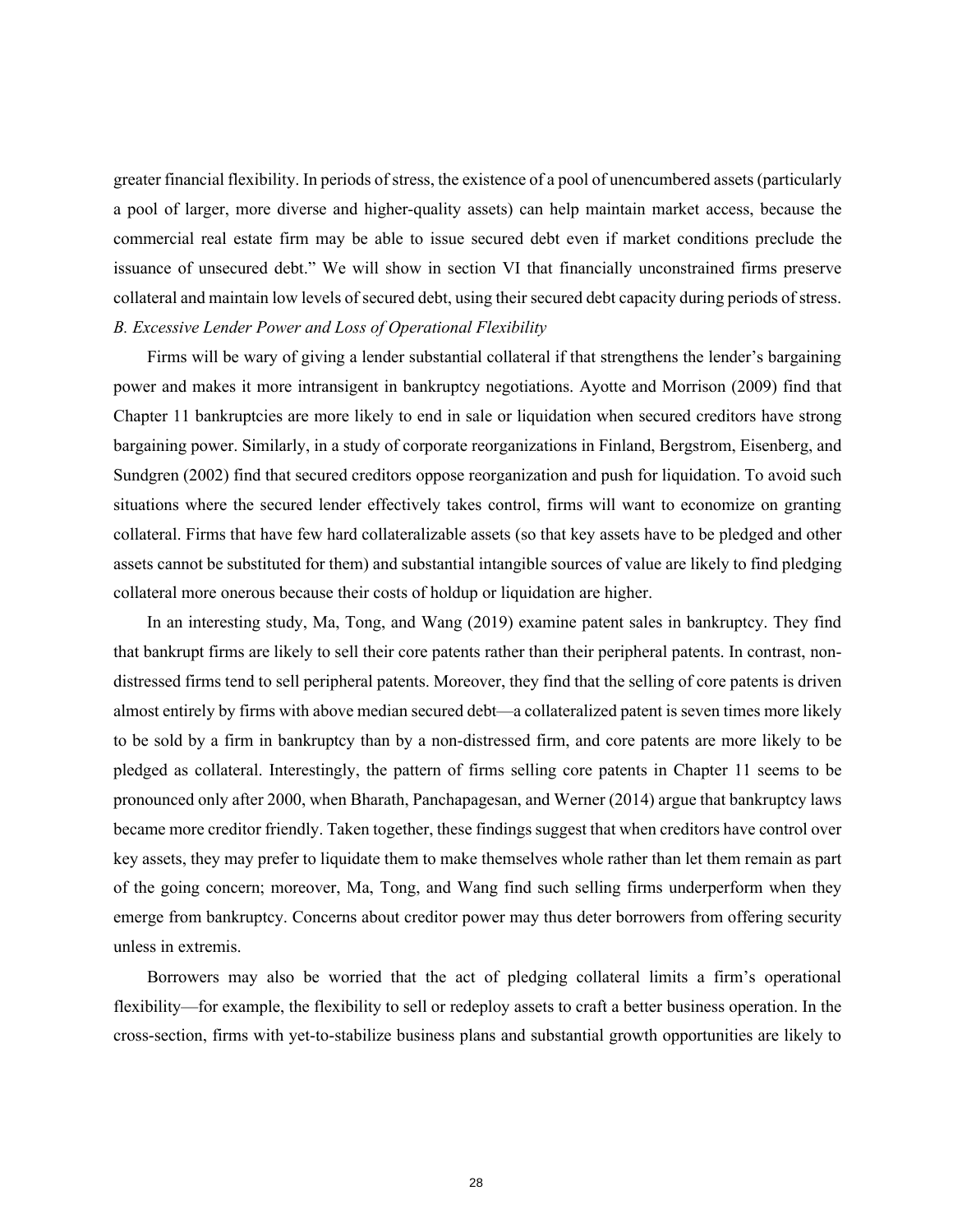value asset redeployment more and are therefore likely to find the cost of offering security more onerous. Asset churn is also more likely in the growth phase of the business cycle (Eisfeldt and Rampini (2006)), which would enhance the cost of collateralizing debt at such times.

#### *C. Financial Innovation: Covenants and Structure*

If there are costs to securing debt, creditors may have become increasingly willing in recent years to use covenants rather than upfront collateral to strengthen their creditor rights and control over borrowers (Bradley and Roberts (2015), Chava and Roberts (2008), Roberts and Sufi (2009), Roberts (2015), Smith and Warner (1979)). One example, as Lian and Ma (2021) argue, is that creditors of large U.S. firms today seem to use cash flow–based covenants such as "earnings-based borrowing constraints" to control excessive firm borrowing. Lenders may also have become more willing to use covenants as trip wires, giving them the option to take collateral under the right contingencies rather than up front (Demiroglu and James (2010, and Rajan and Winton (1995)).

Since collateral offers a superior way of establishing priority among debt claimants (see, e.g., Badoer, Dudley, and James (2019)), some researchers have argued that firms will experience a race for collateral as creditors try and secure themselves (see, e.g., Donaldson, Gromb, and Piacentino (2019 a)). Such theory seems to be in contradiction to our evidence that firms are securing a decreasing proportion of their debt. One explanation for the decline in secured debt despite the potential for a collateral run is the increasing effectiveness of contractual remedies such as negative pledge clauses (NPCs) (see the theory in Donaldson, Gromb, and Piacentino (2019 b)).

NPCs have been used in unsecured debt offerings since the early 1900s. However, data on its use is sparse -- the absence of a reporting on a covenant may imply the covenant does not exist in bond documents, or more problematic for the researcher, that the data were not collected. In our Moodys data, keeping this caveat in mind, we find that 48.3% of all unsecured bonds and 39.4% of all bonds between 1926 and 1976 contain NPCs. It is hard to discern a clear trend over the period, though the share of bonds with NPCs rose in the early years between 1926 and 1946.

We use Mergent to collect information on the prevalence of NPC in bonds issued in recent years. Nonmissing information on NPC – whether a bond has NPC or not – is available for a subset of the bonds in Mergent. Interestingly, data availability rises over time – suggestive that data users might have found the information more valuable and pushed for its collection. In 1985 NPC information is available for 44.5% of the bonds in Mergent, by 2016 73% of the bonds have non-missing information about NPC.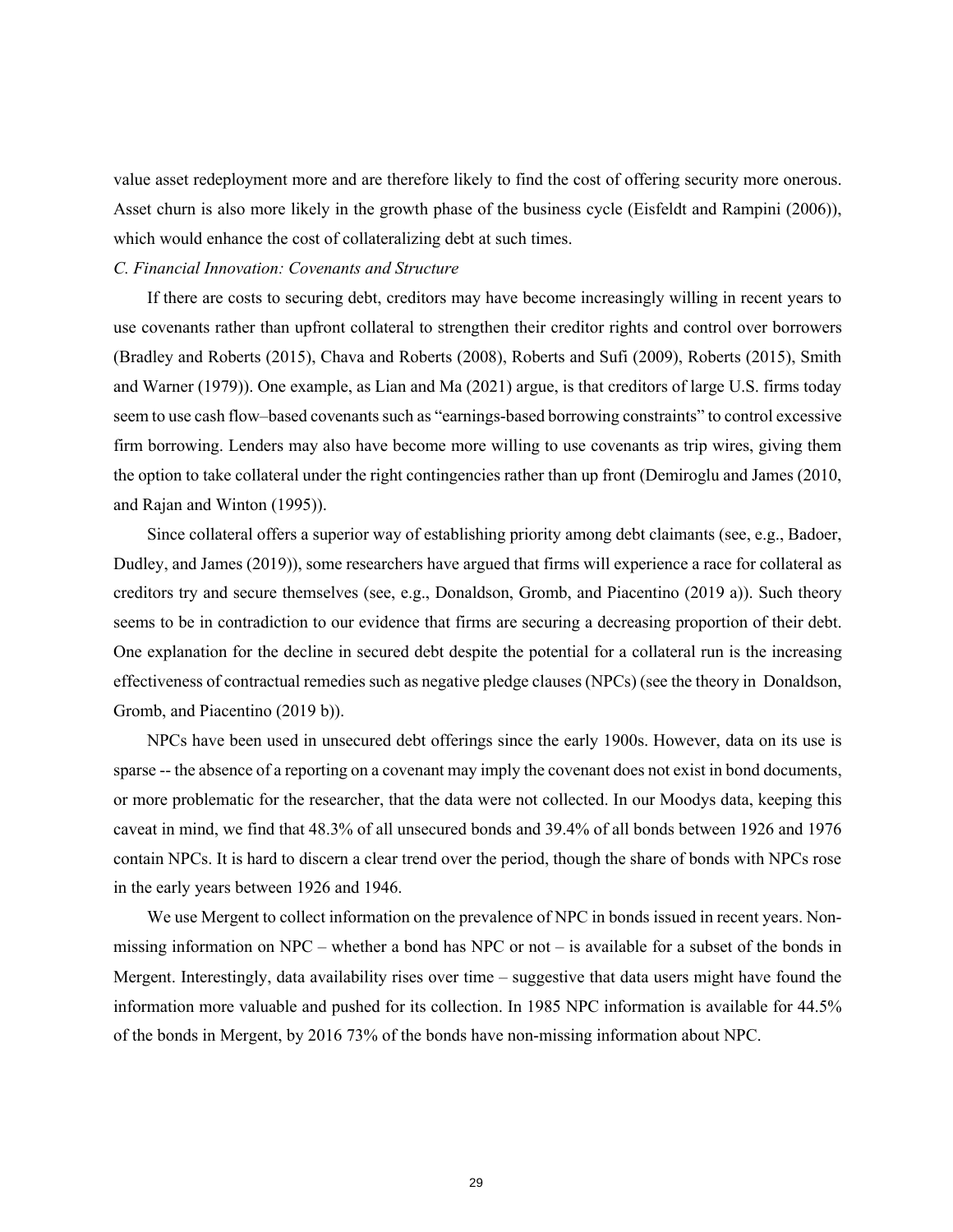For unsecured bonds, the frequency of NPCs in Mergent was 69.7%, 64.6%, and 58.6% in 1990s, 2000s, and 2010s, respectively. The frequency of NPC in all bonds in Mergent was 59.2%, 60.1%, and 53.8% during those decades. So while there seems somewhat higher use of NPCs in recent decades, consistent with greater contractibility allowing lenders to remain unsecured, it is hard to tell how much of this is because of changes in the reporting of the data. This is an area for future research, given the significant theoretical arguments that have been made about it.

An alternative to using covenants to maintain the priority of unsecured debt is to use corporate structure to create an effective priority structure (see Hansmann and Kraakman (2000)). Even though different assets and debts of a firm may be in different legal entities, the firm may not be as operationally constrained as if it secured the debt with specific assets to create a priority structure. For instance, debt against a parent is effectively subordinated to debt against a wholly owned operating subsidiary, but both the subsidiary and the parent have flexibility over the assets they operate. The extent to which judges respect structure-induced priority in bankruptcy is still contested, however. In particular, Li, Whited, and Wu (2016) suggest that for a period in the early 2000s, some states passed anti-recharacterization laws that required collateral transfers to special purpose vehicles (SPVs) to be treated as true sales if they were labeled as such. These laws strengthened the rights of creditors that had lent to the SPVs by enabling the swift seizure of collateral (seizure of such collateral was not stayed in the bankruptcy of the transferor, for example). However, a federal court judgment in 2003 led to uncertainty about these laws.

The bottom line is that there have been a variety of efforts to substitute for secured debt in an attempt to get some of its benefits without the accompanying costs. While they may have made a dent in the usage of secured debt, clearly they have not displaced it. Nevertheless, these attempts suggest that securing debt has costs that firms have tried to circumvent by designing appropriate contracts and corporate structures.

#### *D. Summary*

As financial markets in the United States have developed, firms have probably obtained more access to unsecured finance. Given a certain optimal investment rate, they have a greater incentive to preserve collateral so as retain financial flexibility.<sup>19</sup> Turning to the need for operational flexibility, it is not obvious

 $19$  However, greater access to finance would also have allowed more marginal – and hence financially constrained – firms to enter, increasing the use of secured debt. So financial development combined with the need for financial flexibility would explain the reduced use of secured debt within existing firms, but also more entry of marginal firms reliant on secured debt. Without knowing which margin is more important empirically, we cannot assert that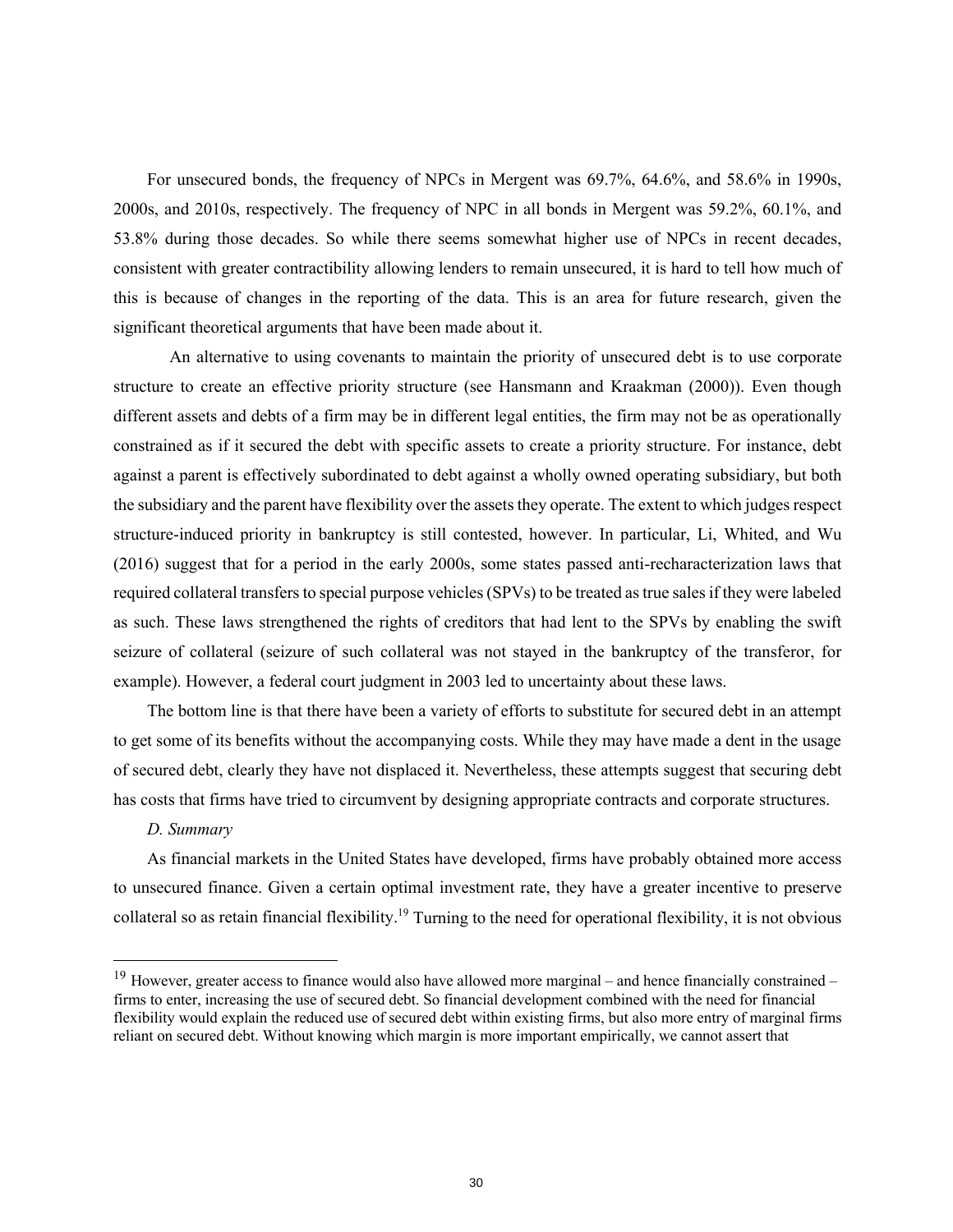that it has increased over time, or that lender bargaining power is more important today than in the past. Nevertheless, so long as the benefits associated with secured debt have fallen, while the costs have not fallen as fast, we can account for the decline in secured debt. In the next section, we will examine some of the implications of the benefits and costs, using more detailed recent data.

## **VI. Some Implications and Tests**

Our discussion suggests that in the cross-section, we should see that firms that are closer to financial distress tend to issue secured debt (also see Rauh and Sufi (2010) and Colla et al. (2013) for similar findings). Such a pattern would also explain the counter-cyclical issuance of secured debt. Turning to financial and operational flexibility, Rampini and Viswanathan (2010) argue that in contrast to unconstrained firms that have the luxury of preserving collateral as a reserve to draw on only when needed, financially constrained firms will tend to use all the collateral they have, since their marginal utility of investment is high. We will test whether there is a difference in the use of secured debt between constrained and unconstrained firms, both in the cross-section, and over time.

 If the issuance of debt secured on tangible assets is waning, we should see compensatory changes. We have documented the steady decline in tangible assets in firms, as well as the increasing legal changes that allow assets like brand names and patents to be used as collateral – which might account for the rise in secured debt in this century. If so, we should see the association between tangibility and the issuance of secured debt weaken in recent years. Finally, we examine the evidence over the century to see what explanations have greater weight.

### *A. Firm Health and Secured Debt Use*

We start by establishing the cross-sectional relationship between firm financial health and the use of secured debt. For a subset of borrowers, typically larger and financially healthier firms, we have S&P credit rating data from Capital IQ's current and historical credit ratings database. S&P describes its rating as reflecting "the obligor's capacity and willingness to meet its financial commitments as they come due, and this opinion may assess terms, such as collateral security and subordination, which could affect ultimate payment in the event of default."

We match S&P's firm-level issuer credit rating data from Capital IQ with data on firm characteristics

financial development has led to a decline in secured debt, even if it leads more firms to conserve collateral to preserve financial flexibility. We examine the role of financial development more directly in the next section.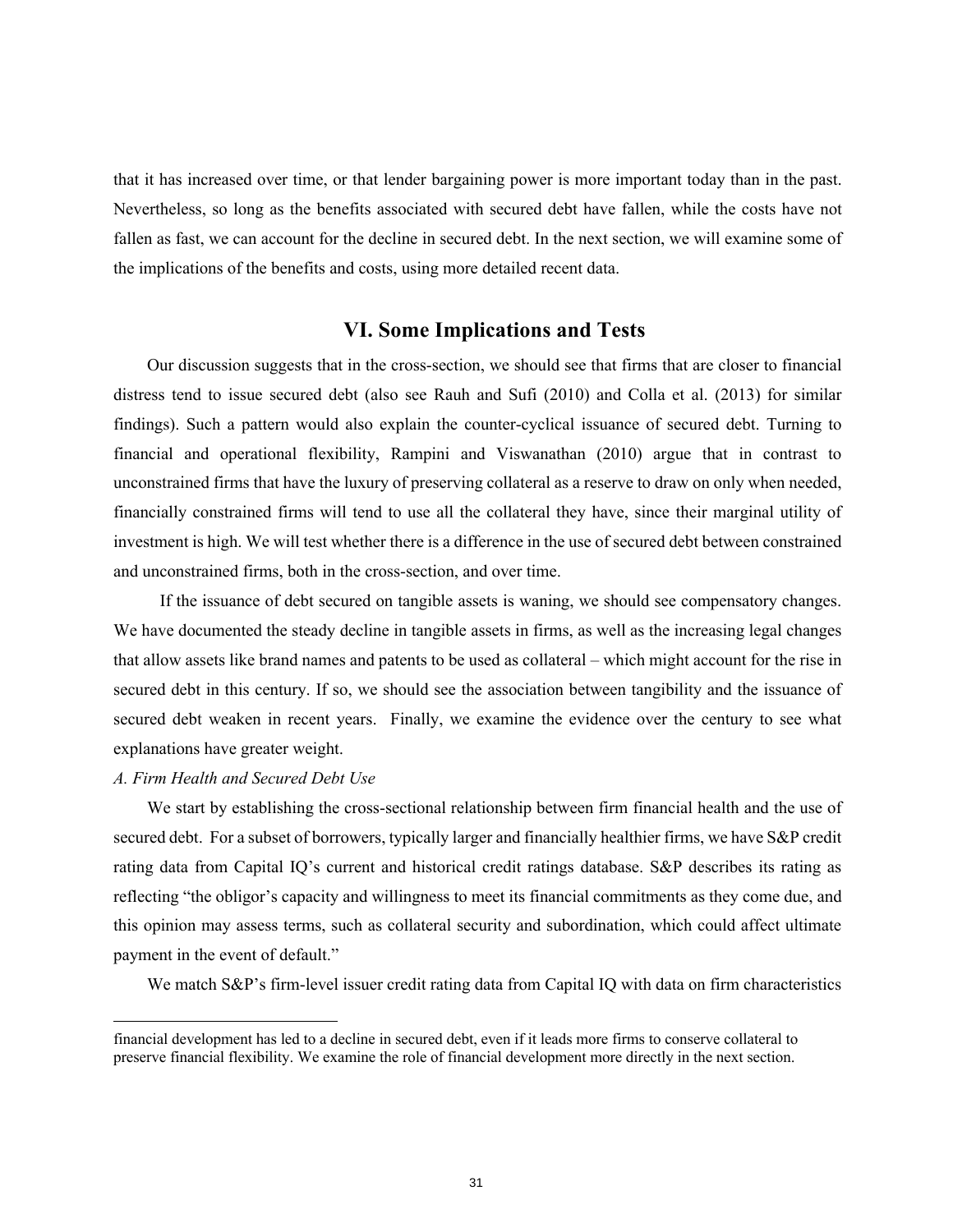from Compustat. Our sample includes all firms in Compustat that operate in industries with SIC codes that are between 2000 and 5999. The sample period begins in 1985 and extends through 2015.

In Table V, we report summary statistics of secured debt (measured as a fraction of total debt) stratified by S&P firm-level credit rating. A clear and striking pattern emerges from the table: secured debt is issued mostly by low-rated firms. The mean ratios of secured debt to total debt of firms that are rated AAA, AA+, and AA are 0.0116, 0.0044, and 0.0072, respectively. Firms that are rated between A− and A+ have secured debt ratios that are between 0.0238 and 0.0296, and firms rated between BBB− and BBB+ have similar ratios. Firms that are rated below investment grade (BB+ and below) use much more secured debt in their financing. For example, the mean ratio of secured debt to total debt is 0.0877 for firms rated BB+, 0.1243 for BB rated firms, and 0.1481 for firms with a rating of BB−. Secured debt accounts for 19% of the total debt of firms rated B+, 24.3% for B− rated firms, and 30% for firms rated CCC. Interestingly, secured debt ratios for firms that are rated lower than CCC—that is, firms near or in default—are lower, perhaps because they have run out of pledgeable collateral.

In Table VI, we present estimates of our baseline regression of secured debt on firm characteristics.

 $second_{i,t} = \alpha + \beta_1 \times Size_{i,t-1} + \beta_2 \times Q_{i,t-1} + \beta_3 \times ROA_{i,t-1} + \beta_4 \times Tang_{i,t-1} + \gamma_i + \delta_t + \varepsilon_{i,t}$  (2) The dependent variable is the ratio of secured debt to the firm's total debt and the explanatory variables

include firm size, Tobin's Q, Return on Assets (ROA), and asset tangibility as well as vectors of year fixed effects ( $\delta_t$ ) and either industry, industry-by-year or firm fixed effects ( $\gamma_i$ ).

In column (1) of Table VI, we report estimates of the regression that includes year and industry fixed effects. As the coefficient on log (assets) shows, larger firms are less likely to use secured debt. The negative correlation between firm size and the use of secured debt is sizable—for example, a one standard deviation increase in firm size is associated with a reduction of 0.123 in the secured debt ratio, representing a decrease of 37.1% compared to the unconditional mean. The negative relation between firm size and secured debt is consistent with the idea that collateral is offered by riskier, less mature firms. We also find that the relationship between Tobin's Q and secured debt is negative (consistent with the idea that firms with more growth options require more financial and operational flexibility), that more profitable firms have more secured debt in their capital structure, and that firms with more tangible assets are more likely to use secured debt. Adding industry-by-year fixed effects (column (2)) or firm fixed effects (column (3)) does not change the results qualitatively, although the point estimates are understandably considerably smaller when firm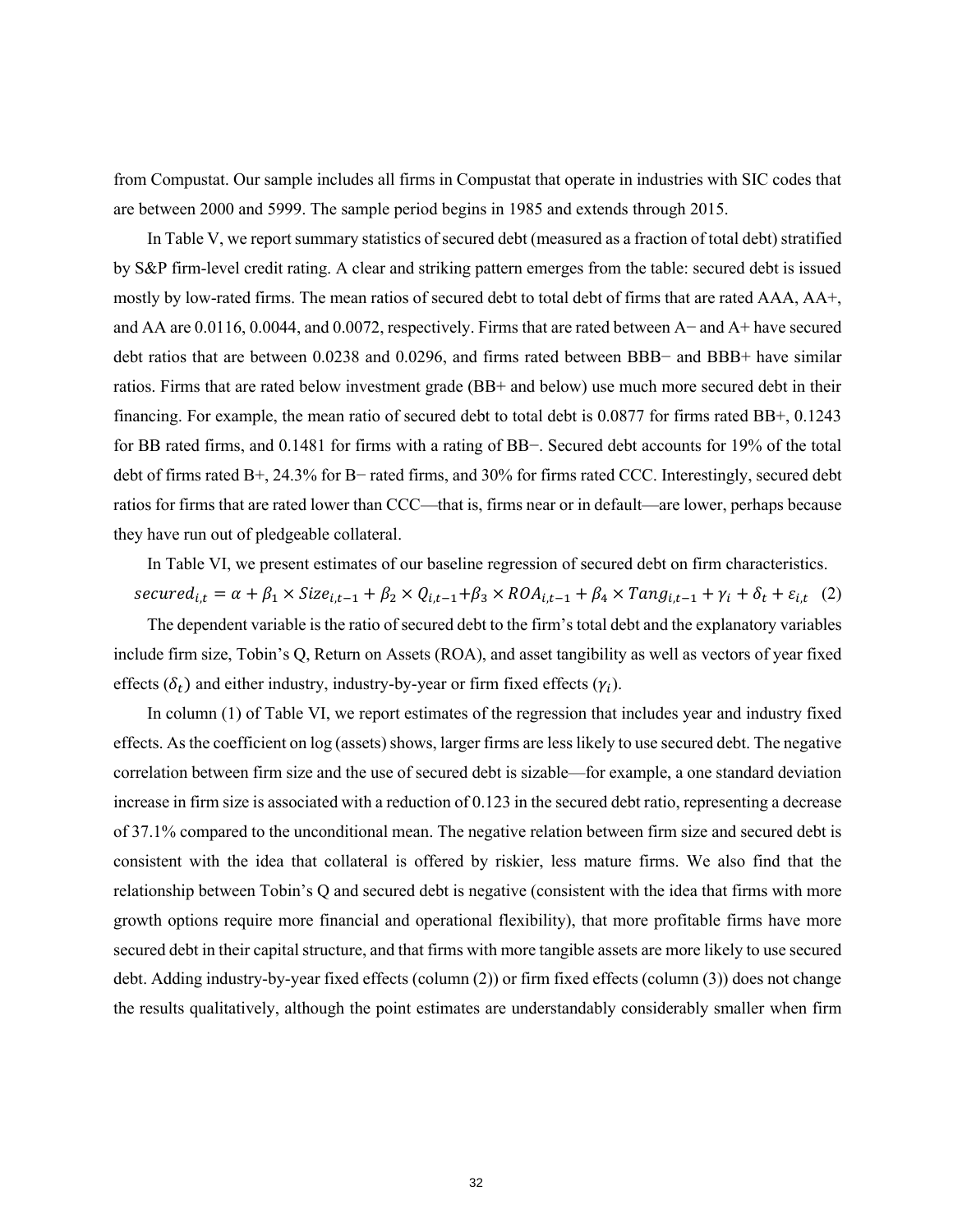fixed effects are included. In column (4) we present the results from our most stringent specification which includes both industry-by-year and firm fixed-effects.

Leverage and the use of secured debt may be correlated since lenders are more likely to demand collateral in the presence of high preexisting leverage. Although our dependent variable focuses on the intensive margin of secured debt—the composition of the firm debt structure—it might also be capturing the amount of leverage that the firm has. In column (5) we attempt to address this concern by adding the lagged leverage ratio to the regression. Even though secured debt and leverage are positively correlated, controlling for past leverage does not affect the point estimates and significance of our main explanatory variables. In column (6) we use a censored Tobit regression model and obtain similar results.

In columns (7)–(10) we add S&P firm-level credit rating as an explanatory variable to the regressions (higher values of the variable credit rating imply a lower rating -- we assign a value of 1 to AAA, 2 to AA+, 3 to AA, etc.). Since we include only firms with credit ratings, and given that the coverage of the data begins only in 1985, the number of observations is considerably smaller in these regressions compared to those in columns (1)–(6). Nevertheless, as the table demonstrates, and consistent with the results presented in Table V, lower-rated firms tend to have higher ratios of secured debt to total debt. The effect of credit rating on secured debt is considerably larger when we include industry-by-year fixed effects (column (7)): a change of 5 notches in ratings (say, from BBB+ to BB−) is associated with an increase of 9 percentage points in the ratio of secured debt to total debt, representing an increase of 27% relative to the unconditional mean. In column (8) we add firm fixed effects to the regressions and hence identify from variation in credit rating over time. The coefficient on rating in the firm fixed effects specification is smaller compared to those in column (7) but is still considerable—a downgrade of 2 notches is associated with a 2 percentage points rise in secured debt, or a 6% rise relative to the mean. Of the four other explanatory variables, only size and tangibility remain statistically significant, and their coefficients are much smaller than those reported in columns  $(1)$ – $(4)$ .

In the last two columns of the table, we replace the S&P firm-level credit rating variable with a dummy variable that takes the value of one if the firm has below investment grade credit rating (BB+ or below). The idea behind this specification is to capture the non-linearity in the relation between secured debt and credit rating observed in Table V. The coefficient on the non-investment grade dummy in column (9) suggests an increase in secured debt of 32.6% relative to the mean. When we include firm fixed-effects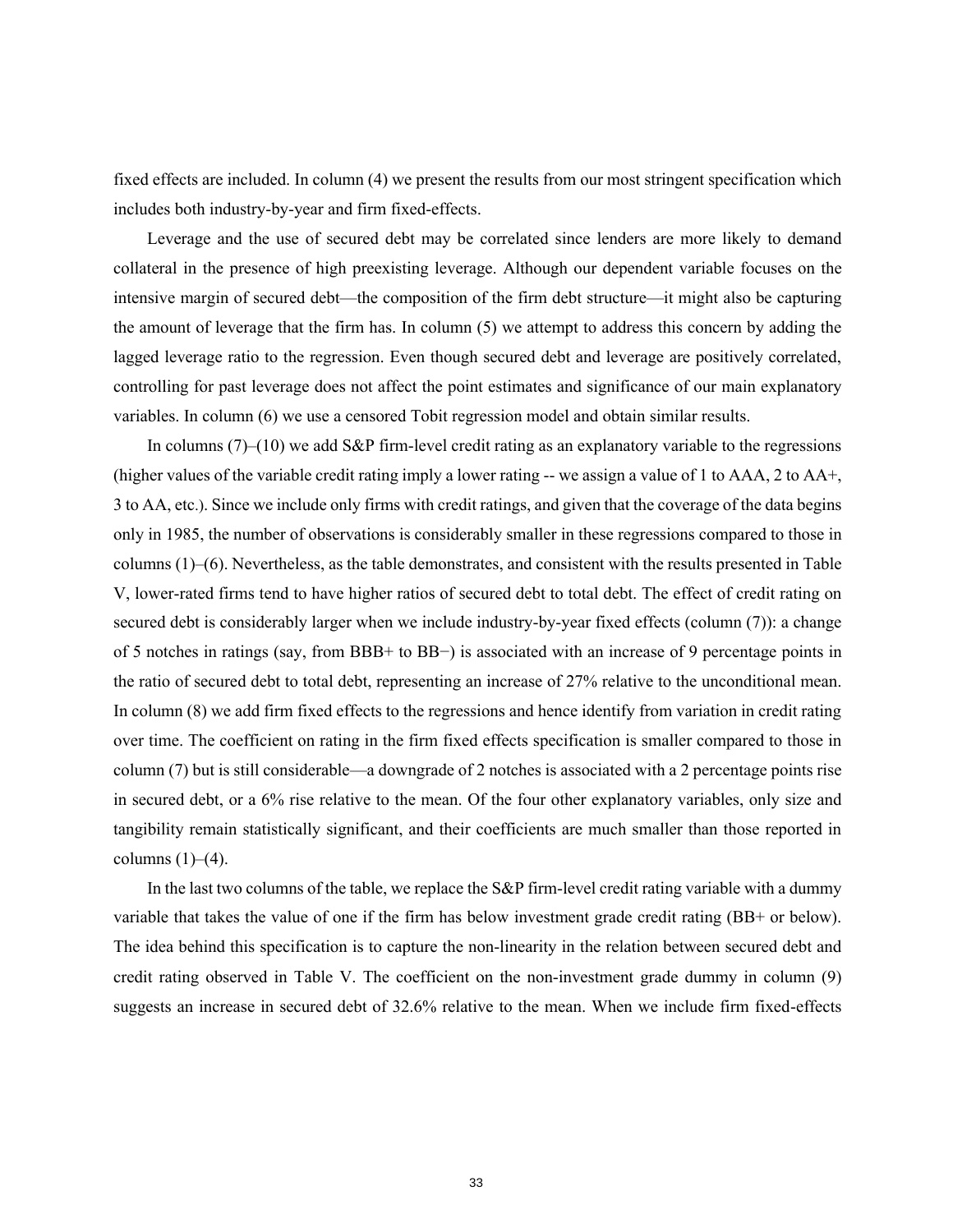(column (10)), the effect is smaller but still sizeable (an increase of 16.8% relative to the unconditional mean).

In sum, we see that large, highly rated firms with considerable distance to default tend not to offer collateral to back their debt, while small, risky firms with a high probability of default back more of their debt with security.20 Furthermore, as firms' credit risk rises, secured loans rise.

### *B. Financial Constraints and the Use of Secured Debt*

If securing debt reduces financial and operational flexibility, following Rampini and Viswanathan (2010) financially unconstrained firms should use less of it while financially constrained firms will tend to use all the collateral they have, since their marginal utility of investment is high.

We need a proxy for firms that are unconstrained – that have a low marginal value for the additional dollar they have. We follow Fazzari, Hubbard, and Petersen (1988) in using a firm's dividend payout ratio to measure (the lack of) financial constraints, noting the concerns in Kaplan and Zingales (1997). We compute payout ratio as the ratio of total distributions (dividends and repurchases) to operating income. We divide our Compustat sample into three non-overlapping time periods: 1986-1995, 1996-2005, and 2006- 2015. We assign firms into constrained or unconstrained category based on whether their payout ratio in the year before (i.e. using 1985 for the 1986-1995 period and so on) is below or above the median. We then separately plot for both groups in Figure 13 the mean secured debt to asset ratio based on the distance to default decile they fall in. If firms desire flexibility, unconstrained firms will delay giving up security until closer to distress, whereas constrained firm (by definition) would not have this luxury and would start off with a higher share of secured debt even far away from distress.

As the theory would predict, financially constrained firms secure above 30 percent of their debt, rising to above 40 percent of their debt in the deciles closest to default. They do not have the luxury of conserving collateral, so they use substantial amounts. In contrast, financially unconstrained firms secure far less of

 $20$  Could the secular decline in creditor demand for security be because of the satiation of the demand for safer debt securities through other alternatives? For instance, if government bonds satisfy the need of a certain clientele for having safe financial assets, there may be less value for corporations in providing them by securing its debt. This explanation runs counter, prima facie, to the facts we have just presented – it is not the most highly rated firms that secure their debt in order to provide the public with super safe assets. Instead, it is risky firms that try and enhance the creditworthiness of their claims by collateralizing them. Furthermore, it is hard to see much relationship between outstanding government debt stock and the share of secured debt—U.S. gross federal debt peaked at 119 percent of GDP in 1946 after the buildup in war debt, hit a nadir in 1981 at 31 percent of GDP after the Great Inflation, and then has risen steadily (except for the period of surpluses in President Bill Clinton's second term) to 105 percent of GDP in 2018. This U-shaped graph since the war bears little resemblance to the change in secured debt share.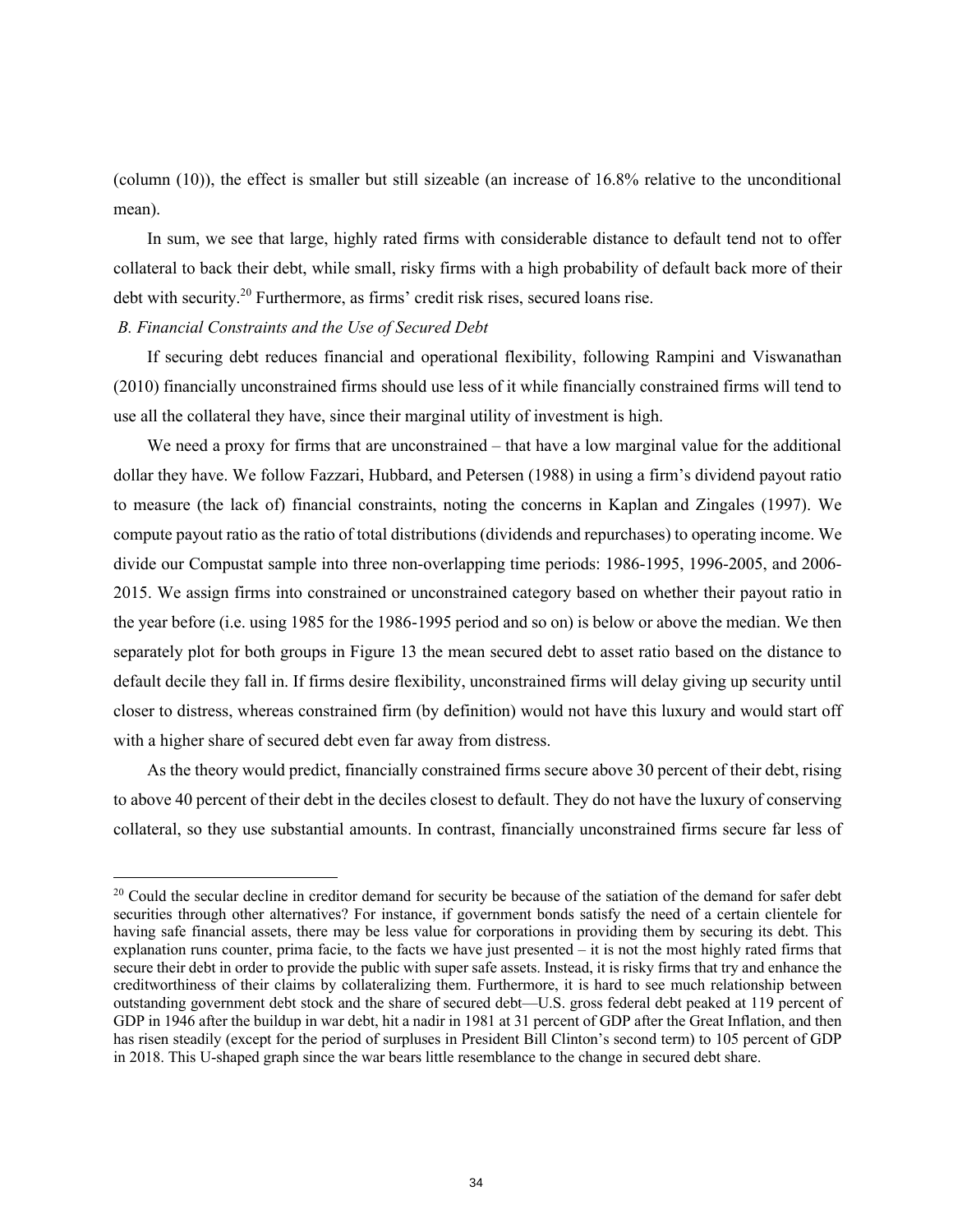their debt when far from default (around 15 percent) and secure about the same as constrained firms in the decile that is closest to default. In results available from the authors, we also run regressions of firm level secured debt share on lagged values of log asset size, profitability, Tobin's Q, tangibility, and leverage along with a dummy for being financially constrained, a variable denoting the distance to default decile and the interaction between the two. We find, as suggested by the figure, that coefficient of the financially constrained dummy is positive and significant as expected, and the slope of secured debt share with distance to default decile is statistically steeper for unconstrained firms. Finally, our results are qualitatively similar for both the figure and the regressions if we use firm size as a measure of financial constraint, with larger, typically mature, firms having relatively fewer investment opportunities and more access to finance than smaller, typically younger, firms (available from the authors).

#### *C. Credit Quality and the Decline of Secured Debt*

In a similar vein, we should find that the decline in secured debt over the period we have data is more pronounced in higher credit quality firms – as the benefits of securing debt decline, those are the firms that have the greatest ability to conserve collateral. We divide firm-year observations in the Compustat sample into *High credit quality* firms (top 30 percentile based on Merton distance-to-default measure) and *Low credit quality* firms (bottom 30 percentile based on Merton distance-to-default measure). To ensure that our results are not influenced by firms already in distress and preparing for bankruptcy, we drop observations in the bottom 5 percentile of the distance-to-default distribution before forming the two groups.

The cutoffs used to place firm-year observations in the two groups are fixed across time. Consequently, there will be relatively more observations in *Low credit quality* group during bad times and relatively more observations in *High credit quality* group during good times. Once firm-year observations are placed in these two mutually exclusive groups, we separately plot the time series of the median ratio of secured debt to total debt for firm-year observations in the two groups in Figure 14. Median secured share for high credit quality firms fell from 10.1% in 1981 to 0.5% by 2001, whereas the median secured share for low credit quality firms moved from 18.9% in 1981 to 18.7% in 2001. Secured share for both groups trended upwards in the  $21<sup>st</sup>$  century. We can also estimate a linear trend model of the share of secured debt on a time index variable for both groups over the 1981-2001 time period. The estimated slope turns out to be -1.3% per year (t-stat -9.38) for *High credit quality* group while the slope equals -0.12% per year (t-stat -0.63) for *Low credit quality* group. Overall, the results from our analysis are consistent with the argument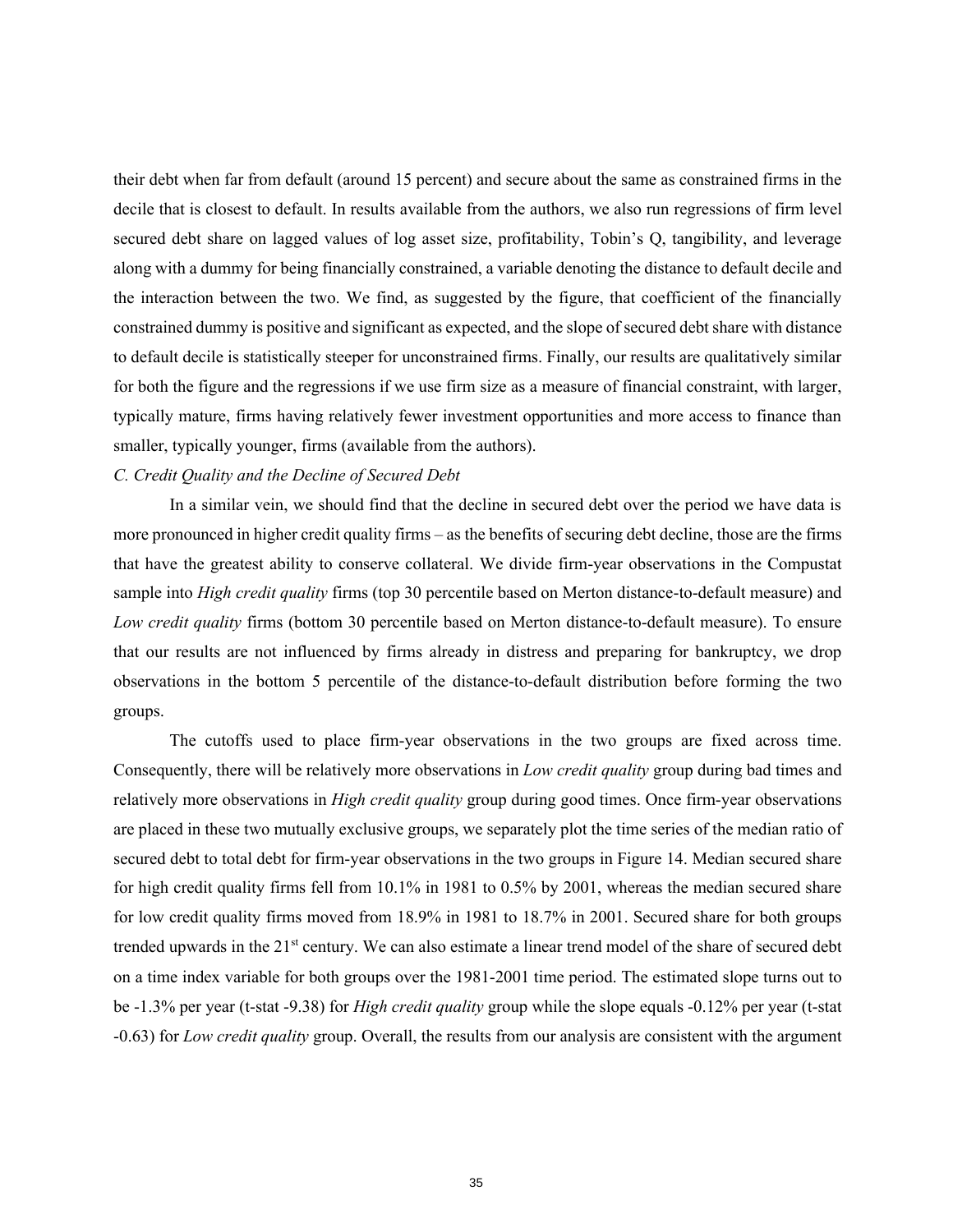that financial development allows healthy firms the ability to leave collateral unpledged, and they do so to retain financial flexibility, contributing to the decline in secured debt over time.

### *D. The Decline in Tangibility and the Rise of Alternative Security*

Although the decline in asset tangibility is a compelling explanation for the decline in secured debt over the second half of the twentieth century (recall that the SSBF indicates that the share of equipment loans declined for small firms), we have also argued the expansion in intangible assets probably spurred legal innovation such as the changes to the UCC's Article 9 and a variety of court rulings, which together enhanced the pledgeability of a variety of intangible assets, including intellectual property, and financial and legal claims.

Consider Ford's decision, amid its financial difficulties, to mortgage and pledge most of its unencumbered assets in 2006 to raise an \$18 billion credit line. Ford's Form 10-K (FS26–27) for the year 2006 provides the following description of the assets pledged for its secured credit facility: "Collateral. The borrowing of the Company, the subsidiary borrowers and the guarantors under the Credit Agreement, are secured by a substantial portion of our domestic automotive assets (excluding cash). The Collateral includes a majority of our principal domestic manufacturing facilities, excluding facilities to be closed, subject to limitations set forth in existing public indentures and other unsecured credit agreements; domestic account receivable; domestic inventory; up to \$4 billion of marketable securities or cash proceeds therefrom; 100% of the stock of our principal domestic subsidiaries, including Ford credit . . . certain intercompany notes of Ford VHC AB, a holding company for Volvo Car Corporation . . . 66%–100% of the stock of all major first tier foreign subsidiaries (including Volvo); and certain domestic intellectual property, including trademarks."

Ford's Form 10-K also provides a detailed account of the various categories of collateral, its eligible value, and the borrowing base against each of the collateral categories, which we report in Appendix Table A1. As the table demonstrates, although Ford's collateralized credit line had a borrowing base of \$22.5 billion, traditional property, plant, and equipment—or tangible assets—accounted for only \$5.0 billion, or 22% of the total borrowing base. Ford was able to borrow against its inventories, intercompany notes, equity in its subsidiaries, and intellectual property and trademarks. Ford's collateralized credit line illustrates that modern corporations have a variety of assets that can be pledged as collateral—and that these assets are not only tangible but also include financial assets as well as intangibles. Collateral today is certainly not your parents' collateral!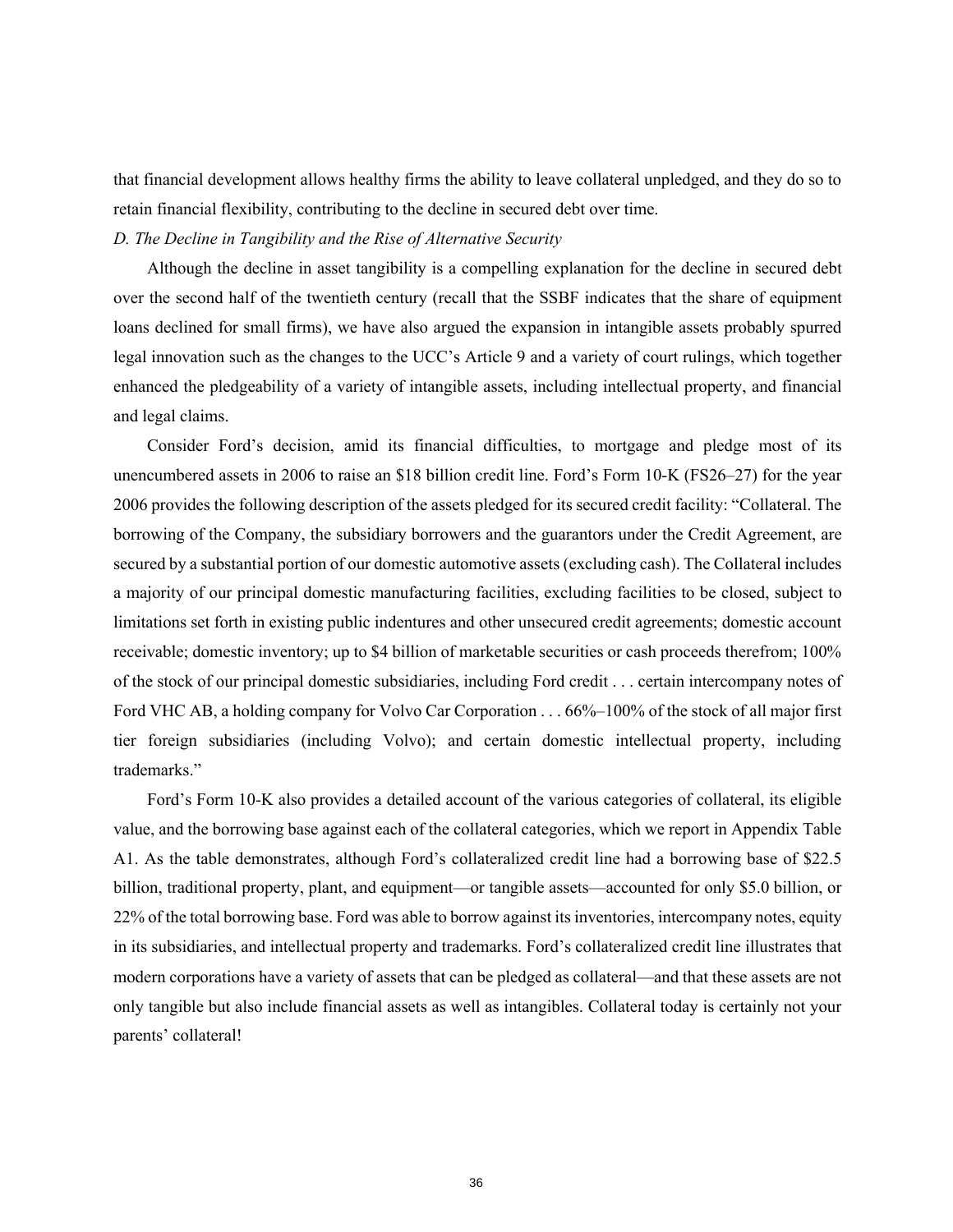We conjecture that over time, and as a result of legal changes such as the alterations to the UCC in 2001, firms were able to use assets as collateral that are not necessarily tangible. In tandem, the importance of property, plant, and equipment for securing debt may have declined over time.<sup>21</sup> To test this conjecture, we re-estimate our baseline regression in Table VI column (1), allowing the coefficient on tangibility to vary by year. Figure 15 displays the marginal effect of asset tangibility on secured debt from 1981 to 2017.<sup>22</sup> As the figure clearly shows, the marginal effect of tangibility declined from around 0.30 in the early 1980s to below 0.10 in the second half of the 1990s and remained around 0.10 thereafter.<sup>23</sup> Interestingly, the effect of tangibility becomes stronger during the Global Financial Crisis and doubles in size before dropping to its pre-crisis level in 2013.

We repeat the analysis above using intangibles—the ratio of intangible assets to total assets—and interact intangibles with year fixed effects. The time-varying marginal effect of intangibles is plotted in Appendix Figure A6 and presents an almost mirror image to the effect of property, plant, and equipment. From 1982 to 2000 there is either a negative or almost zero association between intangibles and secured debt. However, starting in 2001 the marginal effect of intangibles on secured debt is positive and hovers around 10%.

The declining association of tangibility jointly with the increasing association of intangibles on the use of secured debt is consistent with the notion that as the share of tangible assets, and traditional ways of backing debt, declined, the legal environment was altered to enable firms to pledge a greater variety of assets, including intangibles, as collateral for their debt. This may partly explain why after a steady decline in secured debt share over the twentieth century, there are tentative signs that it is reviving once again.

### *E. Putting it All Together*

We have argued that changes in both the institutional environment and nature of firms have contributed to the decline in secured debt usage over the twentieth century. Before concluding, we attempt the (heroic) task of using proxies for the macro-economic and institutional environment and aggregate firm characteristics to explain the usage of secured debt over time at the annual frequency. We obtain many of these aggregate measures from Graham, Leary, and Roberts (2015) and are grateful to the authors for

 $21$  We are not arguing that tangible assets do not make good collateral. In fact, in the cross-section, a firm with more tangible assets should be able to issue more secured debt—a result we confirmed in Table VI.

<sup>&</sup>lt;sup>22</sup> We measure the marginal effect of tangibility for each year as the sum of  $\beta_4$  (the direct effect of tangibility) and the corresponding  $\gamma_t$ .

 $23$  We obtain a similar pattern when we use a Tobit regression model instead of OLS.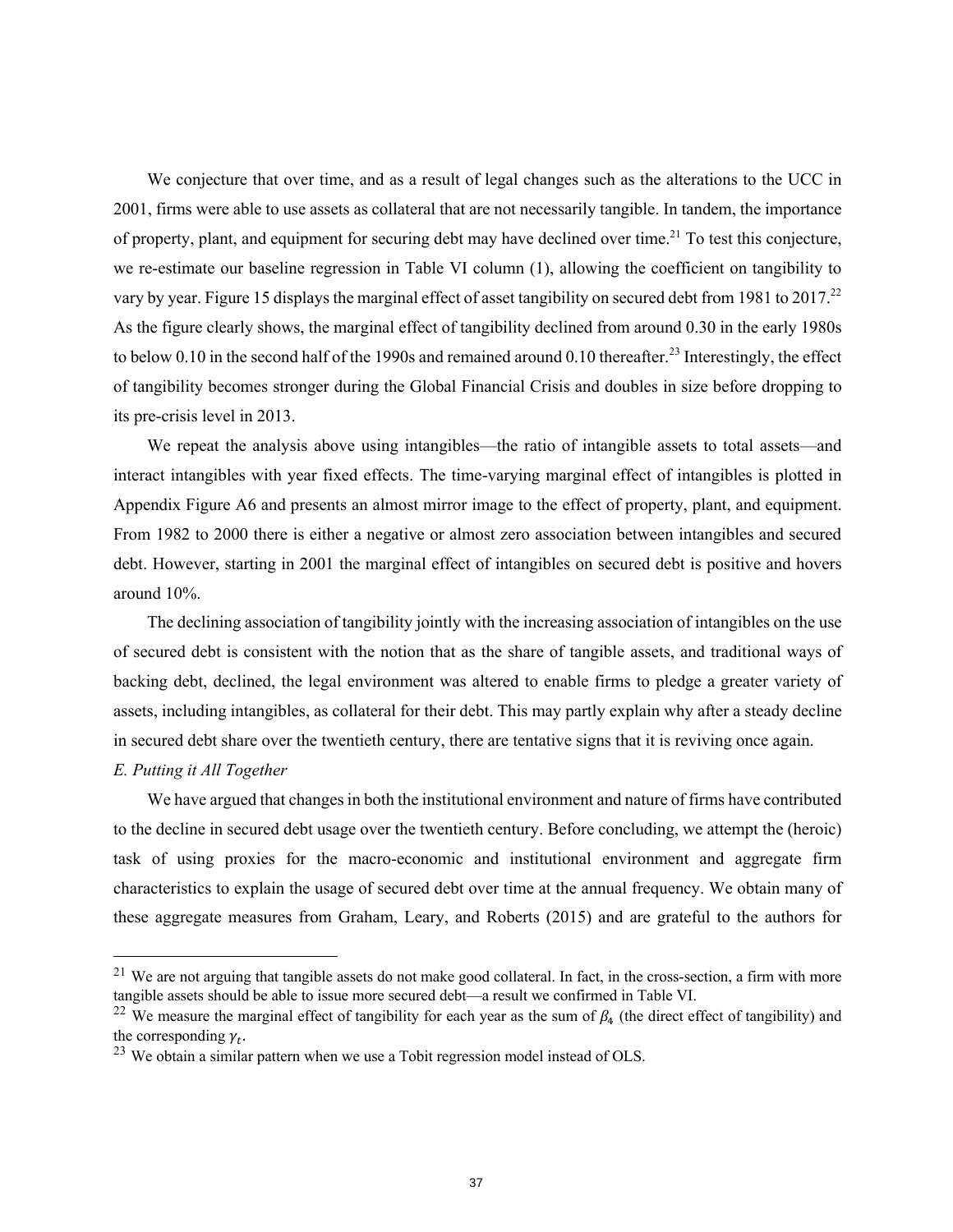sharing their data. Our regression closely follows their methodology as well. Table VII presents OLS regression results estimated from the following equation:

$$
secured_t = \alpha + \beta_1 \times X_t + \beta_2 \times IQ_t + \beta_3 \times Z_t + \gamma \times t + \varepsilon_{i,t}
$$
\n<sup>(3)</sup>

The dependent variable is the aggregate share of secured bond issuance from Hickman (1960) and Mergent FISD. *X* is a vector of aggregate firm characteristics, IQ is a vector of institutional quality proxies, and Z is a vector of macro-economic variables. We include a time trend, *t*, to capture trends in our aggregate measures. We have data on explanatory variables going as far back as 1925. Hence, this analysis covers the period of 1925-2017 with a gap between the end of Hickman data (1943) and the beginning of Mergent data (1960). Given the gap in the time-series data and the concern about serial correlation, we report Newey-West (1987) standard errors in Column 5 in addition to robust standard errors (Columns 1-4).

We begin by analyzing the effect of aggregate firm characteristics in column (1). The two key characteristics we use are the share of tangible assets in total assets and debt to capital ratio. The results show that secured debt issuance is positively associated with higher tangibility. One standard deviation increase in aggregate tangibility is associated with a 5.2 percentage point increase in secured debt share. Interestingly, the coefficient on debt to capital ratio is negative and statistically significant, even after accounting for time trend. We note that firms simultaneously make leverage and security decisions and hence the negative association suggests that the macro-economic, institutional and firm-level forces that make it attractive for firms to take on more debt also make it easier to borrow on an unsecured basis.

With regards to institutional development, we focus our analysis on measures of importance of financial intermediaries in the economy. Intermediary share of debt is calculated as the holdings of corporate and foreign bonds (US Flow of Funds, Table L.213) by the domestic financial sector scaled by aggregate holdings of corporate and foreign bonds by all sectors in the US. Intermediary share of equity is calculated as the holdings of corporate equities (US Flow of Funds, Table L.223) by the domestic financial sector scaled by aggregate holdings of corporate equities by all sectors in the US.<sup>24</sup> Output of Finance is the business credit and equity component of the financial sector's output (Philippon, 2012). Column (2) reports results of this analysis. All three measures show a strong negative association between the importance of financial sector in the economy and share of secured debt. For instance, one standard deviation increase in Output of Finance is associated with a 3.6 percentage point reduction in secured share. This is consistent

<sup>24</sup> See Graham, Leary, and Roberts (2015).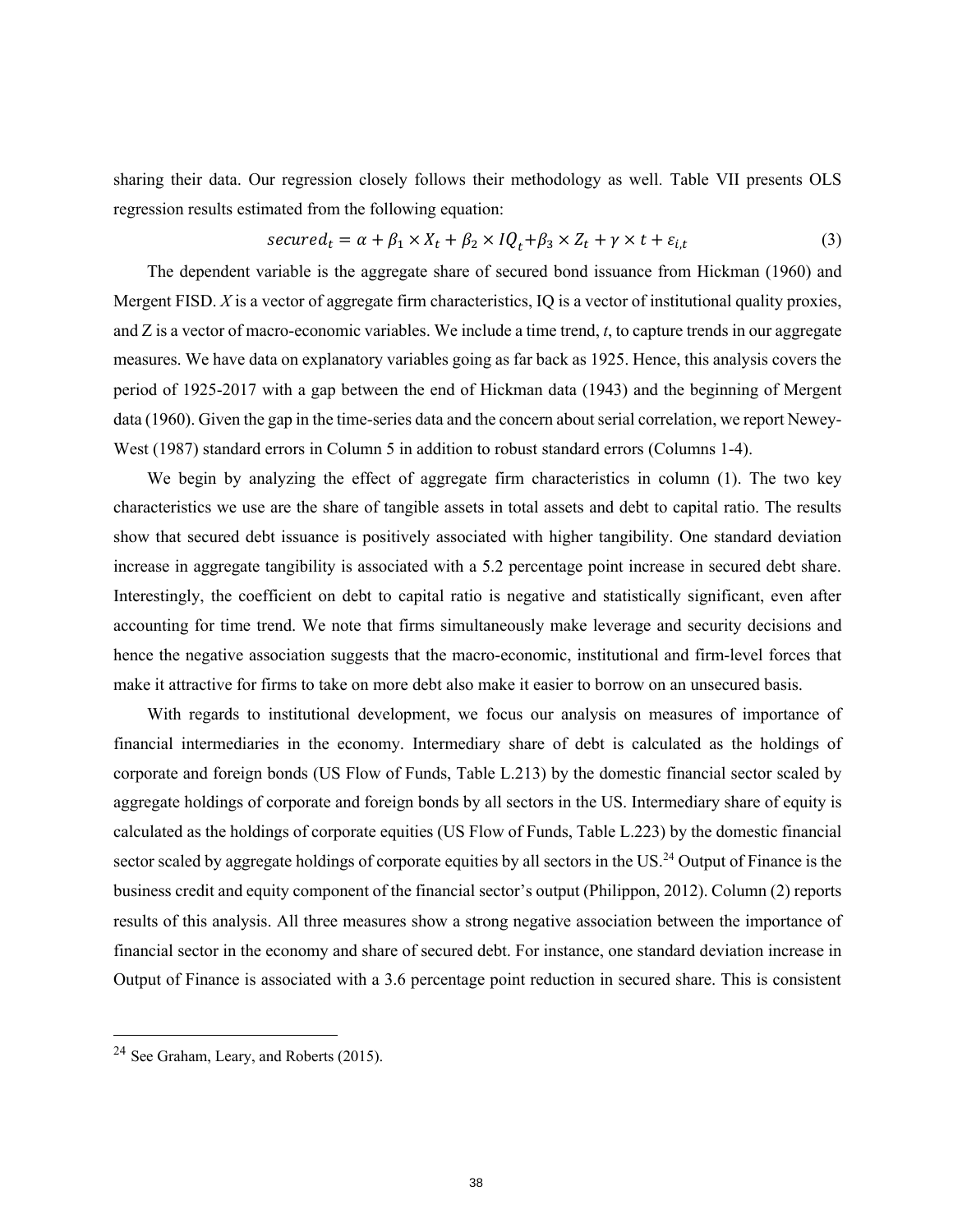with the important role of financial intermediaries (and, more generally, financial development) in mitigating information asymmetry and agency costs, which should reduce reliance on collateral.

In column (3), we analyze the effect of macro-economic variables. We use Equity Risk Premium as a measure of economic uncertainty (using excess CAPE yield, obtained from Robert Shiller's website, as a proxy). Baa-Aaa spread and GDP growth are used to capture economic and market conditions, whereas three-month treasury rate captures the prevailing interest rate in the economy.<sup>25</sup> We find a positive association between Equity Risk Premium and secured debt share, suggestive that secured debt is used in more uncertain times. One standard deviation increase in equity risk premium is associated with a 2.1 percentage point increase in secured debt share.

Finally, we include all variables in column (4) and continue to find strong association of secured debt share with tangibility, leverage, financial sector development, and economic uncertainty. It is worth noting that Baa-Aaa spread and GDP growth, which are key to explaining the short-run cyclicality in secured debt share, do not have any explanatory power when it comes to the long run share of secured debt issuance. On the other hand, we identify several changes in the institutional and economic environment and in nature of firms that may explain the decline in usage of secured debt over a century.

# **VII. Conclusion**

We document a steady decline in the share of secured debt in the capital structures of U.S. firms over the twentieth century. The trend is punctuated by countercyclical cycles in secured debt issuance. In the first half of the twentieth century, the primary forces seem to be improvements in cash flow contractibility and the clarification of creditor rights vis a vis the borrower – through better and more reliable accounting, and through reforms of bankruptcy law.

The nature of firms also changed over time – intangible assets became more important, while tangible assets declined as a share of firm assets. While this naturally reduced the amount of traditional collateral firms could pledge, accounting for some of the decline in secured debt in the latter half of the twentieth century, we also find that legal and contractual developments in this century made it possible to secure intangible assets such as intellectual property. This may account for the recent rise in secured debt.

<sup>&</sup>lt;sup>25</sup> We use excess CAPE yield, obtained from Robert Shiller's website, as a proxy for equity risk premium.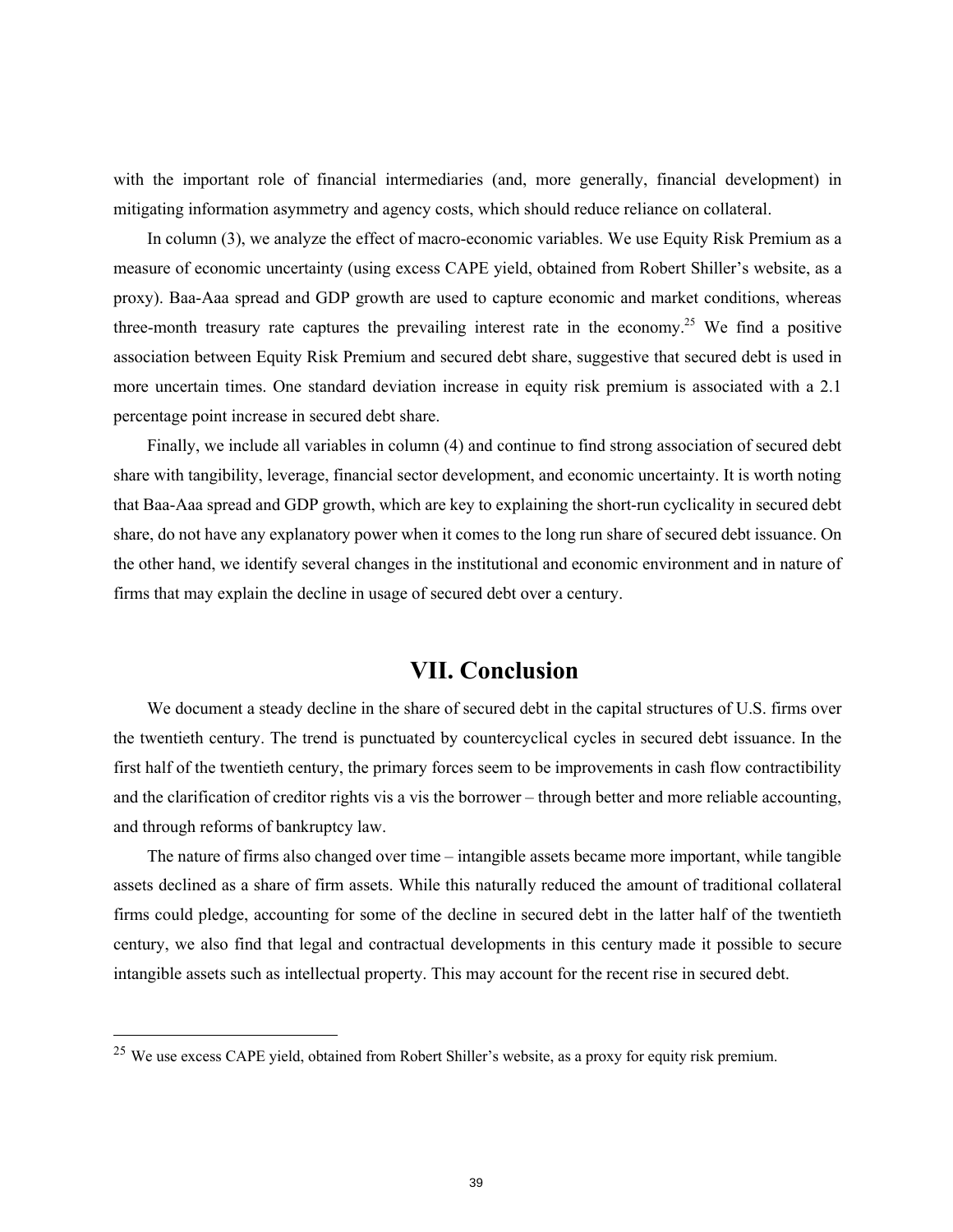The costs of giving up security in the normal course, including the loss of financial and operational flexibility, may explain why secured debt ratios are countercyclical, falling in economic and financial booms and rising in downturns. The cost of foregone operational flexibility is probably larger in good times when there is a lot of asset churn. At the same time, as we show in Benmelech, Kumar, and Rajan (2020), the reduction in financing costs from offering creditors collateral is small for investment grade firms and in buoyant economic times – perhaps because creditors know the collateral will be available when they need it in bad times. These considerations suggest why firms would be unlikely to give up collateral in good times but would be more willing to do so in bad times.

Finally, what theories does our evidence not support? From a macro-finance perspective, it is less useful to think of large US firms as being subject to collateral constraints in the normal course (as suggested in Lian and Ma (2021)). However, the collateral constraint may be a more contingent one, and this may influence how they borrow in normal times. Our evidence also suggests that for financially unconstrained firms, the insurance motive may dominate "Pecking Order" considerations in determining the timing of issuance of super-senior secured debt.

Secured debt still accounts for the lion's share of credit to small to medium enterprises in the United States, and is important in many countries. Nevertheless, our explanation for the decline of secured issuance in large U.S. firms suggests the decline may spread with financial development. At the same time, reductions in the transactions costs of perfecting and tracking collateral may make generalized collateral, especially of a kind that is not central to a firm's operational flexibility, more useful in borrowing: financial firms today use high-quality financial collateral for repo transactions to shave basis points off their borrowing costs. Similar advances in pledging accounts receivables or inventories may increase, rather than decrease, secured borrowing. It is too early, therefore, to write the obituary on secured borrowing by nonfinancial corporations.

### **References**

- Acharya, Viral, Heitor Almeida, and Murillo Campello, 2007, Is cash negative debt? A hedging perspective on corporate financial policies, *Journal of Financial Intermediation* 16, 515–554.
- Ayotte, Kenneth M., and Patrick Bolton, 2011, Optimal Property Rights in Financial Contracting, *Review of Financial Studies* 24, 3401–3433.
- Ayotte, Kenneth M., and Edward R. Morrison, 2009, Creditor control and conflict in Chapter 11, *Journal of Legal Analysis* 1, 511–551.
- Azariadis, Costas, Leo Kaas, and Yi Wen, 2016, Self-fulfilling credit cycles, *Review of Economic Studies* 83, 1364–1405.
- Badoer, Dominique, Evan Dudley, and Christopher James, 2019, Priority Spreading of Corporate Debt,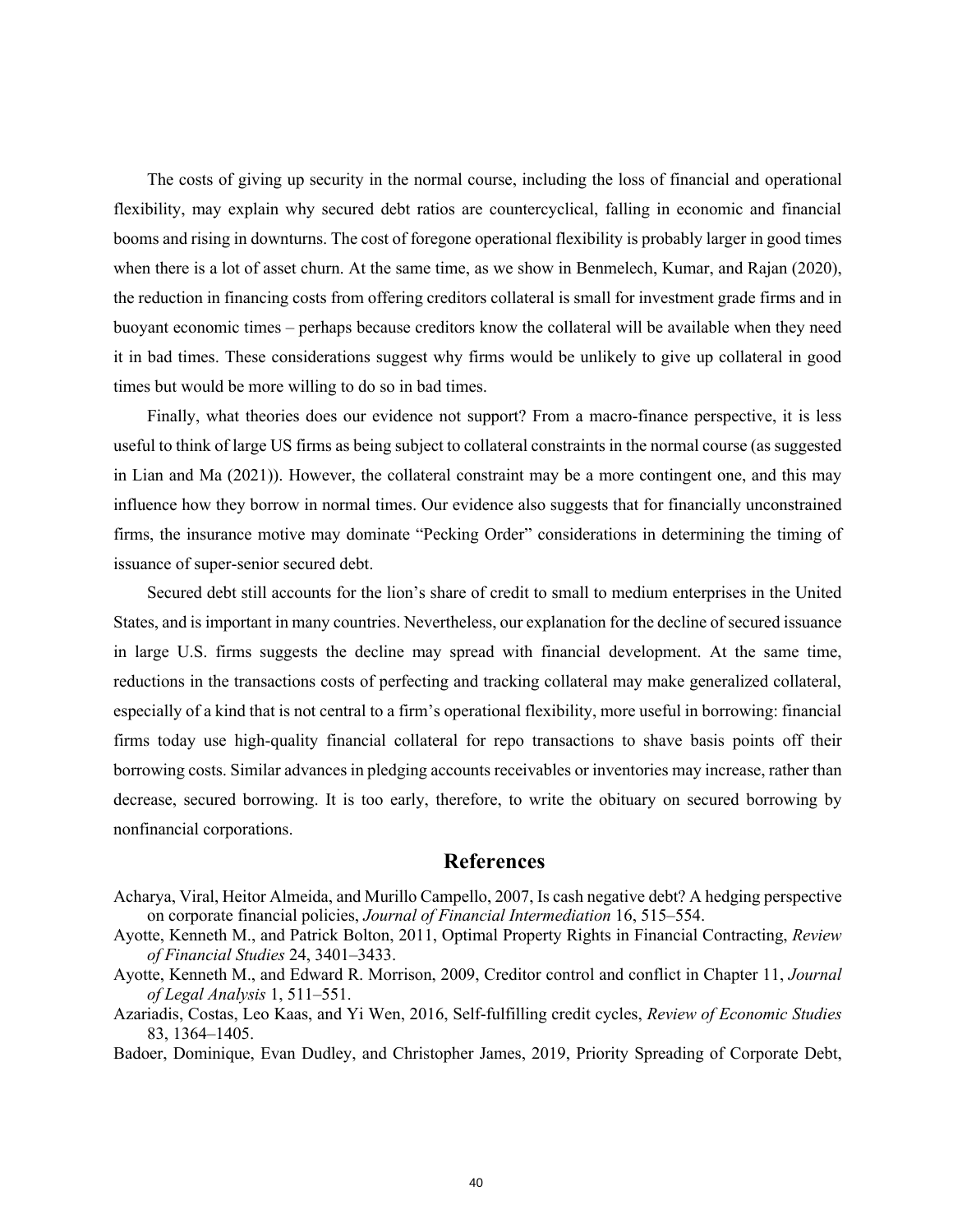*Review of Financial Studies*, vol 33, no 1, 2020.

- Baird, Douglas G., and Thomas H. Jackson, 1984, Corporate reorganizations and the treatment of diverse ownership interests: A comment on adequate protection of secured creditors in bankruptcy, *University of Chicago Law Review* 51, 97–130.
- Baird, Douglas G., and Robert K. Rasmussen, 2002, The end of bankruptcy, *Stanford Law Review* 55, 751– 789.
- Baird, Douglas G., and Robert K. Rasmussen, 2010, Antibankruptcy, *Yale Law Journal* 119, 648–699.
- Bebchuk, Lucian, and Jesse Fried, 1996, The Uneasy Case for the Priority of Secured Claims in Bankruptcy, Yale Law Journal, vol 105, no 4.
- Becker, Bo and Efraim Benmelech, 2021, The Resilience of the Bond Market During Financial Crises, working paper, The Kellogg School of Management.
- Benmelech, Efraim, and Nittai K. Bergman, 2009, Collateral pricing, *Journal of Financial Economics* 91, 339–360.
- Benmelech, Efraim, and Nittai K. Bergman, 2017, Credit market freezes, *NBER Macroeconomics Annual*.
- Benmelech, Efraim, Nitish Kumar, and Raghuram Rajan, 2020, Secured Credit Spreads and the Issuance of Secured Debt, working paper, University of Chicago Booth School.
- Berg, Tobias, Anthony Saunders and Sascha Steffen, 2020, Trends in corporate borrowing, *Annual Review of Financial Economics* forthcoming.
- Berger, Allen N., and Gregory F. Udell, 1998, The economics of small business finance: The roles of private equity and debt markets in the financial growth cycle, *Journal of Banking and Finance* 22, 613–673.
- Bergström, Clas, Theodore Eisenberg, and Stefan Sundgren, 2002, Secured debt and the likelihood of reorganization, *International Review of Law and Economics* 21, 359–372.
- Bernanke, Ben, and Mark Gertler, 1989, Agency costs, net worth, and business fluctuations, *American Economic Review* 79, 14–31.
- Besanko, David, and Anjan V. Thakor, 1987, Collateral and Rationing: Sorting Equilibria in Monopolistic and Competitive Credit Markets, *International Economic Review* 28, 671–689.
- Bharath, Sreedhar T., Venkatesh Panchapagesan, and Ingrid M. Werner, 2014, The changing nature of Chapter 11, Working paper.
- Bjerre, Carl, 1999, Secured Transactions Inside Out: Negative Pledge Covenants, Property, and Perfection, Cornell Law Review, Vol 84, Issue 2.
- Bolton, Patrick, and David Scharfstein, 1996, Optimal debt structure with multiple creditors, *Journal of Political Economy* 104, 1–26.
- Boot, Arnoud W. A., Anjan V. Thakor, and Gregory F. Udell, 1991, Secured lending and default risk: Equilibrium analysis, policy implications and empirical results, *Economic Journal* 101, 458–472.
- Bradley, Michael and Michael R. Roberts, 2015, The Structure and Pricing of Corporate Debt Covenants, *Quarterly Journal of Finance*, Vol. 5, No. 2 (2015)
- Cerqueiro, Geraldo, Steven Ongena, and Kasper Roszbach, 2016, Collateralization, bank loan rates, and monitoring, *Journal of Finance* 71, 1295-1322.
- Chava, Sudheer, and Michael Roberts, 2008, How does financing impact investment? The role of debt covenants, *Journal of Finance* 63, 2085–2121.
- Chandler, Alfred, 1990, *Scale and Scope: The Dynamics of Industrial Capitalism*, Cambridge, Mass: Bellknap Press.
- Colla, Paolo, Filippo Ippolito, and Kai Li, 2013, Debt Specialization, Journal of Finance 68, 2117-2141.
- Collins, Daniel W., Edward L Maydew, and Ira S. Weiss, 1997, Changes in the value-relevance of earnings and book values over the past 40 years, Journal of Accounting and Economics 24, 39-67.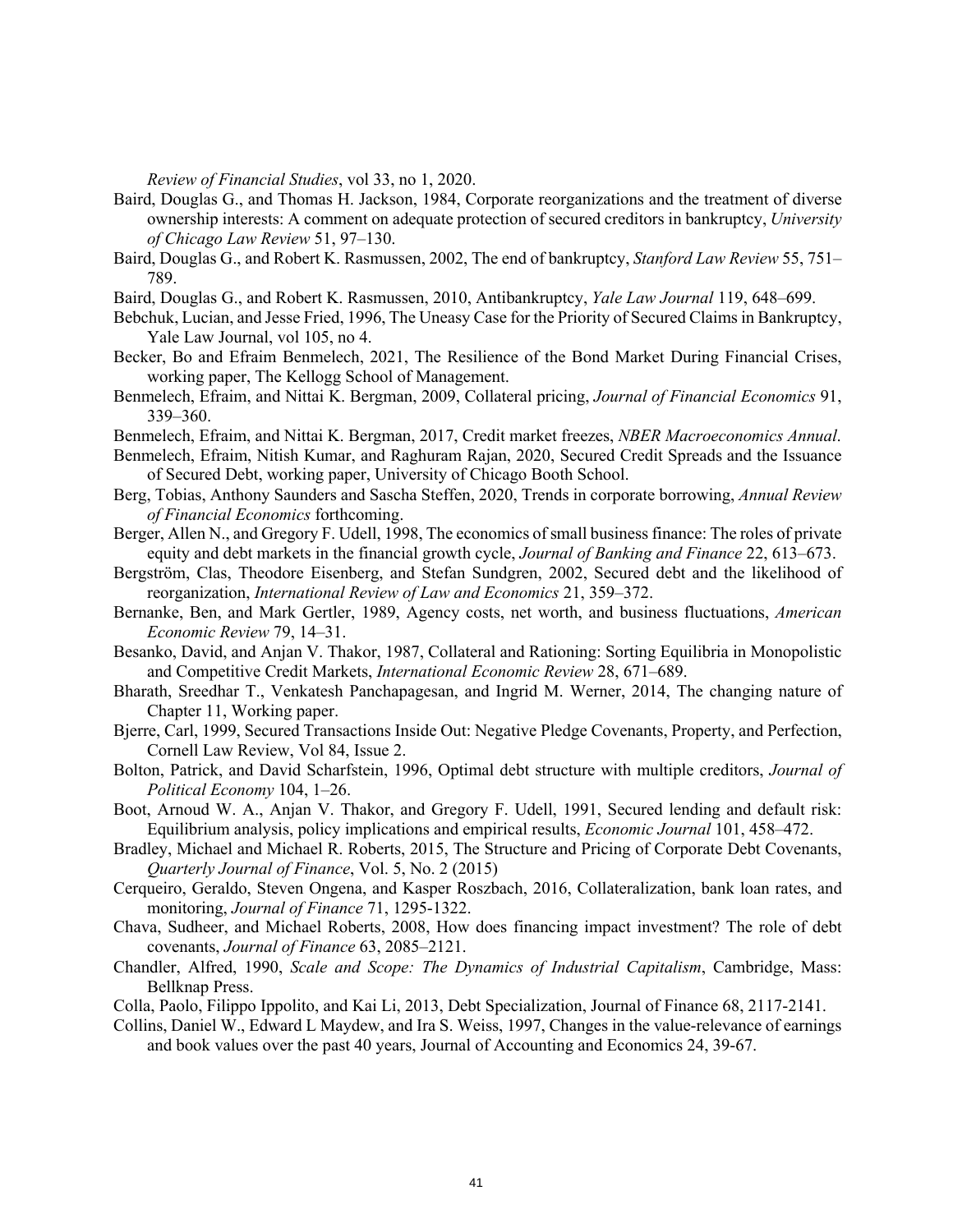- Columbia Law Review Association (1952), Absolute Priority under Chapter X. A Rule of Law or a Familiar Quotation? , *Columbia Law Review, vol 52, no 7. Pp 900-921.*
- Covas, Francisco, and Wouter D. Haan, 2011, The cyclical behavior of debt and equity finance, *American Economic Review* 101, 877–899.
- Crouzet, Nicolas, and Janice Eberly, 2018, Intangibles, investment, and efficiency, *AEA Papers and Proceedings* 108, 426–431.
- DeMarzo, Peter M., 2019, Presidential address: Collateral and commitment, *Journal of Finance* 74, 1587- 1619.
- Demiroglu, Cem, and Christopher M. James, 2010, The information content of bank loan covenants, *Review of Financial Studies* 23, 3700–3737.
- Diamond, Douglas W., Yunzhi Hu, and Raghuram G. Rajan, 2020, "Liquidity, Pledgeability, and the Nature of Lending", forthcoming, *Journal of Financial Economics.*
- Dichev, Ilia D., and Vicki W. Tang, 2008, Matching and the changing properties of accounting earnings over the last 40 years, *Accounting Review* 83, 1425-1460.
- Donaldson, Jason R., Denis Gromb, and Giorgia Piacentino, 2019a, The paradox of pledgeability, *Journal of Financial Economics*, forthcoming.
- Donaldson, Jason R., Denis Gromb, and Giorgia Piacentino, 2019b, Conflicting Priorities: A Theory Of Covenants And Collateral, Working Paper, Washington University, St. Louis.
- Eisfeldt, Andrea L., and Adriano A. Rampini, 2006, Capital reallocation and liquidity, *Journal of Monetary Economics* 53, 369–399.
- Eisfeldt, Andrea L., and Adriano A. Rampini, 2009, Leasing, ability to repossess, and debt capacity, *Review of Financial Studies* 22, 1621–1657.
- Falato, Antonio, Dalida Kadyrzhanova, and Jae W. Sim, 2013, Rising intangible capital, shrinking debt capacity, and the US corporate savings glut, *Finance and Economics Discussion Series* 2013-67, Board of Governors of the Federal Reserve System.
- Fazzari Steve, R. Glenn Hubbard, and Bruce Petersen, 1988, Financing Constraints and Corporate Investment, *Brooking Papers on Economic Activity* 1, 141-195.
- Franks, J. and W. Torous, 1989, An Empirical Investigation of US Firms in Reorganization, *Journal of Finance,* July, 747-769.
- Geanakoplos, John, 2010, The Leverage Cycle, *NBER Macroeconomic Annual 2009* vol. 24, 1–65, University of Chicago Press, 2010.
- Giambona, Erasmo, Joseph Golec, and Florencio Lopez-de-Silanes, 2021, Do firms purposefully change capital structure? Evidence from an investment-opportunity shock to drug firms, *Journal of Financial and Quantitative Analysis* 56, 915–944.
- Gerdes, John, 1938, Corporate reorganizations: Changes effected by Chapter X of the Bankruptcy Act, *Harvard Law Review* 52, 1–39.
- Graham, John R., Mark T. Leary, and Michael R. Roberts, 2015, A century of corporate capital structure: The leveraging of corporate America, *Journal of Financial Economics* 118, 658–683.
- Granja, João, Christian Leuz, and Raghuram G. Rajan, 2019, Going the extra mile: Distant lending and the credit cycle, Working paper.
- Hansmann, Henry, and Reinier Kraakman, 2000, The Essential Role of Organizational Law, *Yale Law Journal* 110, 387–440.
- Hart, Oliver, and John Moore, 1994, A theory of debt based on the inalienability of human capital, *Quarterly Journal of Economics* 109, 841–879.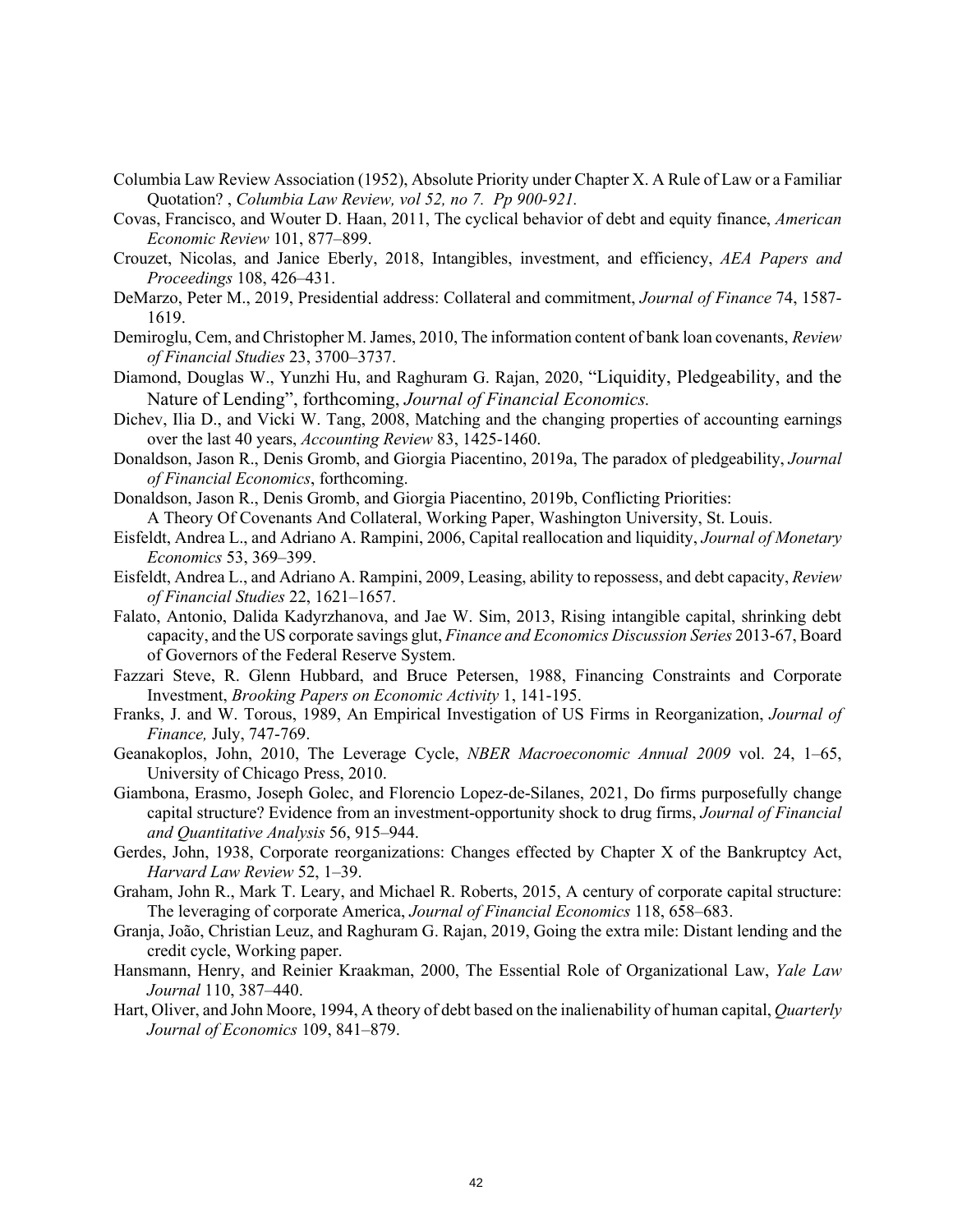- Hart, Oliver, and John Moore, 1998, Default and renegotiation: A dynamic model of debt, *Quarterly Journal of Economics* 113, 1–41.
- Hickman, W. Braddock, 1960, *Statistical Measures of Corporate Bond Financing since 1900* (Princeton University Press, Princeton, NJ).
- Holmstrom, Bengt, and Jean Tirole, 1997, Financial intermediation, loanable funds, and the real sector, *Quarterly Journal of Economics* 112, 663–691.
- Jackson, Thomas and Anthony Kronman, 1979, Secured Financing and Priorities among Creditors, Yale Law Journal, Volume 88, Issue 6.
- Kahle, Kathleen M., and René M. Stulz, 2017, Is the US public corporation in trouble?, *Journal of Economic Perspectives* 31, 67–88.
- Kaplan, Steven and Luigi Zingales, 1997, Do Investment-Cash Flow Sensitivities Provide Useful Measures of Financing Constraints?, The Quarterly Journal of Economics, Volume 112, Issue 1, February 1997, Pages 169–215,
- Kashyap, Anil, Jeremy Stein, and David Wilcox, 1993, Monetary policy and credit conditions: Evidence from the composition of external finance, *American Economic Review* 83, 78–98.
- Kehoe, Timothy and David Levine, 1993, Debt-Constrained Asset Markets, *Review of Economic Studies*, Vol. 60, No. 4 (Oct., 1993), pp. 865-888
- Kiyotaki, Nobuhiro, and John Moore, 1997, Credit cycles, *Journal of Political Economy* 105, 211–248.
- Korajczyk, Robert, and Amnon Levy, 2003, Capital structure choice: Macroeconomic conditions and financial constraints, *Journal of Financial Economics* 68, 75–109.
- Leuz, Christian, and Peter Wysocki, 2016, The economics of disclosure and financial reporting regulation: Evidence and suggestions for future research, *Journal of Accounting Research* 54, 525–622.
- Li, Shaojin, Toni M. Whited, and Yufeng Wu, 2016, Collateral, taxes, and leverage, *Review of Financial Studies* 29, 1453–1500.
- Lian, Chen, and Yueran Ma, 2021, Anatomy of corporate borrowing constraints, *Quarterly Journal of Economics* 136, 229–291.
- Luk, Paul, and Tianxiao Zheng, 2018, Dynamics of secured and unsecured debt over the business cycle, Working paper.
- Ma, Song, Joy Tong, and Wei Wang, 2019, Selling innovation in bankruptcy, Working paper, Yale University.
- Mann, R.J. (1997), Explaining the Pattern of Secured Credit, *Harvard Law Review* 110, 625-683.
- Mann, William, 2018, Creditor rights and innovation: Evidence from patent collateral, *Journal of Financial Economics* 130, 25–47.
- Mello, Antonio and Martin Ruckes, 2017, Collateral in Corporate Financing, Working paper, University of Wisconsin-Madison.
- Moody's Investors Service (2018), "Proposed Update to the Global Rating Methodology for REITs and Other Commercial Property Firms," January 31, 2018.
- Myers, Stewart C., 1977, Determinants of corporate borrowing, *Journal of Financial Economics* 5, 147– 175.
- Myers, Stewart C. and Nicholas S. Majluf, 1984, Corporate financing and investment decisions when firms have information that investors do not have, Journal of Financial Economics 13, 187-221.
- Myers, Stewart C. and Raghuram Rajan, 1998, The Paradox of Liquidity, *Quarterly Journal of Economics* 113, 733–771.
- Newey, Whitney, and Kenneth West, 1987, A simple, positive semi-definite, heteroscedasticity and autocorrelation consistent covariance matrix. *Econometrica* 55, 703–708.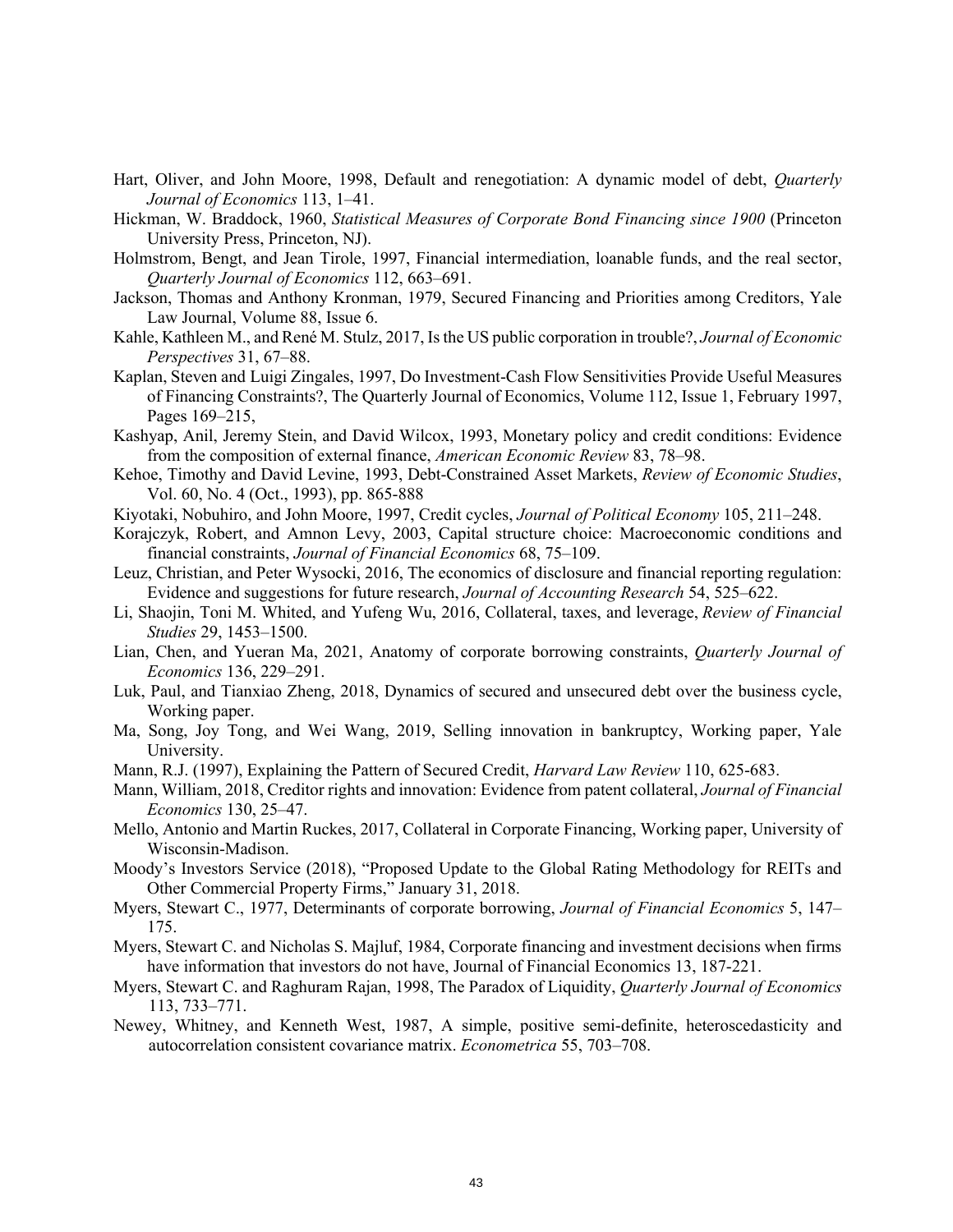- Nini, Greg, David C. Smith, and Amir Sufi, 2012, Creditor control rights, corporate governance, and firm value, *Review of Financial Studies* 25, 1713–1761.
- Park, Cheol , 2000, "Monitoring and Structure of Debt Contracts," Journal of Finance, 55: 2157-2195.
- Petersen, Mitchell A., and Raghuram G. Rajan, 2002, Does distance still matter? The information revolution in small business lending, *Journal of Finance* 57, 2533–2570.
- Philippon, Thomas, 2012, Has the US finance industry become less efficient? On the theory and measurement of financial intermediation. *American Economic Review* 105, 1408-1438.
- Rajan, Raghuram G., and Andrew Winton, 1995, Covenants and collateral as incentives to monitor, *Journal of Finance* 50, 1113–1146.
- Rampini, Adriano A., and S. Viswanathan, 2010, Collateral, risk management, and the distribution of debt capacity, *Journal of Finance* 65, 2293–2322.
- Rampini, Adriano A., and S. Viswanathan, 2013, Collateral and capital structure, *Journal of Financial Economics* 109, 466–492.
- Rauh, Joshua D., and Amir Sufi, 2010, Capital structure and debt structure, *Review of Financial Studies* 23, 4242–4280.
- Roberts, Michael R., 2015, The role of dynamic renegotiation and asymmetric information in financial contracting, *Journal of Financial Economics* 116, 61–81.
- Roberts, Michael R., and Amir Sufi, 2009, Control rights and capital structure: An empirical investigation, *Journal of Finance* 66, 1657–1695.
- Schwartz, Alan, 1997, Priority Contracts and Priority in Bankruptcy, Cornell Law Review, Vol 82, no 6.
- Schwarcz, Steven L., 1997, The Easy Case for the Priority of Secured Claims in Bankruptcy, Duke Law Journal, Vol 47, No 3.
- Shleifer, Andrei, and Robert W Vishny (1992), "Liquidation Values and Debt Capacity: A Market Equilibrium Approach." Journal of Finance 47 (4): 1343-1366.
- Skeel, David A., 2001, *Debt's Dominion: A History of Bankruptcy Law in the United States* (Princeton, NJ, Princeton University Press).
- Skeel, David A., 2003, Creditors' Ball: The 'New' New Corporate Governance in Chapter 11, *University of Pennsylvania Law Review*, 152, 917-951.
- Smith, W. Clifford and Jerold B. Warner, 1979, On Financial Contracting: An Analysis of Bond Covenants, *Journal of Financial Economics*, vol 7, June 1979, pages 117-161.
- Srivastava, Anup, 2014, Why have measures of earnings quality changed over time?, *Journal of Accounting and Economics* 57, 196–217.
- Stulz, René M., and Herb Johnson, 1985, An analysis of secured debt, *Journal of Financial Economics* 14, 501–522.
- Vassalou, Maria, and Yuhang Xing, 2004, Default risk in equity returns, *Journal of Finance* 59, 831–868.
- Weiss, L. 1990, Bankruptcy Costs and Violation of Claims Priority, *Journal of Financial Economics,*  October, 285-314.
- Welch, Ivo, 1997, Why is bank debt senior? A theory of priority based on influence costs, *Review of Financial Studies* 10, 1203–1236.
- Williamson, Oliver E., 1985, *The Economic Institutions of Capitalism: Firms, Markets, Relational Contracting* (Free Press, New York).
- Wootton, Charles W., and Carel M. Wolk, 1992, The development of "the big eight" accounting firms in the United States, 1900 to 1990, *Accounting Historians Journal* 19, 1–27.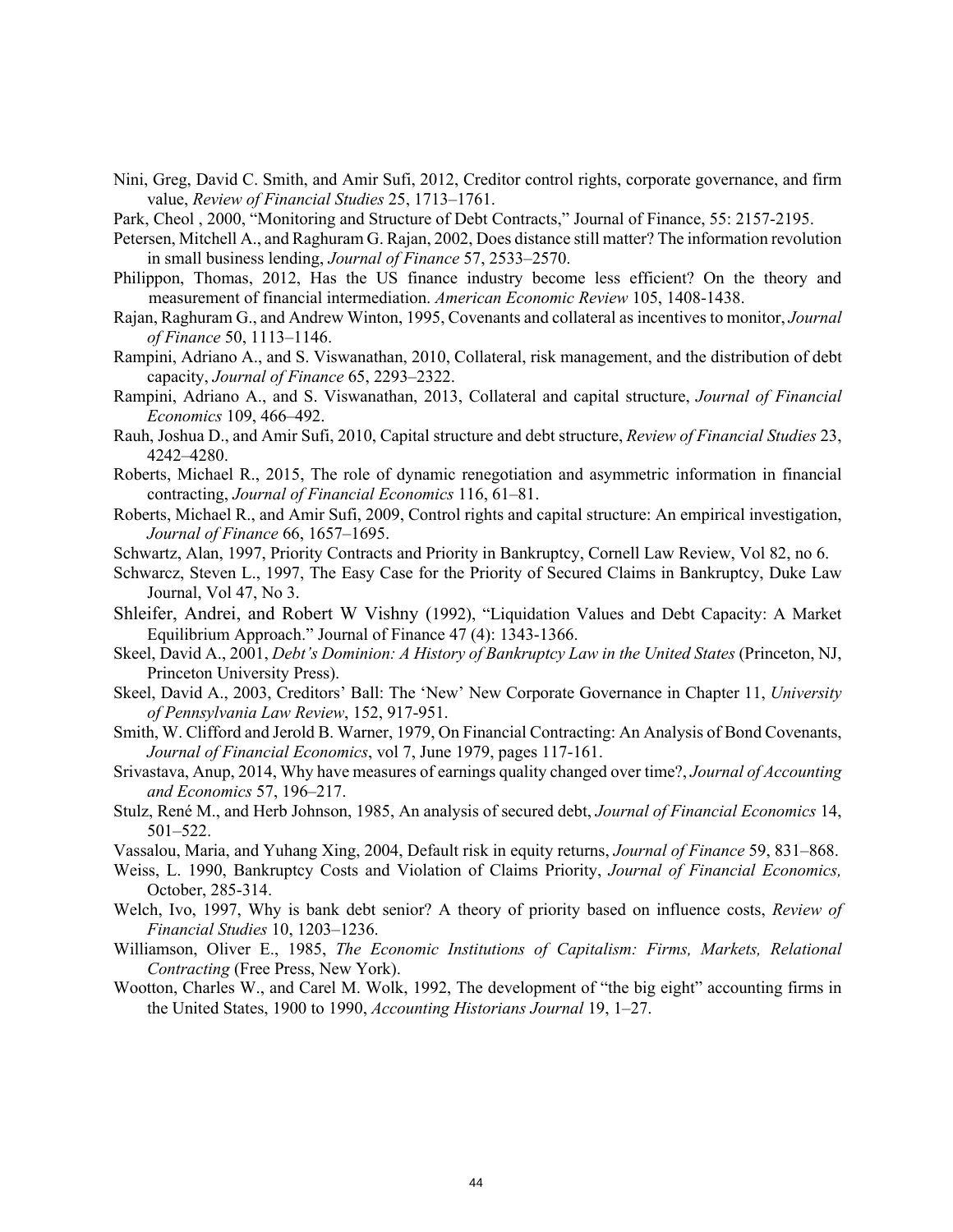

Figure 1: Secured debt as a fraction of total debt issuance, 1900-1943

This figure displays the fraction of secured bond issuance by value from 1900 until 1943. Source: Hickman (1960)



Figure 2: Total and secured debt issuance, 1900-1943

This figure displays (1) secured bonds issuance; and (2) total bond issuance in millions of dollars from 1900 until 1943.

Source: Hickman (1960).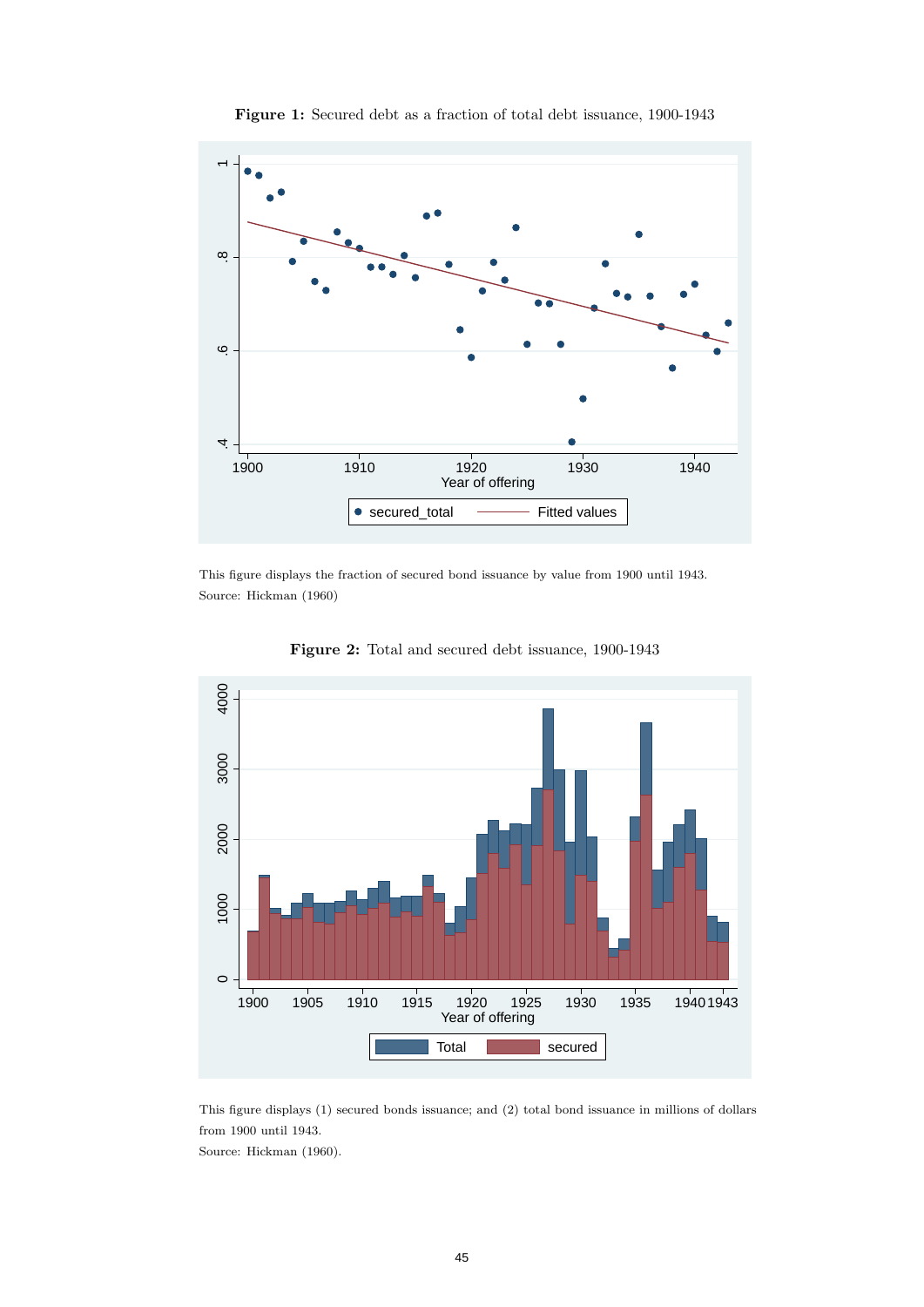

Figure 3a: Secured debt as a fraction of total debt issuance: Utilities, 1900-1943

Figure 3b: Secured debt as a fraction of total debt issuance: Railroads, 1900-1943



Figure 3c: Secured debt as a fraction of total debt issuance: Industrials, 1900-1943



This figure displays the fraction of secured bond issuance by value by utilities (Panel A), railroads (Panel B) and industrials (Panel C) from 1900 until 1943. Source: Hickman (1960).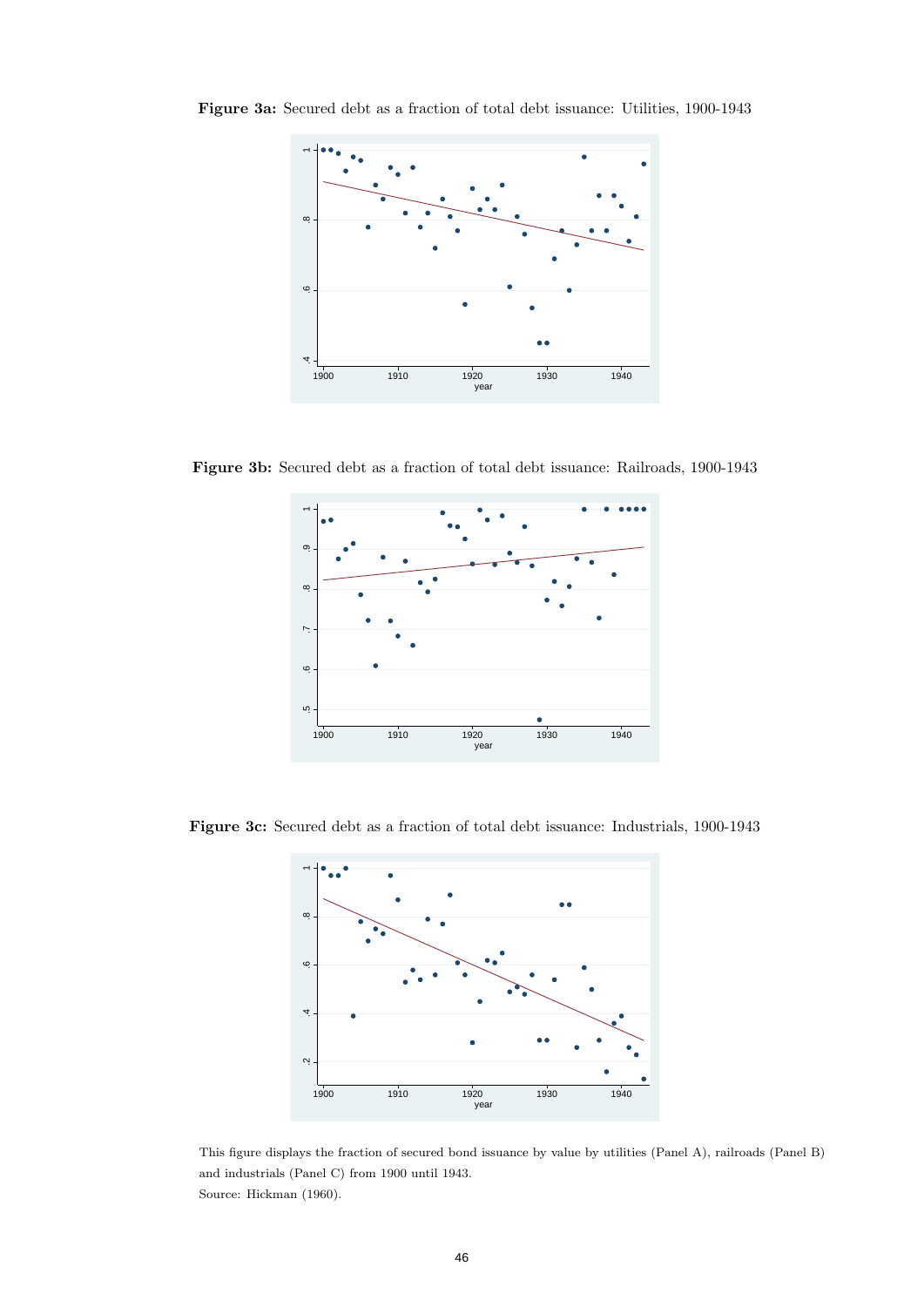

Figure 4: Secured debt as a fraction of the value of bond issuance, 1922-1967

This figure displays the fraction of secured bond issuance by value from 1922 until 1967. Source: Commercial and Financial Chronicles, various years.



Figure 5: Total and secured debt issuance, 1960-2017 (number of issues)

This figure displays (1) secured bonds issuance; and (2) total bond issuance (number of bonds) from 1960 until 2017. Source: Mergent.



Figure 6: Secured debt as a fraction of the value of bond issuance, 1960-2017

This figure displays the fraction of secured bond issuance by value from 1960 until 2017. Source: Mergent.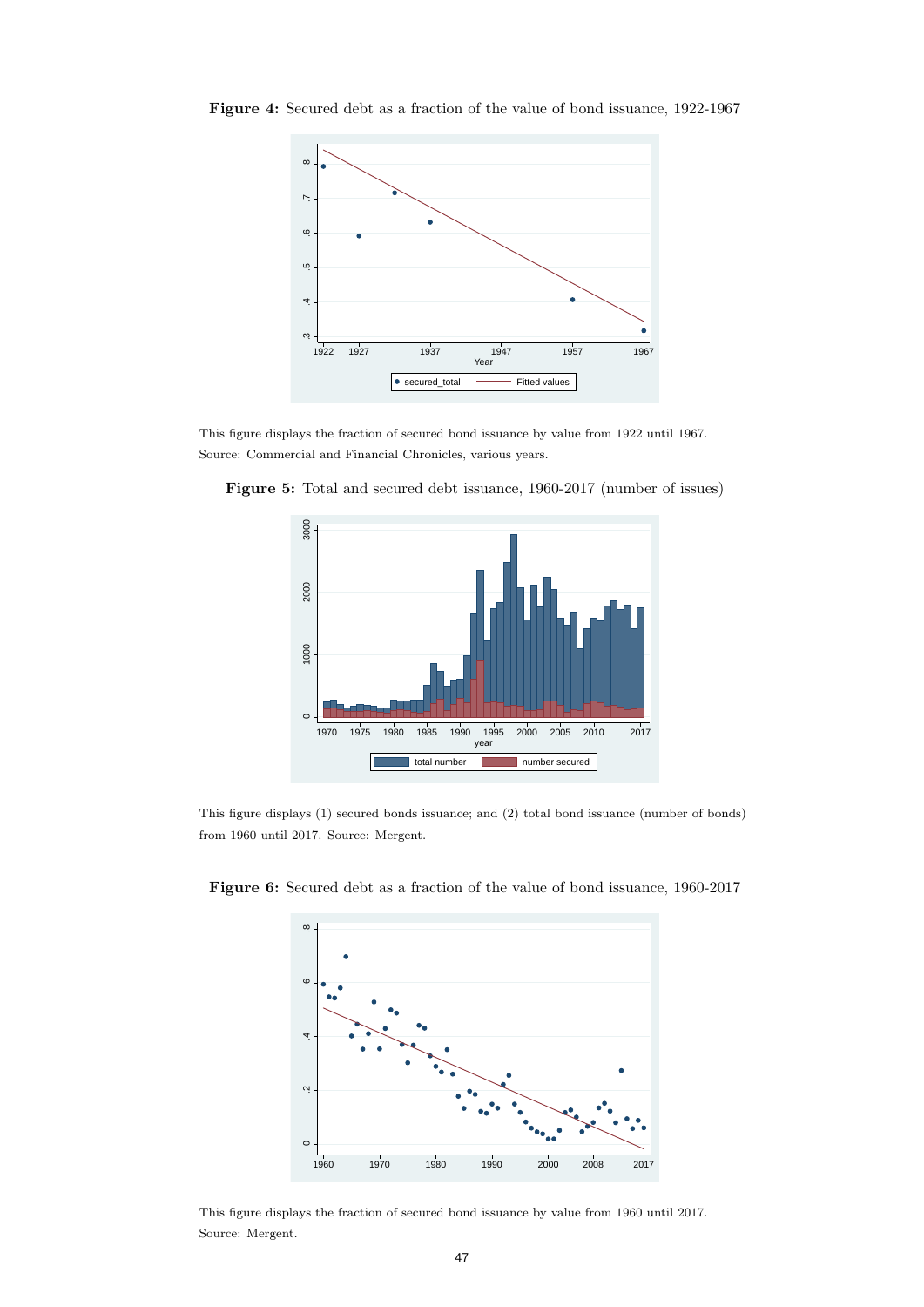

Figure 7: Secured debt as a fraction of total debt issuance, 1900-2017

This figure displays the fraction of secured bond issuance by value from 1900 until 2017. Each color represents a different data source: Hickman (1960) data are in blue, CFC data in red, and Mergent data in green.

Sources: Hickman (1960), Commercial and Financial Chronicles and Mergent.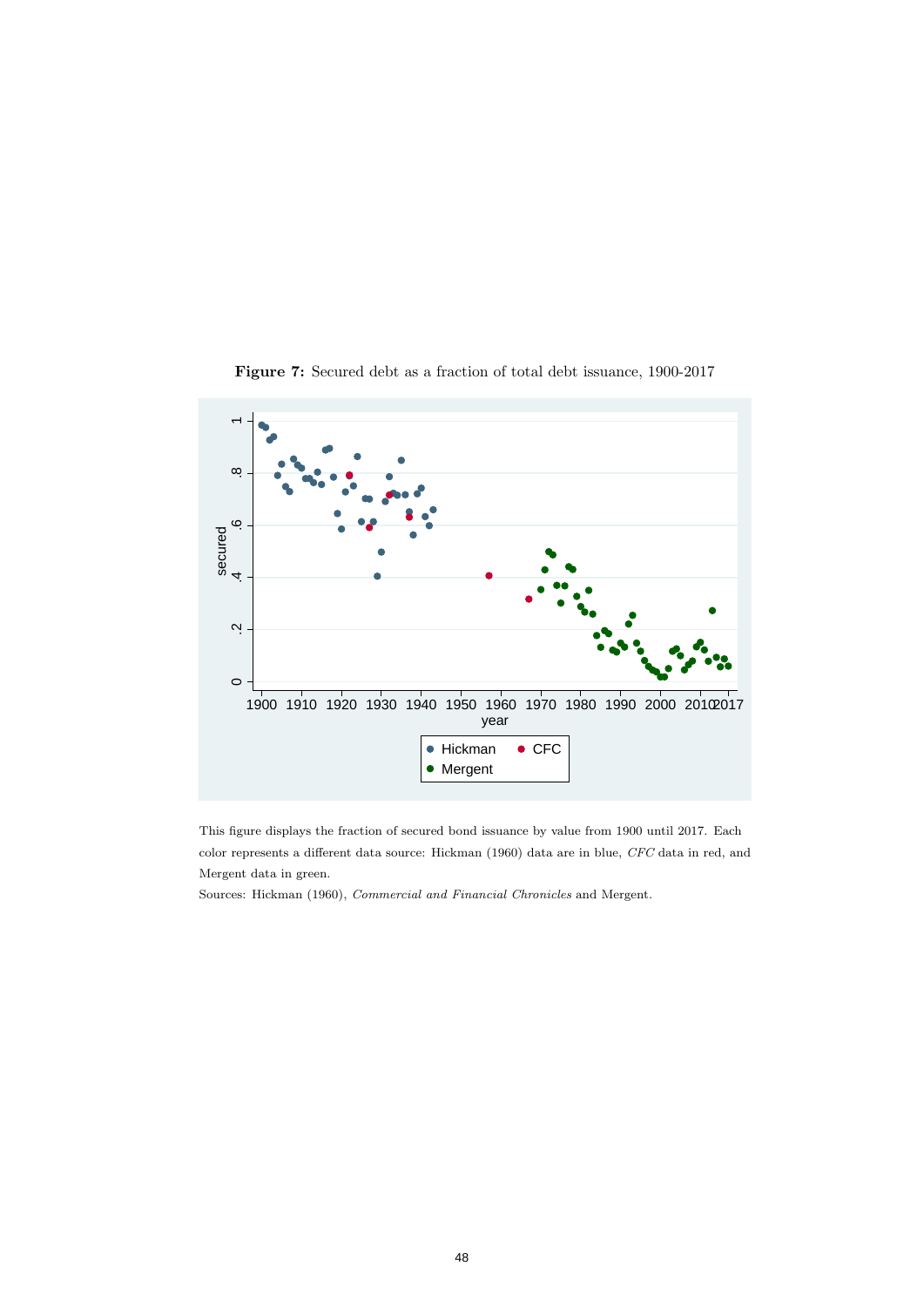

Figure 8a: Secured debt as a fraction of total debt, 1981-2017

Figure 8b: Median firm-level secured debt as a fraction of total debt, 1981-2017



This figure displays the share of secured debt in total outstanding debt (Panel A) or median firm-level outstanding secured debt as a fraction of total outstanding debt from 1981 to 2017. Source: Compustat

Figure 9: Proportion of firms with nonmissing information on interest-coverage ratio, 1900-1943



This figure displays the proportion of firms with nonmissing information on both earning and interest expenses from 1900 to 1943. Source: Hickman (1960).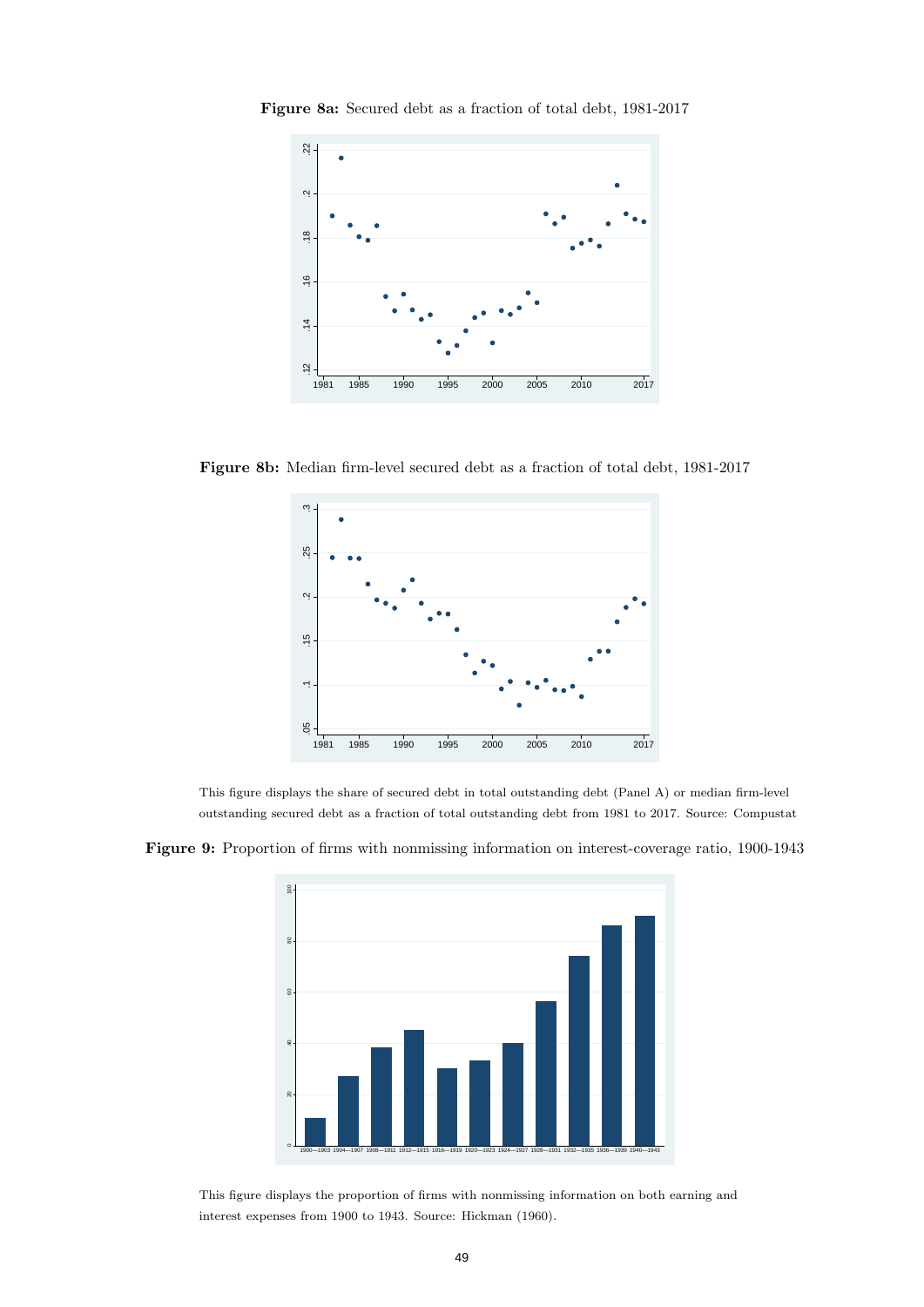

### Figure 10: Interest-coverage ratios 1900-1943 and 1970-2017



Panel A: Interest-coverage ratio <1, 1900-1943



Panel C: Interest-coverage ratio <1, 1970-2017

Panel B: interest-coverage>3, 1900-1943



Panel D: interest-coverage>3, 1970-2017

This figure displays the proportion of firms with interest-coverage ratio of less than one (Panels A and C) and more than three (Panels B and D). Sources: Compustat and Hickman (1960).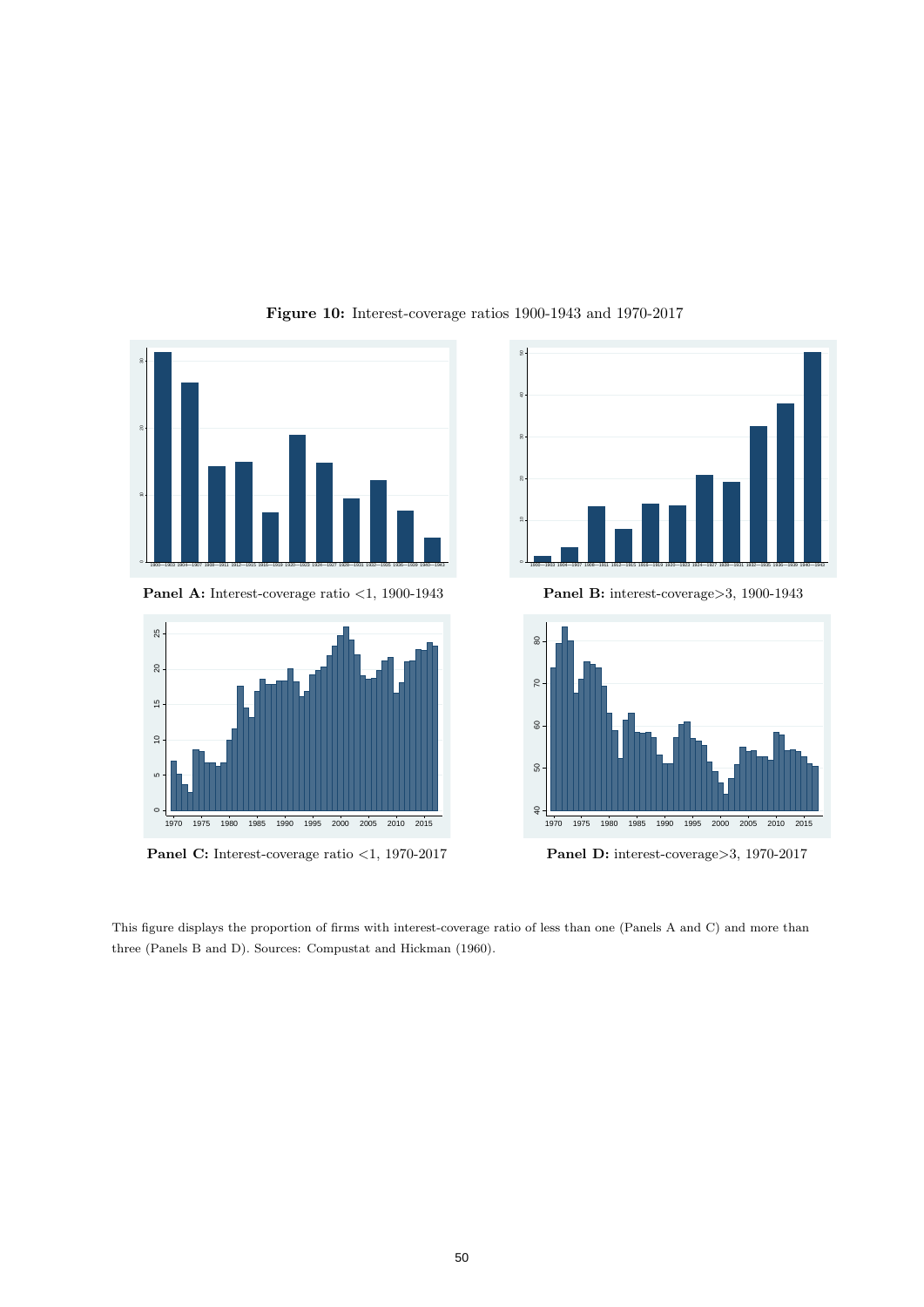

Figure 11: The share of firms with one-year default probabilities greater than 75%, 1970-2017

This figure plots the share of firms over time (1970-2018) that have a one-year default probability greater than 0.75. One-year default probability is calculated using the Merton distance to default model. The default probability incorporates both the volatility of a firm's asset value as well as the level of its debt. Source: Authors' calculations using Compustat data.



Figure 12: Asset tangibility over time, 1925-2017

This figure plots the evolution of aggregate asset tangibility – the ratio of property, plant and equipment to total assets – over time from 1965 to 2017.

Source: Graham, Leary and Roberts (2015) and Compustat.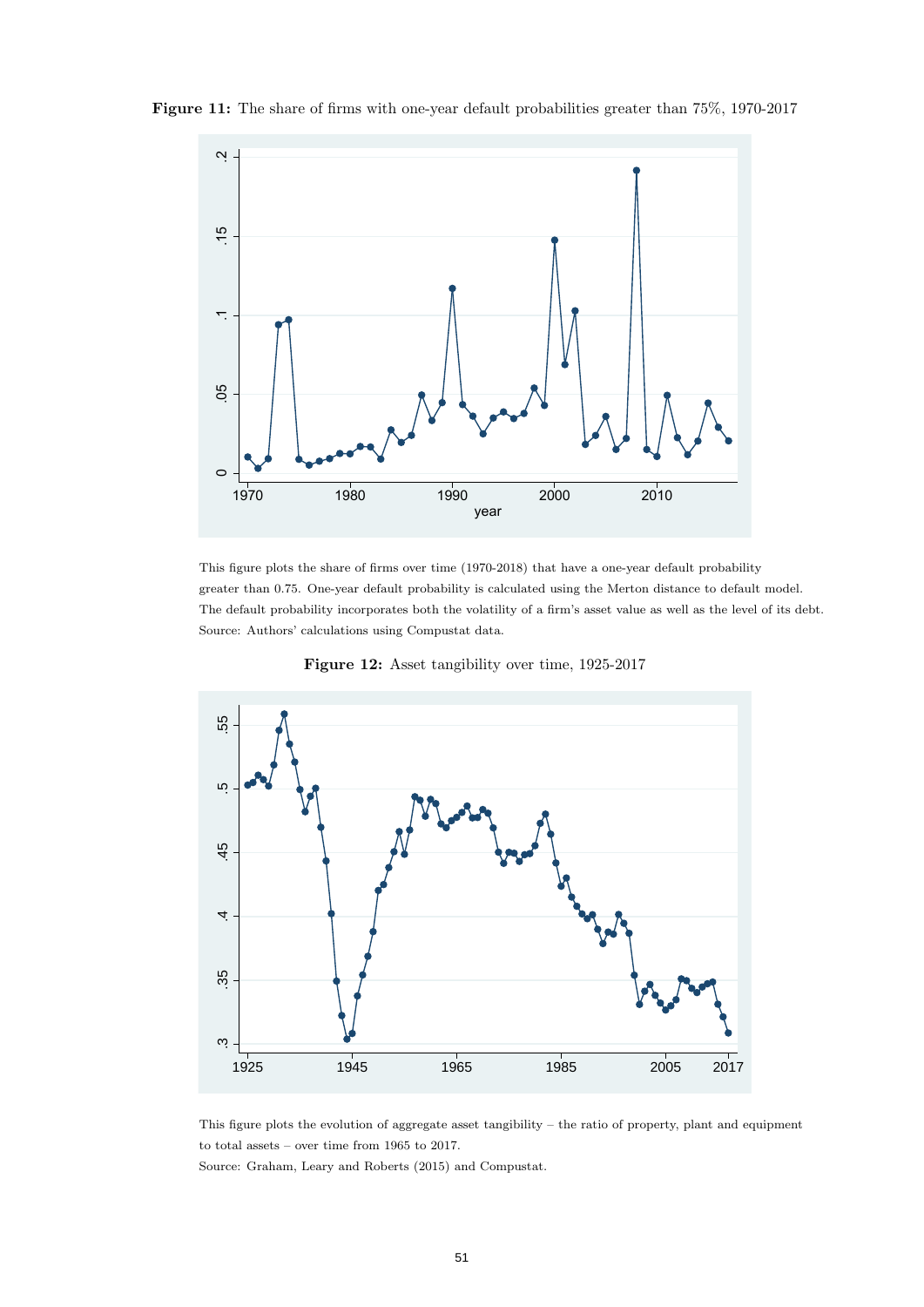Figure 13: Financial flexibility and secured debt.



This figure plots the mean share of secured debt to total debt for unconstrained and constrained firms for different one-year default probability deciles. Source: Authors' calculations using Compustat data.

Figure 14: Credit Quality and secured debt trend.



This figure plots the median share of secured debt to total debt for high and low credit quality firms based on Merton distance to default values. Source: Authors' calculations using Compustat data.



Figure 15: Marginal effect of asset tangibility on secured debt, 1981-2017

This figure plots the coefficients on a measure of asset tangibility interacted with year dummies in a regression of the ratio of secured debt to total debt on firm size, Tobin's Q, Return on Assets (ROA), tangibility, and tangibility interacted with year fixed effects. Source: Authors' calculations using Compustat data.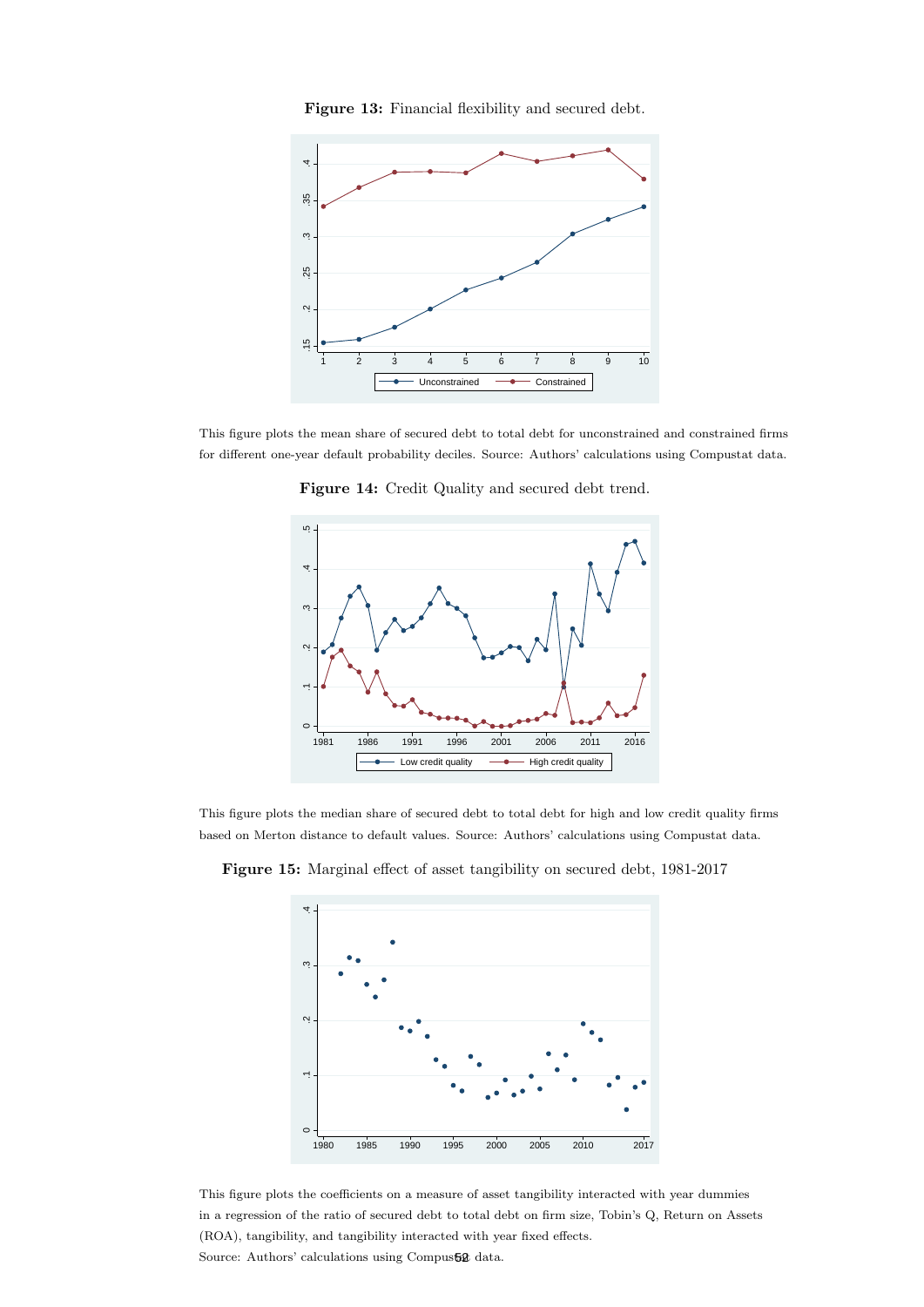|      | (1)                           | (2)                         | (3)     | (4)                     | (5)   |
|------|-------------------------------|-----------------------------|---------|-------------------------|-------|
| Year | $\text{Loans}/$<br>Total Debt | Secured Loan/<br>Total Loan |         | Secured Debt/Total Debt |       |
| 1926 | 10.0%                         | 100.0%                      | 80.0%   | 73.2%                   | 81.7% |
| 1936 | 22.1%                         | 48.7%                       | 69.4%   | 64.9%                   | 71.4% |
| 1946 | 31.8%                         | 12.0%                       | 27.1%   | $21.1\%$                | 43.5% |
| 1956 | 36.4%                         | 82.2%                       | 17.5%   | 11.4%                   | 46.2% |
| 1966 | 60.1%                         | $34.5\%$                    | 8.6%    | 3.8%                    | 59.6% |
| 1976 | 47.3%                         | 34.7%                       | $6.7\%$ | $4.2\%$                 | 40.9% |
|      |                               |                             |         |                         |       |

Table I: Secured Debt: Summary Statistics

This table displays trends in usage of debt type by firms in Moody's Industrial Manuals. The sample consists of 100 randomly selected industrial firms (SIC code 2000-5999) for each of the years 1926, 1936, 1946, 1956, 1966, and 1976, resulting in 600 firm-year observations. Column (1) reports share of loan in total debt aggregated across firms each year. Column (2) reports the aggregate share of loan that was secured each year. For this calculation, we drop loans for which secured status in unknown. Column (3) reports the aggregate share of total debt that was secured. As in column (2), we drop loans for which secured status is not known. Column (4) repeats the calculation of column (3) assuming all loans with unknown secured status were unsecured. Similarly, column (5) repeats the calculation of column (3) assuming all loans with unknown secured status were secured.

|                           | Mean  | Standard<br>Deviation | 25th<br>Percentile | Median | 75th<br>Percentile | Observations |
|---------------------------|-------|-----------------------|--------------------|--------|--------------------|--------------|
| Secured debt/total debt   | 0.345 | 0.372                 | 0.0                | 0.174  | 0.698              | 45,969       |
| Secured debt/total assets | 0.092 | 0.143                 | 0.0                | 0.019  | 0.134              | 45,969       |
| Leverage                  | 0.279 | 0.197                 | 0.126              | 0.252  | 0.393              | 45,969       |

Table II: Secured Debt: Summary Statistics

This table reports summary statistics for different measures of secured debt and leverage. Secured debt/total debt is defined using the following Compustat items: DM/(DLC+DLTT). Secured debt/total assets is defined as DM/AT. Leverage is defined as (DLC+DLTT)/AT.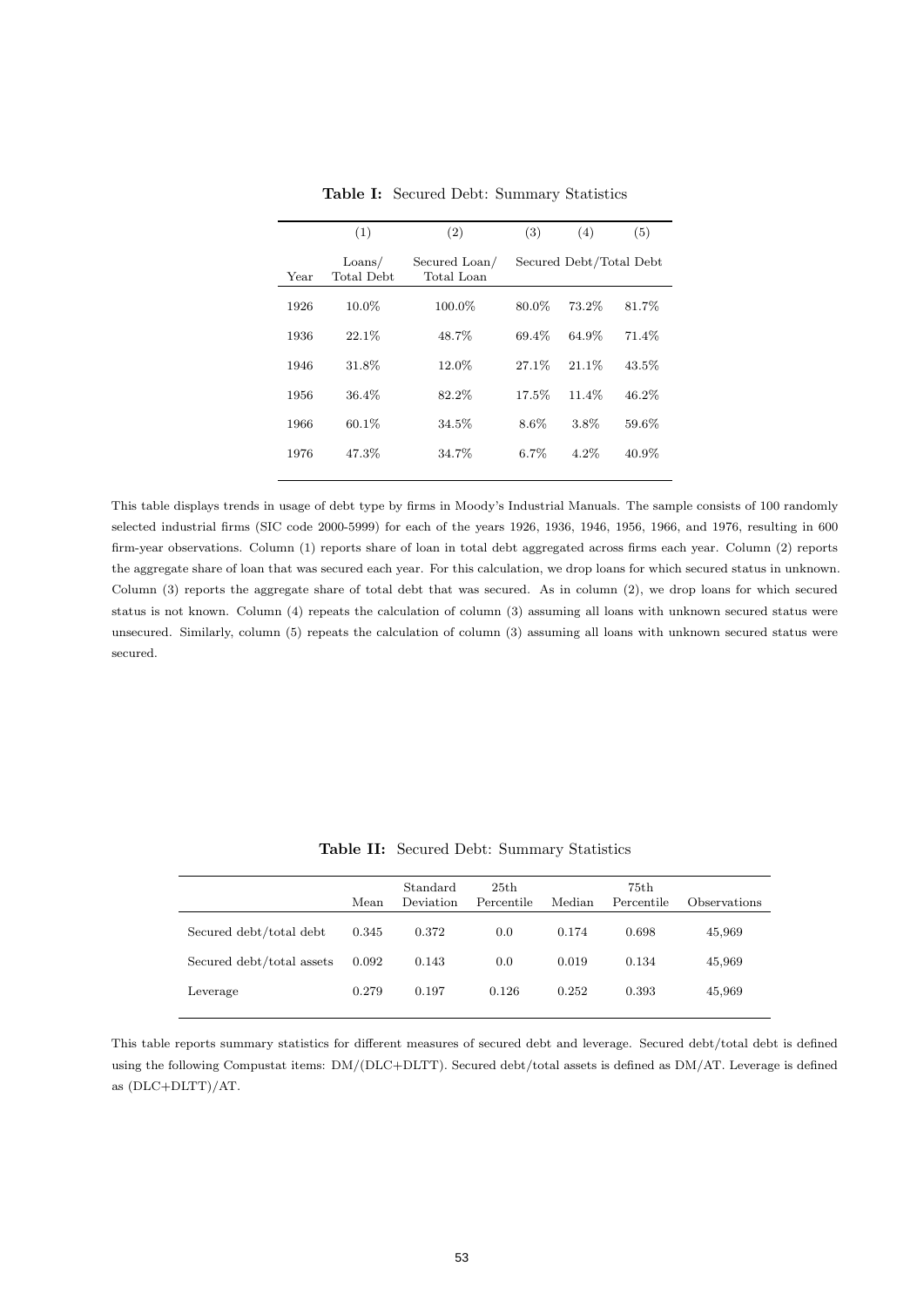|                     |            | Panel A: 2003    |
|---------------------|------------|------------------|
|                     | Share of   | Secured share    |
|                     | total debt | within debt type |
|                     |            |                  |
| Credit cards        | 0.17       | 0.00             |
| Lines of credit     | 0.24       | 0.46             |
| Mortgages           | 0.17       | 1.00             |
| Motor Vehicle loans | 0.25       | 1.00             |
| Equipment loans     | 0.08       | $1.00\,$         |
| Other loans         | 0.10       | 0.32             |
|                     | 1.00       | $_{0.65}$        |
|                     |            |                  |
|                     |            | Panel B: 1998    |
|                     | Share of   | Secured share    |
|                     | total debt | within debt type |
| Credit cards        | 0.15       | 0.00             |
| Lines of credit     | 0.22       | 0.48             |
| Mortgages           | 0.19       | 1.00             |
| Motor Vehicle loans | 0.24       | 1.00             |
| Equipment loans     | 0.10       | 1.00             |
| Other loans         | 0.11       | 0.42             |
|                     |            |                  |
|                     | 1.00       | 0.69             |
|                     |            |                  |
|                     |            | Panel C: 1993    |
|                     | Share of   | Secured share    |
|                     | total debt | within debt type |
| Credit cards        | 0.10       | 0.00             |
| Lines of credit     | 0.23       | 0.58             |
| Mortgages           | 0.10       | 1.00             |
| Motor Vehicle loans | 0.28       | 1.00             |
| Equipment loans     | 0.14       | 1.00             |
| Other loans         | 0.14       | 0.43             |
|                     |            |                  |
|                     | 1.00       | 0.72             |
|                     |            |                  |
|                     |            | Panel D: 1987    |
|                     | Share of   | Secured share    |
|                     | total debt | within debt type |
| Credit cards        | N/A        | N/A              |
|                     |            |                  |
| Lines of credit     | $\rm 0.21$ | 0.57             |
| Mortgages           | $\rm 0.24$ | 1.00             |
| Motor Vehicle loans | 0.25       | 1.00             |
| Equipment loans     | 0.14       | 1.00             |
| Other loans         | 0.16       | 0.36             |
|                     | 1.00       | 0.81             |
|                     |            |                  |

Table III: Secured Debt Usage by Small Businesses

This table reports statistics on usage of different categories of debt by small businesses using data from the Survey of Small Business Finances (SSBF). Data from each survey year is analyzed in a separate panel. Each debt category's share in total debt outstanding at the firm level is calculated by dividing the dollar amount outstanding in that debt category by the total amount of debt outstanding at the firm level. Share of total debt reports the mean share across firms for each survey year. For each category of debt at the firm level, the share of secured debt is calculated by dividing the amount of secured debt outstanding in that debt category by the total debt outstanding in that category. Secured share within debt type reports the mean share of secured debt across firms for each survey year and debt category. All mortgages, motor vehicle loans, and equipment loans are assumed to be secured. Credit card debt was not included as a debt category in the 1987 survey.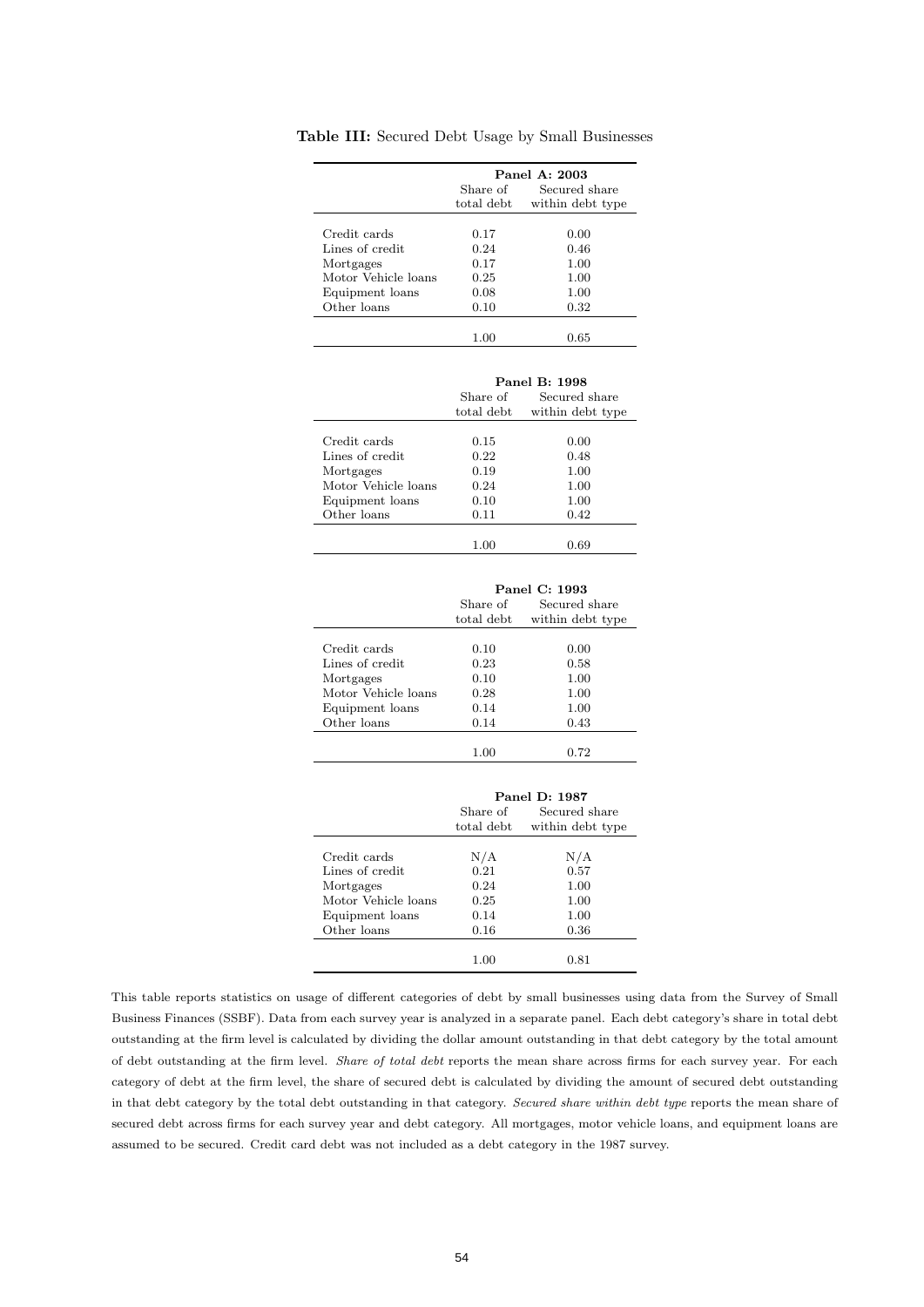| Panel A: Secured Debt Share, Credit Spreads, and GDP Growth, 1960-2017 |                       |                       |                        |                        |                       |                       |
|------------------------------------------------------------------------|-----------------------|-----------------------|------------------------|------------------------|-----------------------|-----------------------|
|                                                                        | (1)                   | (2)                   | (3)                    | (4)                    | (5)                   | (6)                   |
| Period                                                                 | 1960-2017             | 1960-2017             | 1960-2017              | 1960-2017              | 1960-2017             | 1960-2017             |
|                                                                        |                       |                       |                        |                        |                       |                       |
| $\Delta$ Baa-Aaa spread                                                | $0.047***$<br>(0.012) |                       |                        |                        |                       | $0.040$ **<br>(0.016) |
| $\Delta$ Baa-Aaa spread>0                                              |                       | $0.049***$<br>(0.012) |                        |                        |                       |                       |
| $\Delta$ GDP growth                                                    |                       |                       | $-1.232***$<br>(0.405) |                        |                       | $-0.488$<br>(0.554)   |
| $\Delta$ GDP growth<0                                                  |                       |                       |                        | $0.031**$<br>(0.012)   |                       |                       |
| <b>NBER</b>                                                            |                       |                       |                        |                        | $0.030*$              | $-0.009$              |
| Recession                                                              |                       |                       |                        |                        | (0.018)               | (0.021)               |
| Adjusted $R^2$<br>Observations                                         | 0.054<br>232          | 0.068<br>232          | 0.035<br>232           | 0.024<br>232           | 0.008<br>232          | 0.049<br>232          |
|                                                                        |                       |                       |                        |                        |                       |                       |
| Panel B: Secured Debt Share, Credit Spreads, and GDP Growth, 1900-1943 |                       |                       |                        |                        |                       |                       |
|                                                                        | (1)                   | (2)                   | (3)                    | (4)                    | (5)                   | (6)                   |
| Period                                                                 | 1920-1943             | 1920-1943             | 1920-1943              | 1900-1943              | 1900-1943             | 1900-1943             |
|                                                                        |                       |                       |                        |                        |                       |                       |
| $\Delta$ Baa-Aaa spread                                                | $0.077**$<br>(0.028)  |                       |                        |                        |                       |                       |
| $\Delta$ Baa-Aaa spread>0                                              |                       | $0.112***$<br>(0.033) |                        |                        |                       |                       |
| $\Delta$ Baa-Aaa spread><br>$median(\Delta Baa-Aaa$ spread)            |                       |                       | $0.085**$<br>(0.037)   |                        |                       |                       |
| $\Delta$ GDP growth                                                    |                       |                       |                        | $-0.344***$<br>(0.094) |                       |                       |
| $\Delta$ GDP growth<0                                                  |                       |                       |                        |                        | $0.068***$<br>(0.023) |                       |
| $\Delta$ GDP growth $<$<br>$median(\Delta GDP\ growth)$                |                       |                       |                        |                        |                       | $0.068***$<br>(0.023) |
| Adjusted $R^2$<br>Observations                                         | 0.222<br>24           | 0.308<br>24           | 0.157<br>24            | 0.225<br>44            | 0.157<br>44           | 0.157<br>44           |

Table IV: The Cyclicality of Secured Debt Issuance

This table reports results from the analysis of cyclicality in secured debt issuance. Panel A reports results using bond issuance data from Mergent for the 1960-2017 time period, whereas Panel B reports results using bond issuance data from Hickman (1960) for the 1900-1943 time period. The dependent variable is the cyclical component of the dollar share of secured debt issuance in each quarter (Panel A) or year (Panel B). The cyclical component is calculated by extracting the residuals from a Hodrick-Prescott (HP) filter. We use two proxies for the cyclical stage of economic activity: ∆Baa-Aaa spread is the cyclical component of the Baa-Aaa credit spread calculated from the residuals from HP filter, whereas  $\Delta GDP$  growth is the cyclical component of the logarithm of real gross domestic product (GDP) calculated from HP filter in a similar manner. Smoothing coefficients of 1600 and 100 are used for quarterly and annual data, respectively. GDP data for the 1900-1943 period are available at the annual frequency. Data on Baa-Aaa credit spread exists from 1919 onward. \*  $p < 0.1$ , \*\*  $p < 0.05$ , \*\*\*  $p < 0.01$ .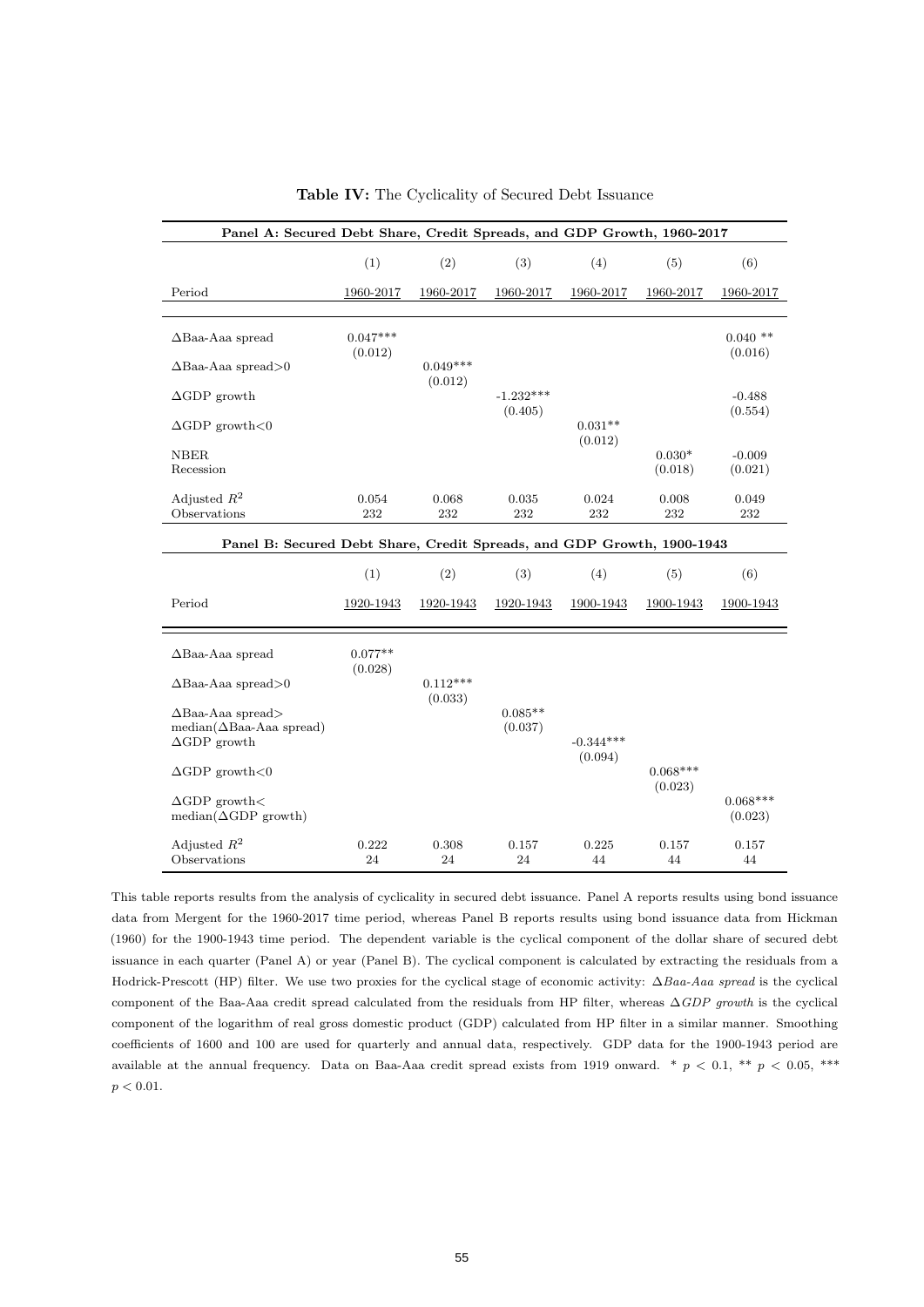|             |        |                       | Secured debt       |        |                    |       | Tangibility |              |
|-------------|--------|-----------------------|--------------------|--------|--------------------|-------|-------------|--------------|
|             | Mean   | Standard<br>deviation | 25th<br>Percentile | Median | 75th<br>Percentile | Mean  | Median      | Observations |
| AAA         | 0.0116 | 0.042                 | 0.0                | 0.0009 | 0.0019             | 0.845 | 0.826       | 68           |
| $AA+$       | 0.0044 | 0.007                 | 0.0                | 0.0013 | 0.0062             | 0.524 | 0.544       | 78           |
| ${\rm AA}$  | 0.0072 | 0.0249                | 0.0                | 0.0001 | 0.0050             | 0.577 | 0.607       | 281          |
| $AA-$       | 0.0294 | 0.0690                | 0.0                | 0.0014 | 0.0125             | 0.574 | 0.597       | 333          |
| $A+$        | 0.0238 | 0.0600                | 0.0                | 0.0008 | 0.0136             | 0.532 | 0.505       | 618          |
| A           | 0.0296 | 0.0949                | 0.0                | 0.0001 | 0.0083             | 0.524 | 0.514       | 1,127        |
| A-          | 0.0281 | 0.0805                | 0.0                | 0.0003 | 0.0127             | 0.514 | 0.500       | 817          |
| $BBB+$      | 0.0198 | 0.0524                | 0.0                | 0.0003 | 0.0089             | 0.529 | 0.511       | 1,003        |
| <b>BBB</b>  | 0.0256 | 0.0643                | 0.0                | 0.0004 | 0.0149             | 0.533 | 0.526       | 1,516        |
| BBB-        | 0.0326 | 0.0750                | 0.0                | 0.0008 | 0.0210             | 0.496 | 0.454       | 1,322        |
| $BB+$       | 0.0877 | 0.1352                | 0.0                | 0.0159 | 0.1352             | 0.516 | 0.515       | 958          |
| BB          | 0.1243 | 0.1633                | 0.001              | 0.0508 | 0.1980             | 0.468 | 0.421       | 1,602        |
| $BB-$       | 0.1481 | 0.1742                | 0.001              | 0.0812 | 0.2494             | 0.464 | 0.415       | 2,140        |
| $B+$        | 0.1903 | 0.2158                | 0.003              | 0.1076 | 0.3213             | 0.466 | 0.438       | 2,671        |
| В           | 0.2214 | 0.2413                | 0.006              | 0.1398 | 0.3631             | 0.452 | 0.417       | 1,661        |
| $B-$        | 0.2426 | 0.2539                | 0.010              | 0.1608 | 0.4026             | 0.452 | 0.422       | 885          |
| $CCC+$      | 0.2537 | 0.2631                | 0.009              | 0.1734 | 0.4183             | 0.459 | 0.410       | 1290         |
| CCC         | 0.3015 | 0.2654                | 0.0798             | 0.2275 | 0.4390             | 0.514 | 0.488       | 143          |
| $CCC-$      | 0.2016 | 0.1793                | 0.0313             | 0.1466 | 0.3116             | 0.580 | 0.621       | 132          |
| CC          | 0.2307 | 0.2371                | 0.0322             | 0.1627 | 0.4041             | 0.473 | 0.395       | 47           |
| $\mathbf C$ | 0.1551 | 0.1877                | 0.0                | 0.0950 | 0.2913             | 0.617 | 0.516       | 10           |
| D           | 0.0997 | 0.1689                | 0.0                | 0.0    | 0.1806             | 0.425 | 0.421       | 35           |

Table V: Secured Debt by Credit Rating

This table reports summary statistics of secured debt/total debt stratified by S&P firm-level credit rating. Secured debt/total debt is defined using the following Compustat items: DM/(DLC+DLTT).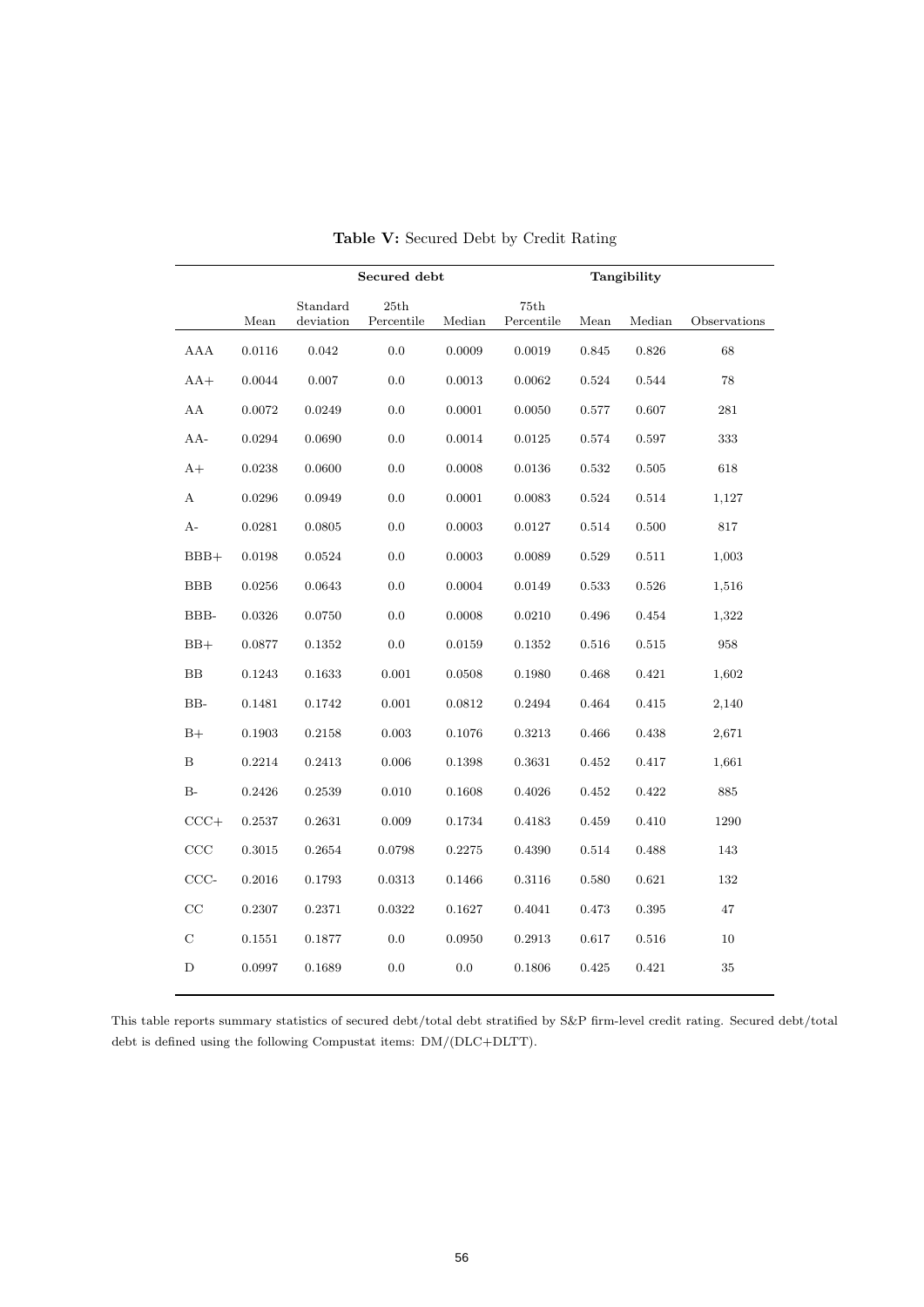|                         | $\bigoplus$                    | $\widehat{c}$                  | $\odot$                        | $\bigoplus$                    | $\widetilde{5}$            | $\odot$                        | $\widetilde{C}$                   | $\circledast$              | $\odot$                    | (10)                                  |
|-------------------------|--------------------------------|--------------------------------|--------------------------------|--------------------------------|----------------------------|--------------------------------|-----------------------------------|----------------------------|----------------------------|---------------------------------------|
| $Log($ assets $)_{t-1}$ | $-0.051$ ***                   | $-0.053$ ***                   | $-0.037$ ***                   | $-0.035$ ***                   | $-0.036$ ***               | $-0.066$ ***                   | $-0.017$ ***                      | $-0.033$ **                | $-0.015$ ***               | $-0.033$ **                           |
|                         | (0.002)                        | (0.002)                        | (0.006)                        | (0.006)                        | (0.006)                    | (0.003)                        | (0.007)                           | (0.015)                    | (0.006)                    | (0.014)                               |
| $\mathbf{Q}_{t-1}$      | $-0.028$ ***                   | $-0.026$ ***                   | $-0.004$                       | $-0.005$                       | $-0.005$                   | $-0.045$ ***                   | $-0.013$                          | $-0.001$                   | $-0.019$ **                | $-0.001$                              |
|                         | (0.003)                        | (0.004)                        | (0.004)                        | (0.004)                        | (0.004)                    | (0.005)                        | $\left( 0.011\right)$             | (0.010)                    | (0.009)                    | (0.001)                               |
| $Profitability_{t-1}$   | $0.130***$                     | $0.107$ ***                    | $0.077$ ***                    | $0.076$ ***                    | $0.076***$                 | $0.182$ ***                    | $0.213***$                        | 0.014                      | 0.067                      | $-0.021$                              |
|                         | (0.013)                        | (0.013)                        | (0.016)                        | (0.016)                        | (0.016)                    | (0.020)                        | $(0.097)$                         | (0.070)                    | $\left( 0.091\right)$      | (0.068)                               |
| $Tangibility_{t-1}$     | $0.217***$                     | $0.213***$                     | $0.136$ ***                    | $0.158$ ***                    | $0.135$ ***                | $0.286$ ***                    | $0.091***$                        | 0.104                      | $0.105$ **                 | 0.099                                 |
|                         | (0.025)                        | (0.024)                        | (0.032)                        | (0.032)                        | (0.032)                    | (0.036)                        | (0.046)                           | (0.073)                    | (0.0045)                   | (0.072)                               |
| $Leverage_{t-1}$        |                                |                                |                                |                                | $0.003$                    | $0.117***$                     |                                   |                            |                            |                                       |
|                         |                                |                                |                                |                                | (0.010)                    | (0.032)                        |                                   |                            |                            |                                       |
| $\mathrm{Rating}_{t-1}$ |                                |                                |                                |                                |                            |                                | $0.029$ ***                       | $0.014***$                 |                            |                                       |
|                         |                                |                                |                                |                                |                            |                                | (0.003)                           | (0.004)                    |                            |                                       |
| $Non-IG_{t-1}$          |                                |                                |                                |                                |                            |                                |                                   |                            | $0.241***$                 | $0.128$ ***                           |
|                         |                                |                                |                                |                                |                            |                                |                                   |                            | (0.015)                    | $\left(0.021\right)$                  |
| Adjusted $\mathbb{R}^2$ | 0.168                          | 0.1463                         | 0.516                          | 0.520                          | $0.517\,$                  | 0.104                          | 0.363                             | 0.666                      | 0.396                      | $0.671\,$                             |
| Observations            | 45,969                         | 45,969                         | 45,969                         | 45,969                         | 45,501                     | 45,501                         | 9,555                             | 9,555                      | 9,555                      | 9,555                                 |
| Number of firms         | 6,017                          | 6,017                          | 6,017                          | 6,017                          | 5,995                      | 5,995                          | 1,182                             | 1,182                      | 1,182                      | 1,182                                 |
| Fixed Effects           |                                |                                |                                |                                |                            |                                |                                   |                            |                            |                                       |
| industry                | ${\rm Yes}$                    | $\stackrel{\circ}{\mathbf{Z}}$ | $\stackrel{\circ}{\mathbf{Z}}$ | $\stackrel{\circ}{\mathbf{Z}}$ | $\stackrel{\circ}{\simeq}$ | ${\rm Yes}$                    | $\stackrel{\circ}{\mathbf{Z}}$    | $\stackrel{\circ}{\simeq}$ | $\stackrel{\circ}{\simeq}$ | $\stackrel{\circ}{\phantom{}_{\sim}}$ |
| industry×year           | $\stackrel{\circ}{\mathbf{Z}}$ | ${\rm Yes}$                    | $\stackrel{\circ}{\simeq}$     | ${\rm Yes}$                    | $\stackrel{\circ}{\simeq}$ | $\rm _{X}^{\circ}$             | ${\rm Yes}$                       | $\mathring{\vphantom{a}}$  | ${\rm Yes}$                | $\stackrel{\circ}{\simeq}$            |
| firm                    | $\stackrel{\circ}{\mathbf{z}}$ | $\stackrel{\circ}{\mathbf{Z}}$ | ${\rm Yes}$                    | ${\rm Yes}$                    | Yes                        | $\stackrel{\circ}{\mathbf{Z}}$ | $\rm \stackrel{\circ}{\rm \bf Z}$ | ${\rm Yes}$                | $\rm _{N}^{\circ}$         | ${\rm Yes}$                           |
| year                    | ${\rm Yes}$                    | ${\rm Yes}$                    | ${\rm Yes}$                    | ${\rm Yes}$                    | ${\rm Yes}$                | ${\rm Yes}$                    | ${\rm Yes}$                       | ${\rm Yes}$                | ${\rm Yes}$                | ${\rm Yes}$                           |
| estimation              | STO                            | <b>CLS</b>                     | STO                            | STO                            | STO                        | Tobit                          | STO                               | STO                        | STO                        | STO                                   |

Table VI: Secured Debt and Firm Characteristics Table VI: Secured Debt and Firm Characteristics

Compustat items: DM/(DLC+DLTT). All regressions include lagged values of the natural logarithm of book assets, Tobin's Q, profitability, and tangibility. Column (4) also controls This table reports the results of OLS regressions relating secured debt to firm characteristics. The dependent variable is secured debt/total debt and is defined using the following Compustat items: DM/(DLC+DLTT). All regressions include lagged values of the natural logarithm of book assets, Tobin's Q, profitability, and tangibility. Column (4) also controls for lagged firm leverage. All regressions are estimated with heteroscedasticity robust standard errors that are clustered by firm and reported in parentheses. \*  $p < 0.1$ , \*\*  $p < 0.05$ , \*\*\*  $p < 0.01$ . for lagged firm leverage. All regressions are estimated with heteroscedasticity robust standard errors that are clustered by firm and reported in parentheses. \*  $p < 0.1$ , \*\*  $p < 0.05$ , \*\*\*  $p < 0.01$ . This table repor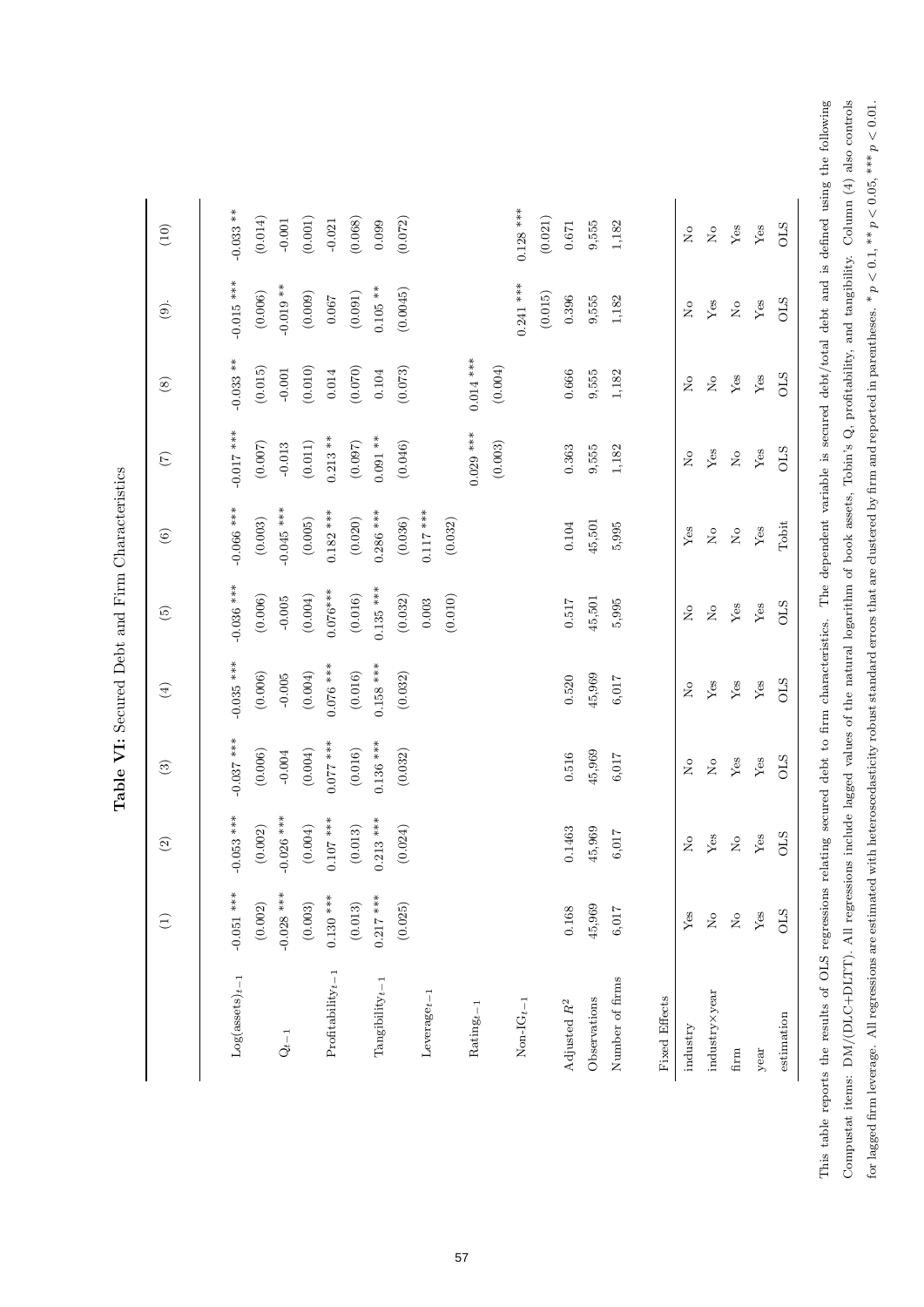|                             | (1)                    | (2)                    | (3)                     | (4)                    | (5)                    |
|-----------------------------|------------------------|------------------------|-------------------------|------------------------|------------------------|
| Period                      | 1925-2017              | 1925-2017              | 1925-2017               | 1925-2017              | 1925-2017              |
|                             |                        |                        |                         |                        |                        |
| Tangibility                 | $0.781***$             |                        |                         | $1.192$ ***            | $1.192$ ***            |
| Total debt-to-capital       | (0.279)<br>$-1.036***$ |                        |                         | (0.278)<br>$-0.507***$ | (0.237)<br>$-0.507***$ |
| Intermediary share debt     | (0.199)                | $-0.392***$            |                         | (0.184)<br>$-0.146$    | (0.174)<br>$-0.146$    |
| Intermediary share equity   |                        | (0.115)<br>$-1.495***$ |                         | (0.102)<br>$-0.904***$ | (0.112)<br>$-0.904***$ |
| Output of finance           |                        | (0.203)<br>$-0.112**$  |                         | (0.167)<br>$-0.100**$  | (0.164)<br>$-0.100**$  |
| Equity risk premium         |                        | (0.050)                | $0.711*$                | (0.043)<br>$0.662*$    | (0.041)<br>$0.662*$    |
| Baa-Aaa spread              |                        |                        | (0.421)<br>$-0.002$     | (0.341)<br>0.003       | (0.316)<br>0.003       |
| Real per capital GDP growth |                        |                        | (0.023)<br>0.143        | (0.019)<br>0.276       | (0.020)<br>0.276       |
| 3 months treasury rate      |                        |                        | (0.302)<br>$-0.011$ *** | (0.278)<br>$-0.015***$ | (0.276)<br>$-0.015***$ |
| Time trend                  | Yes                    | Yes                    | (0.003)<br>Yes          | (0.003)<br>Yes         | (0.003)<br>Yes         |
| Adjusted $R^2$              | 0.882                  | 0.889                  | 0.863                   | 0.933                  | 0.933                  |
| Standard errors             | robust                 | robust                 | robust                  | robust                 | Newey-West             |
| Observations                | 77                     | 77                     | 77                      | 77                     | 77                     |
|                             |                        |                        |                         |                        |                        |

#### Table VII: Determinants of the Decline in Secured Debt

This table reports the results of OLS regressions relating aggregate secured debt issuance share to aggregate firm characteristics and proxies for institutional and economic environment. The dependent variable is the aggregate dollar share of secured bond in total bond issuance at the annual frequency using data from Hickman and Mergent. Tangibility is the aggregate share of net plant, property, and equipment in total assets. Tangibility and Total debt to capital ratio are obtained from Graham, Leary and Roberts (2015). Intermediary share of debt is calculated as the holdings of corporate and foreign bonds by the financial sector scaled by aggregate holdings of corporate and foreign bonds by all sectors in the US. Intermediary share of equity is calculated in a similar way. Data for both these variables come from US Flow of Funds. Output of Finance is the business credit and equity component of the financial sector's output, and is obtained from Philippon (2012). We use excess CAPE yield, obtained from Robert Shiller's website, as a proxy for equity risk premium. Data on Baa-Aaa spread, real GDP, and three-month treasury-bill rates come from the Global Financial Database. Aggregate firm and economic variables are available for the period 1925-2017. Standard errors are reported in parenthesis. \*  $p < 0.1$ , \*\*  $p < 0.05$ , \*\*\*  $p < 0.01$ .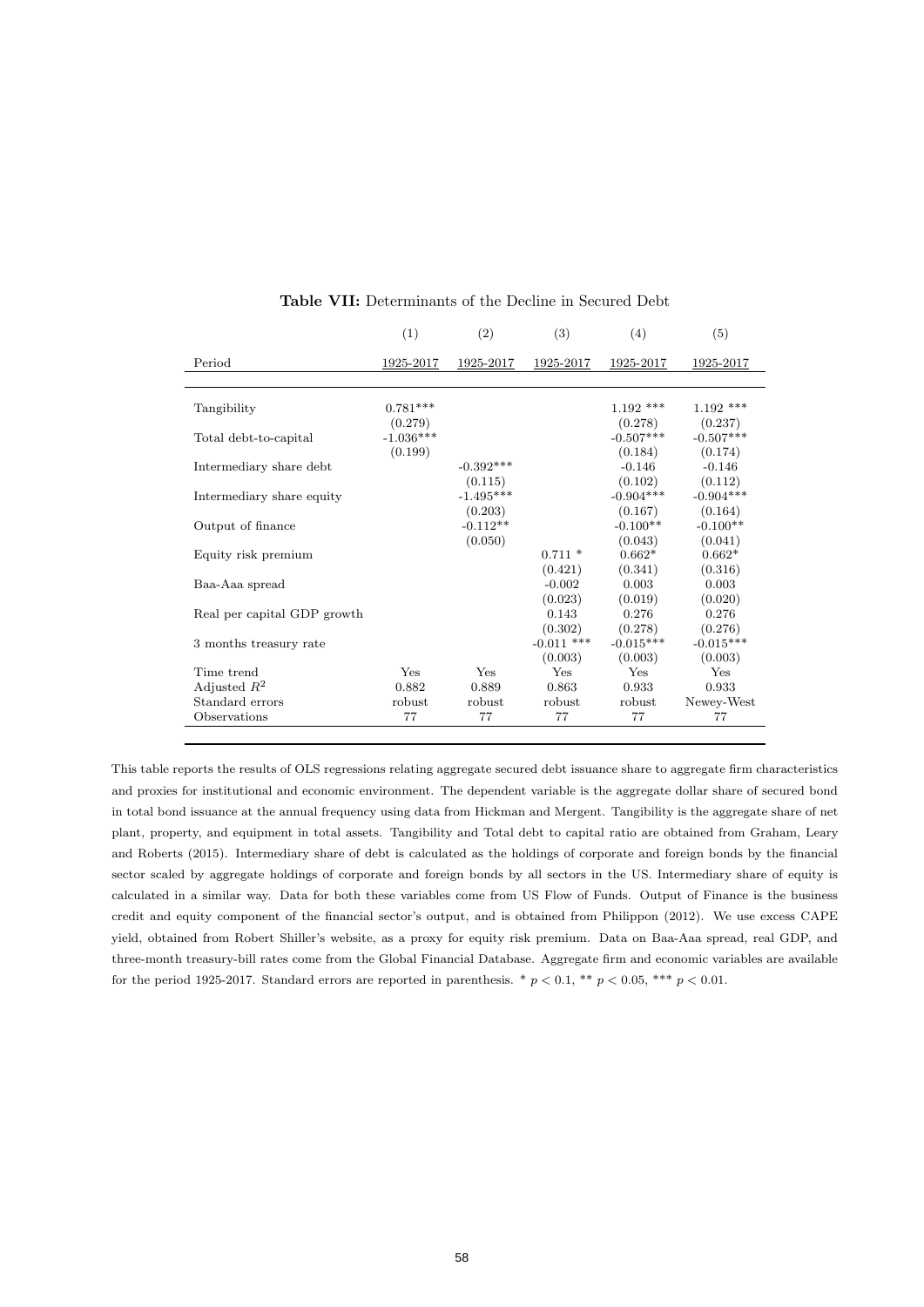Internet Appendix for "The Decline of Secured Debt"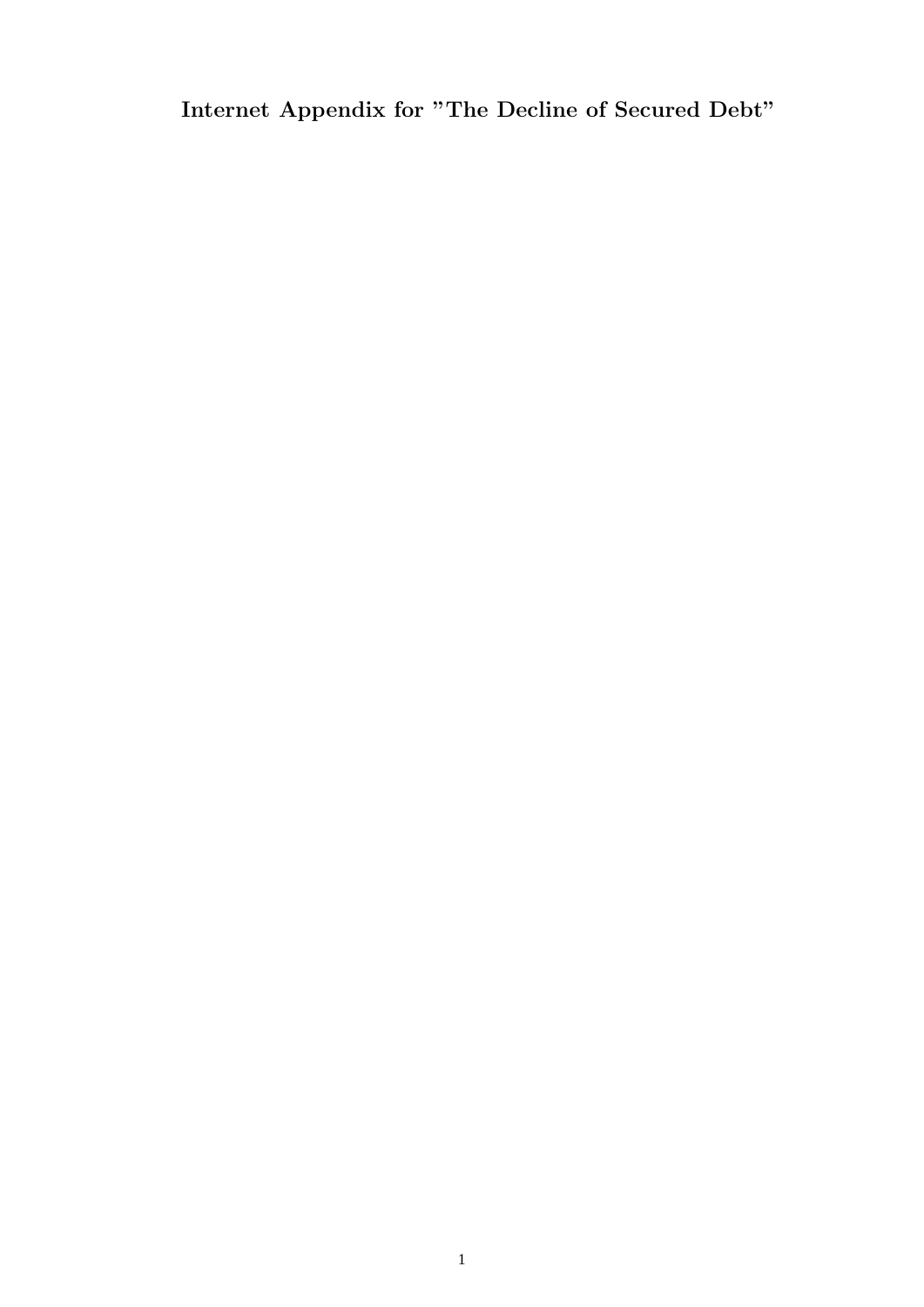

Figure A1: Secured debt as a fraction of total debt issuance, 1928-1940

This figure displays the fraction of secured bond issuance by value from 1928 until 1940. Source: Hickman (1960).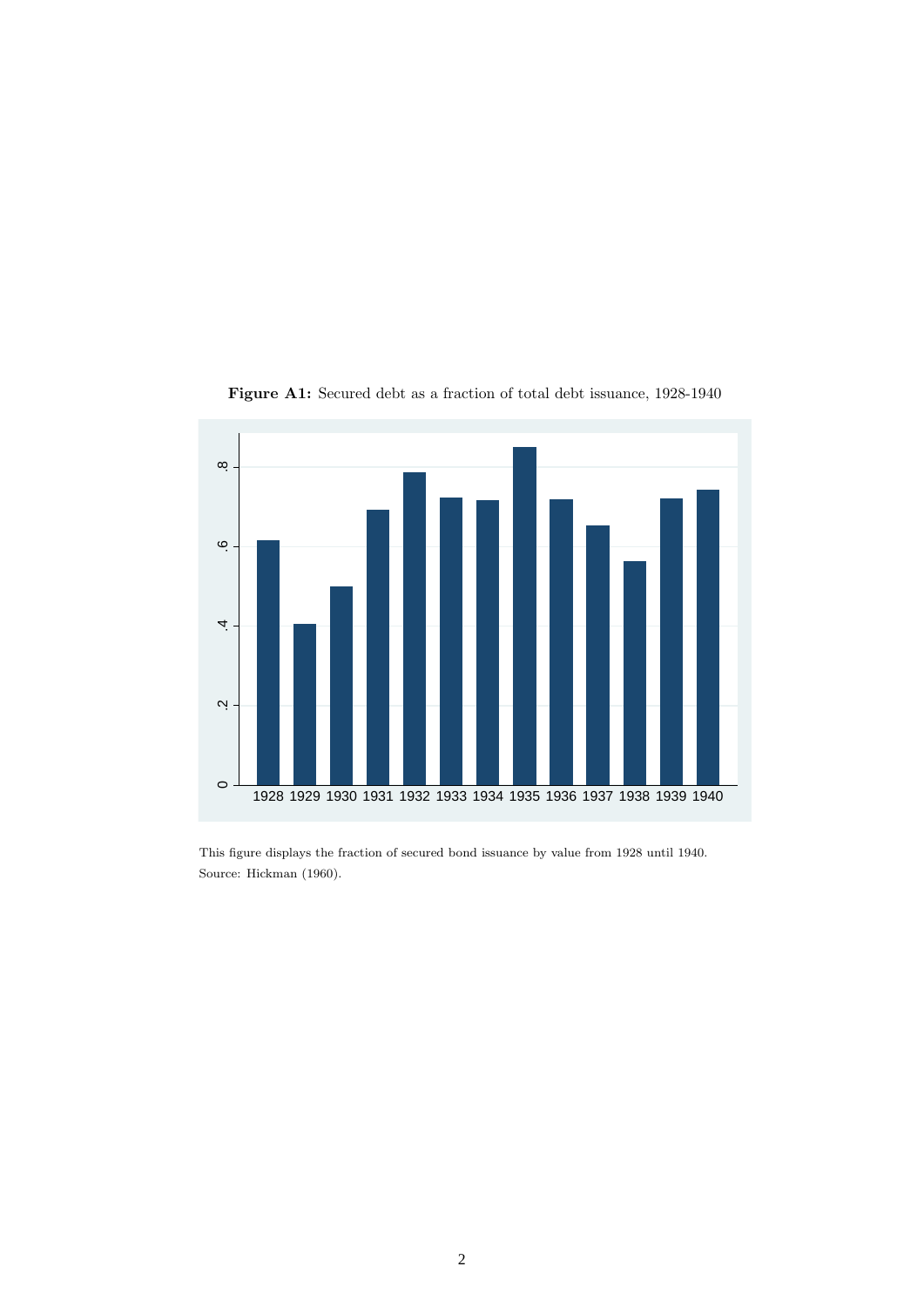

Figure A2: Secured debt as a fraction of total debt outstanding, 1900-1944

This figure displays the ratio of secured debt outstanding to total debt outstanding. Source: Hickman (1960).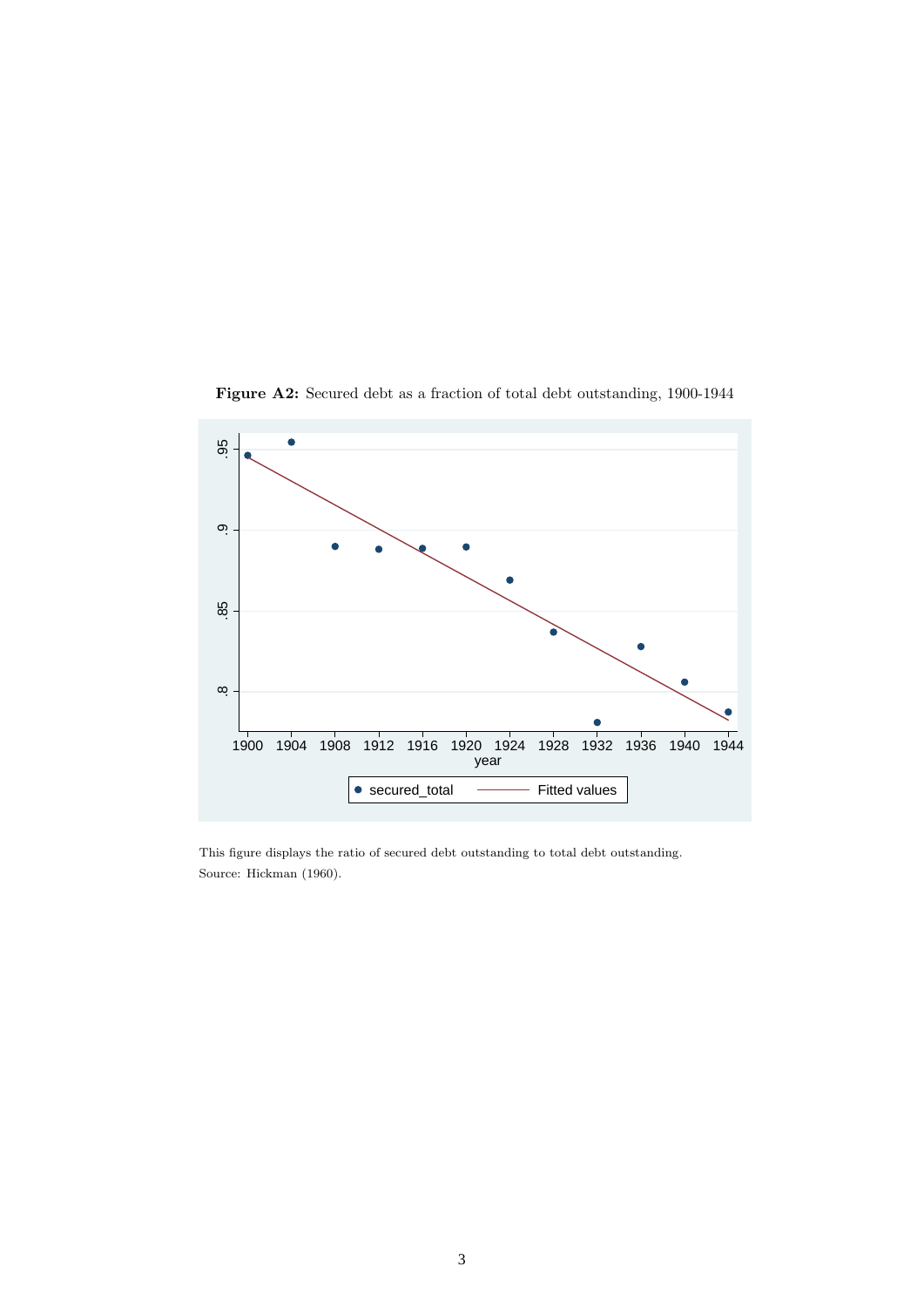

Figure A3: Secured debt as a fraction of the number of bond issuance, 1922-1967

This figure displays the fraction of secured bond issuance by number from 1922 until 1967. Source: Commercial and Financial Chronicles, various years.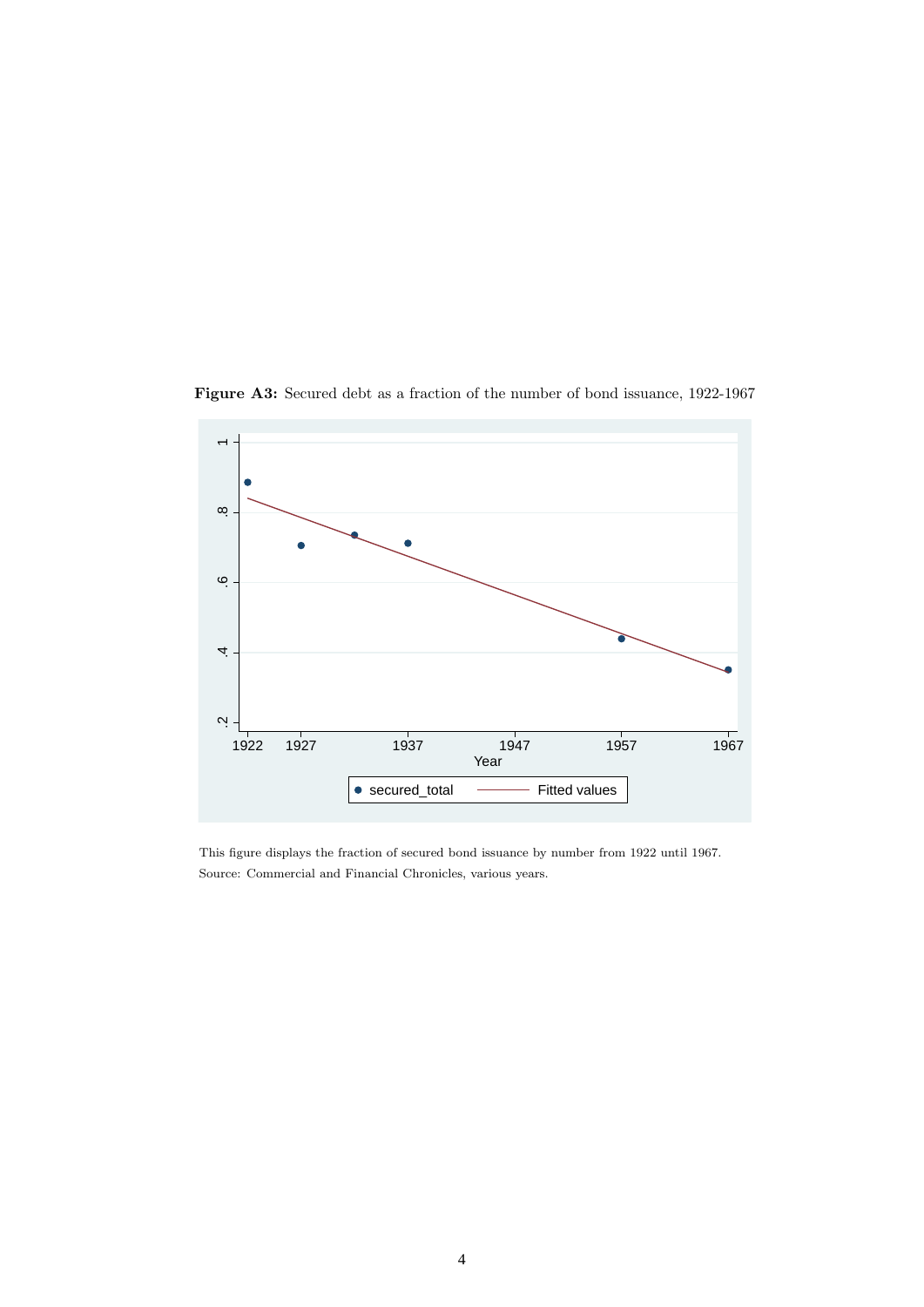

Figure A4: Proportion of firms with nonmissing information on interest-coverage ratio, 1970-2017

This figure displays the proportion of firms in SIC 2000-5999 with nonmissing information on both earning and interest expenses and that have nonzero-interest-bearing debt from 1970 to 2017. Source: Compustat.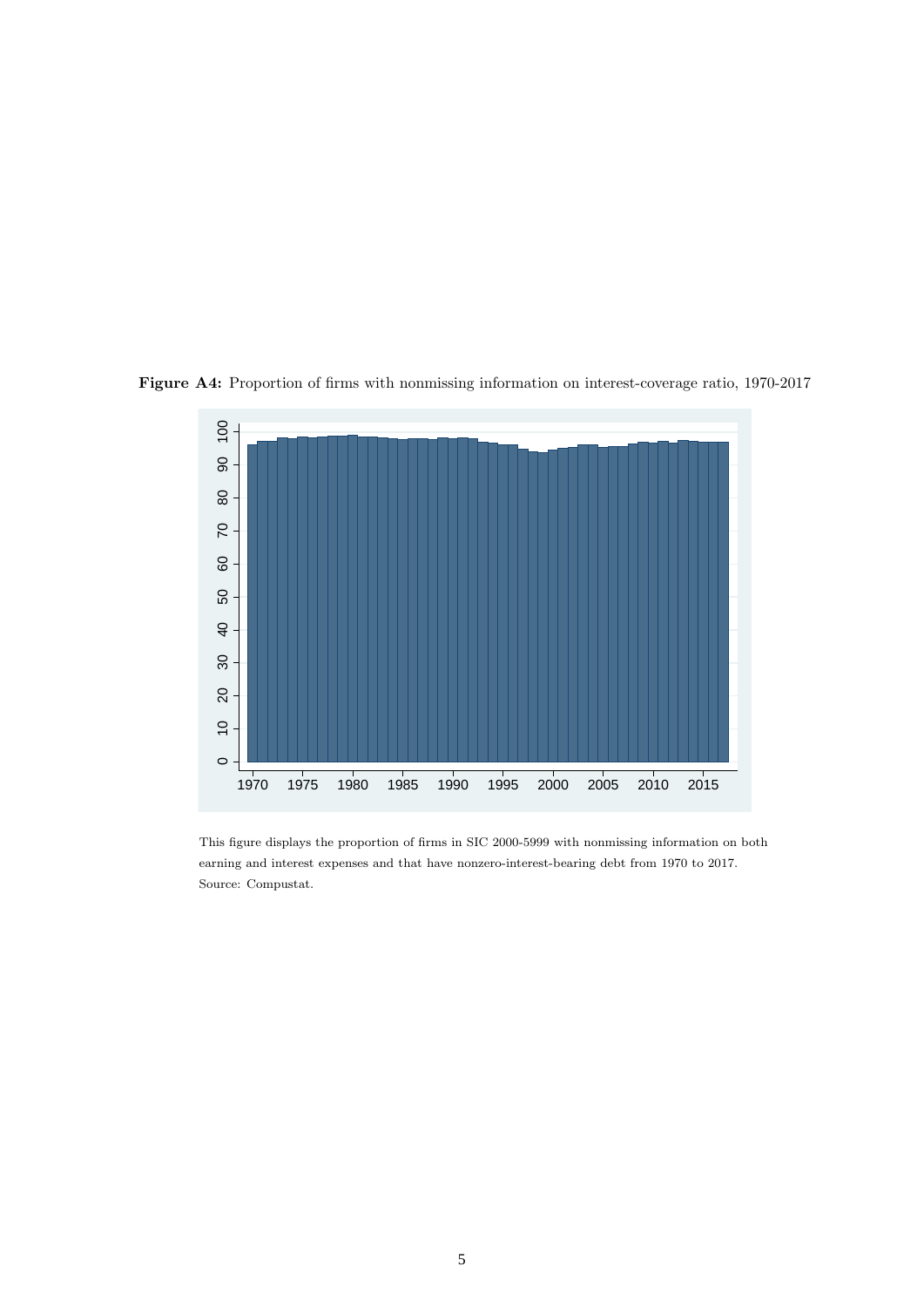

Figure A5: Default probabilities for firms at the 85th percentile of the distance to default, 1970-2017

This figure plots the 85th percentile value of one-year default probability for firms over time (1970-2018). One-year default probability is calculated using the Merton distance to default model. The default probability incorporates both the volatility of a firm's asset value as well as the level of its debt. Source: Authors' calculations using Compustat data.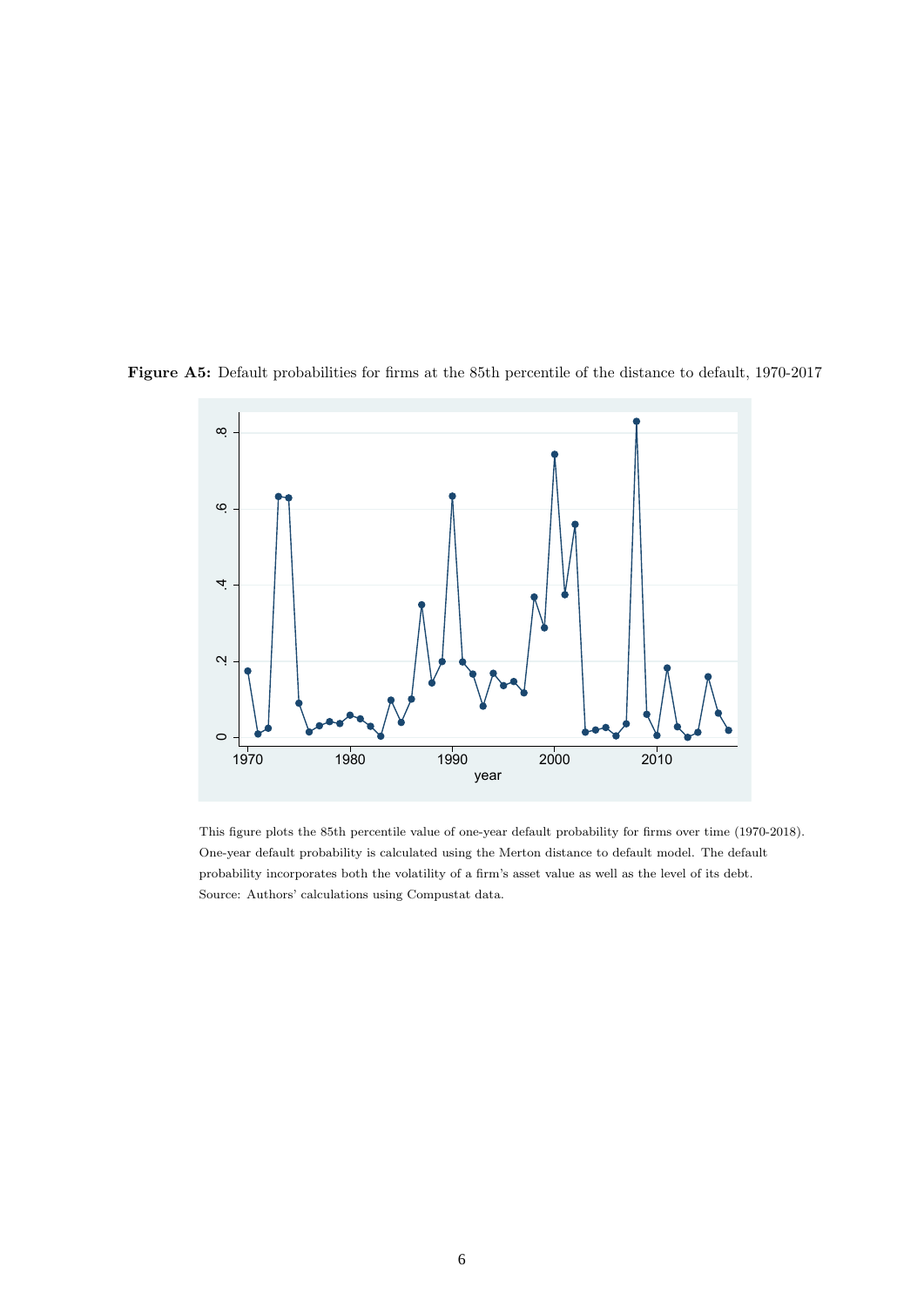

Figure A6: Marginal effect of intangible assets on secured debt, 1981-2017

This figure plots the coefficients on a measure of intangibles interacted with year dummies in a regression of the ratio of secured debt to total debt on firm size, Tobin's Q, Return on Assets (ROA), intangibles and intangibles interacted with year fixed effects. Source: Authors' calculations using Compustat data.